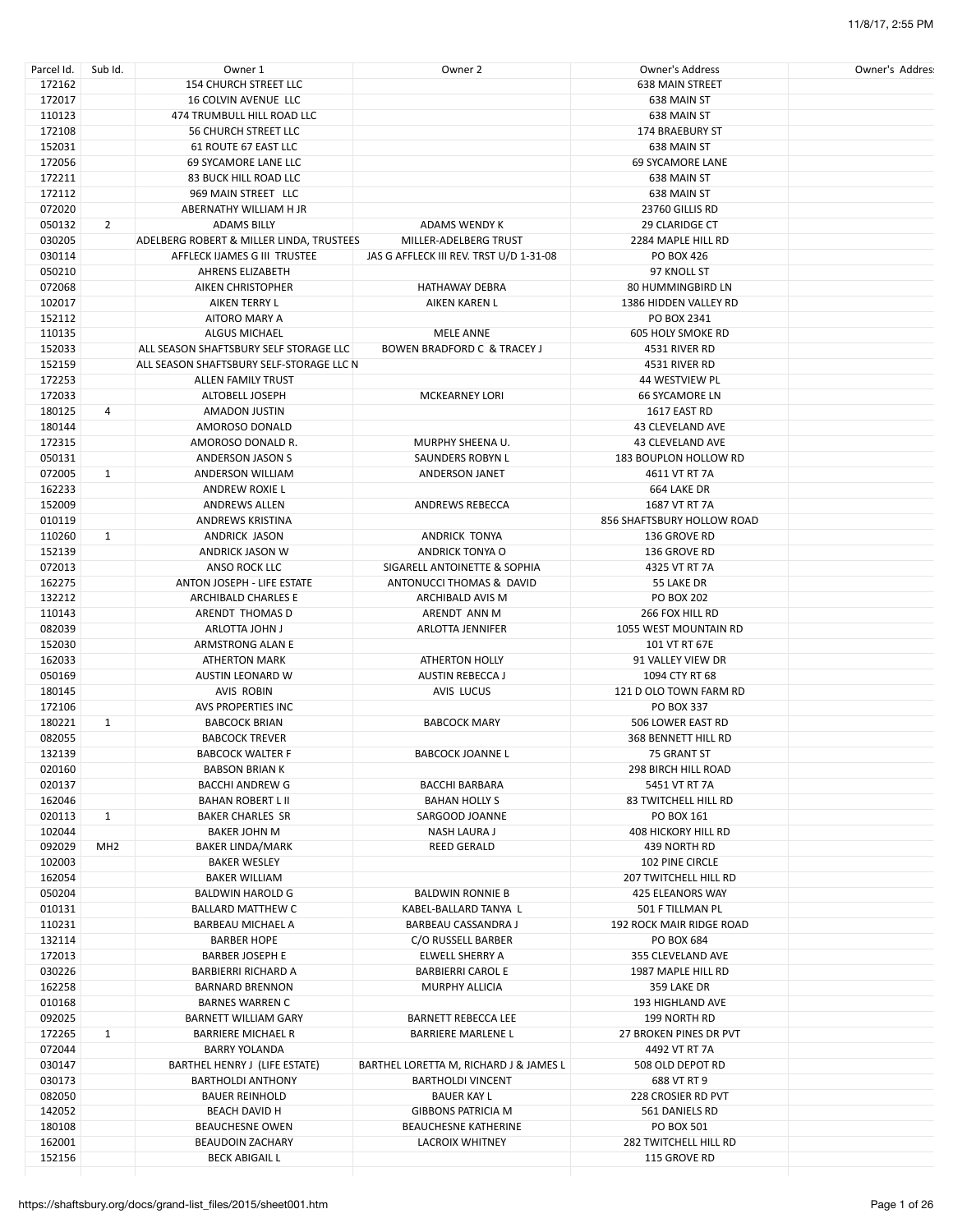| 132028 | $\mathbf{1}$   | <b>BECK MARK</b>                       | <b>BECK TIERNEY</b>                 | 258 FOX HILL RD                   |  |
|--------|----------------|----------------------------------------|-------------------------------------|-----------------------------------|--|
| 132182 |                | <b>BECKER BRIAN B</b>                  | <b>BECKER KIMBERLY A</b>            | PO BOX 644                        |  |
| 172241 |                | <b>BECKER CHARLES</b>                  |                                     | <b>PO BOX 203</b>                 |  |
| 180217 | 9              | <b>BECKER ERIC A</b>                   | <b>BECKER CHRISTINE M</b>           | <b>182 FURNACE BROOK RD</b>       |  |
| 132121 |                | <b>BECKER PAUL E</b>                   | BECKER ET AL BETTY J                | <b>PO BOX 63</b>                  |  |
| 020141 |                | <b>BECKER SHANE</b>                    | <b>BECKER ERICA</b>                 | 5085 VT RT 7A                     |  |
| 050157 |                | <b>BEDARD ROBERT R</b>                 | <b>BEDARD LUCINDA M</b>             | <b>223 NORTH STREET</b>           |  |
| 172053 |                | BEEBE ALAN R/BRIAN S                   |                                     | <b>113 SYCAMORE LN</b>            |  |
| 172138 |                | <b>BEEBE BRIANS</b>                    |                                     | <b>PO BOX 338</b>                 |  |
|        |                |                                        |                                     |                                   |  |
| 180227 |                | BEEKMAN NANCY L, LIVING TRUST          | NANCY L BEEKMAN, TRUSTEE            | <b>401 7TH AVE</b>                |  |
| 162042 |                | <b>BELVILLE RODNEY A</b>               | <b>BELVILLE KELLY M</b>             | <b>11 TWITCHELL HILL RD</b>       |  |
| 172147 |                | <b>BENDIK JOHN S</b>                   | <b>BENDIK LISA A</b>                | 121 MEADOW LANE                   |  |
| 030163 | $\mathbf{1}$   | <b>BENEDICT ELIZABETH B</b>            |                                     | 1029 OLD DEPOT RD                 |  |
| 030172 |                | <b>BENEDICT HENRY H III</b>            | <b>HUMPHREY HEIDI</b>               | <b>217 SUGAR HOUSE RD</b>         |  |
| 132221 |                | <b>BENNETT MELISSA A</b>               | C/O BENNETT ROBERT                  | PO BOX 1097                       |  |
| 030162 |                | <b>BENNETT RICKY</b>                   | <b>GREEN ROBERT</b>                 | 674 VALLEY ROAD                   |  |
| 162302 |                | BENNINGTON COLLEGE CORP                |                                     |                                   |  |
| 180244 |                | BENNINGTON TOWN OF                     | C/O TOWN MANAGER                    | SOUTH ST                          |  |
| 030175 |                | <b>BENSON LIZZIE M</b>                 |                                     | 21 WEST STREET                    |  |
| 120147 |                | <b>BERG DONALD J</b>                   | <b>BERG CHRISTINE G</b>             | 150 HARVARD AVENUE                |  |
|        |                |                                        |                                     |                                   |  |
| 010161 |                | <b>BERGMAN ROBERT L</b>                | <b>WORTH ANNA E</b>                 | 3716 VT ROUTE 7A                  |  |
| 072026 |                | BERGMAN ROBERT L                       | MAYHEW-BERGMAN MEGAN                | 3716 VT RT 7A                     |  |
| 050215 |                | <b>BERKELEY ELLEN P</b>                |                                     | PO BOX 311                        |  |
| 102028 |                | <b>BERNARD HELEN</b>                   |                                     | 924 HIDDEN VALLEY RD              |  |
| 120103 |                | <b>BERNARD SCOTT</b>                   | <b>BERNARD LINDA</b>                | 1001 CROSS HILL RD                |  |
| 172141 |                | <b>BERO JAMES R</b>                    | <b>BERO DIANE B</b>                 | 56 MEADOW LN                      |  |
| 030209 |                | <b>BERSTENE VIRGINIA H</b>             |                                     | 5673 EAST RD                      |  |
| 030223 |                | <b>BERSTENE VIRGINIA H</b>             |                                     | 5673 EAST RD                      |  |
| 110202 |                | BERSTENE VIRGINIA H/ HARRISON DH       | HARRISON JT/ HARRISON FW            | 5696 EAST RD                      |  |
| 162229 |                | <b>BETIT HOLLY</b>                     |                                     | 438 LAKE DR                       |  |
|        |                |                                        |                                     |                                   |  |
| 110126 |                | <b>BETIT KEVIN J</b>                   | <b>BETIT MARY</b>                   | 55 FARRELL RD                     |  |
| 172264 |                | <b>BIANCO ANTHONY D</b>                | <b>BIANCO LAURIE A</b>              | 229 TOWN LINE RD W                |  |
| 132180 |                | <b>BIANCO NANCY</b>                    |                                     | 87 HAWKS AVE                      |  |
| 162116 |                | BIBENS, SUZANNA                        |                                     | 171 SYCAMORE LN                   |  |
| 050116 |                | <b>BILL JON FREDERICK</b>              | <b>BILL NANCY P</b>                 | 3226 LARKIN RD                    |  |
| 110107 |                | <b>BILLERT MICHAEL</b>                 | <b>BILLERT ANNICK</b>               | 100 CIDER MILL RD                 |  |
| 172121 |                | BILLERT, MICHAEL J & ANNICK B          | <b>WILKINS IV FREDERICK S</b>       | 100 CIDER MILL ROAD               |  |
| 172111 |                | BILLOW JJ JR/ HENRIETTA C              | BILLOW JOANNE - JOHN E              | 514 TWITCHELL HILL RD             |  |
| 142056 |                | BILLOW JJ JR/ HENRIETTA C -LIFE ESTATE | BILLOW JOANNE-JOHN E                | 514 TWITCHELL HILL RD             |  |
| 132181 |                | BINDMAN NAOMI J                        |                                     | 101 HAWKS AVE                     |  |
| 132156 |                | <b>BISHOP AMY L</b>                    |                                     | PO BOX 313                        |  |
|        |                | <b>BISHOP FRED JR</b>                  | <b>BISHOP SANDRA</b>                |                                   |  |
| 120117 |                |                                        |                                     | PO BOX 377                        |  |
| 010114 | $\overline{2}$ | <b>BISHOP HOWARD D</b>                 | <b>BISHOP TAMI</b>                  | 834 VT RT 9                       |  |
| 132009 |                | <b>BISHOP JAMES M</b>                  | <b>BISHOP LINDA J</b>               | 484 ELM ST                        |  |
| 180235 |                | BISHOP JILL A (LIFE ESTATE)            | MILLIGAN SETH J & MILLIGAN ANGELA C | 113 SPUR ROAD                     |  |
| 142077 |                | <b>BISHOP KEITH</b>                    |                                     | 138 BENNETT HILL RD               |  |
| 172267 |                | <b>BISHOP KEITH</b>                    |                                     | 138 BENNETT HILL RD               |  |
| 010162 |                | <b>BISHOP TERRANCE L</b>               |                                     | 1725 SHAFTSBURY HOLLOW RD         |  |
| 162301 |                | <b>BLAIRE MARTIN L</b>                 | <b>BLAIRE JANICE F</b>              | PO BOX 697                        |  |
| 120108 |                | <b>BLAKE AFTON L</b>                   |                                     | 1322 KILLARNEY AVE                |  |
| 132011 |                | BLAKE RICHARD C- LIFE ESTATE           | C/O COURTNEY JODI BLAKE             | 2306 DEER TRAIL RD                |  |
| 110235 |                | <b>BLAYER RODNEY</b>                   |                                     | <b>181 HIAWATHA BLVD</b>          |  |
|        |                |                                        |                                     |                                   |  |
| 110235 | 1              | <b>BLAYER RODNEY</b>                   |                                     | <b>181 HIAWATHA BLVD</b>          |  |
| 162002 |                | <b>BLUME JOHN M</b>                    | <b>BLUME SUSAN H</b>                | <b>252 TWITCHELL HILL RD</b>      |  |
| 132069 |                | <b>BLUMENTHAL RACHEL</b>               |                                     | <b>PO BOX 253</b>                 |  |
| 172210 |                | <b>BODENSTAB ORIN</b>                  | <b>REAGAN SHANDA</b>                | <b>43 BUCK HILL RD</b>            |  |
| 142009 |                | <b>BOGARDUS ANDREW LANARK</b>          | <b>BOGARDUS KELLEY ALICE</b>        | <b>245 NORTH UNDERMOUNTAIN RD</b> |  |
| 172235 |                | <b>BOLLHARDT MARK</b>                  | <b>BOLLHARDT FAITH</b>              | 844 VT RT 7A                      |  |
| 132046 |                | <b>BONA MARILYN</b>                    | <b>BARRIERE BERNARD III</b>         | PO BOX 251                        |  |
| 142027 |                | <b>BONNETT SETH W</b>                  | <b>BONNETT REBECCA E</b>            | 395 MOUNTAIN VIEW DR              |  |
| 172101 |                | <b>BORDEN KEVIN P</b>                  | <b>BORDEN JANE M</b>                | 197 VT RT 67 E                    |  |
| 172102 |                | <b>BORDEN KEVIN P</b>                  | <b>BORDEN JANE M</b>                | 187 VT RT 67 E                    |  |
| 030148 |                | <b>BORNHOLDT KRISTIN A</b>             | <b>COLLINS GUY JD</b>               | 12 SCHOOL ST                      |  |
|        |                |                                        |                                     |                                   |  |
| 082041 |                | <b>BOSE JOHN R</b>                     | <b>BOSE LESLIE G</b>                | 1279 WEST MOUNTAIN RD             |  |
| 010165 |                | <b>BOSSONG JAMES</b>                   | <b>BOSSONG ROSE</b>                 | 1987 SHAFTSBURY HOLLOW RD         |  |
| 132056 |                | <b>BOUDREAU BRIAN J</b>                | <b>BUSHEE TRACY M</b>               | 62 HEWITT DR                      |  |
| 172204 |                | <b>BOUDREAU MARK</b>                   | <b>BOUDREAU LAURA</b>               | PO BOX 101                        |  |
| 180120 |                | <b>BOUPLON PERRY R</b>                 | <b>BOUPLON MARLENE E</b>            | 1929 EAST RD                      |  |
| 172309 |                | <b>BOURN JEANNE</b>                    |                                     | 141 CLEVELAND AVE                 |  |
| 132201 |                | <b>BOURN JOSEPH JERRY</b>              |                                     | 1012 VT RT 67 W                   |  |
| 172319 |                | <b>BOURN ROBERT SN JR</b>              | <b>BOURN TAMMY</b>                  | 429 VT RT 7A                      |  |
| 030217 |                | <b>BOURNE EDWARD A JR</b>              |                                     | <b>467 GLASTENBURY RD</b>         |  |
|        |                |                                        |                                     |                                   |  |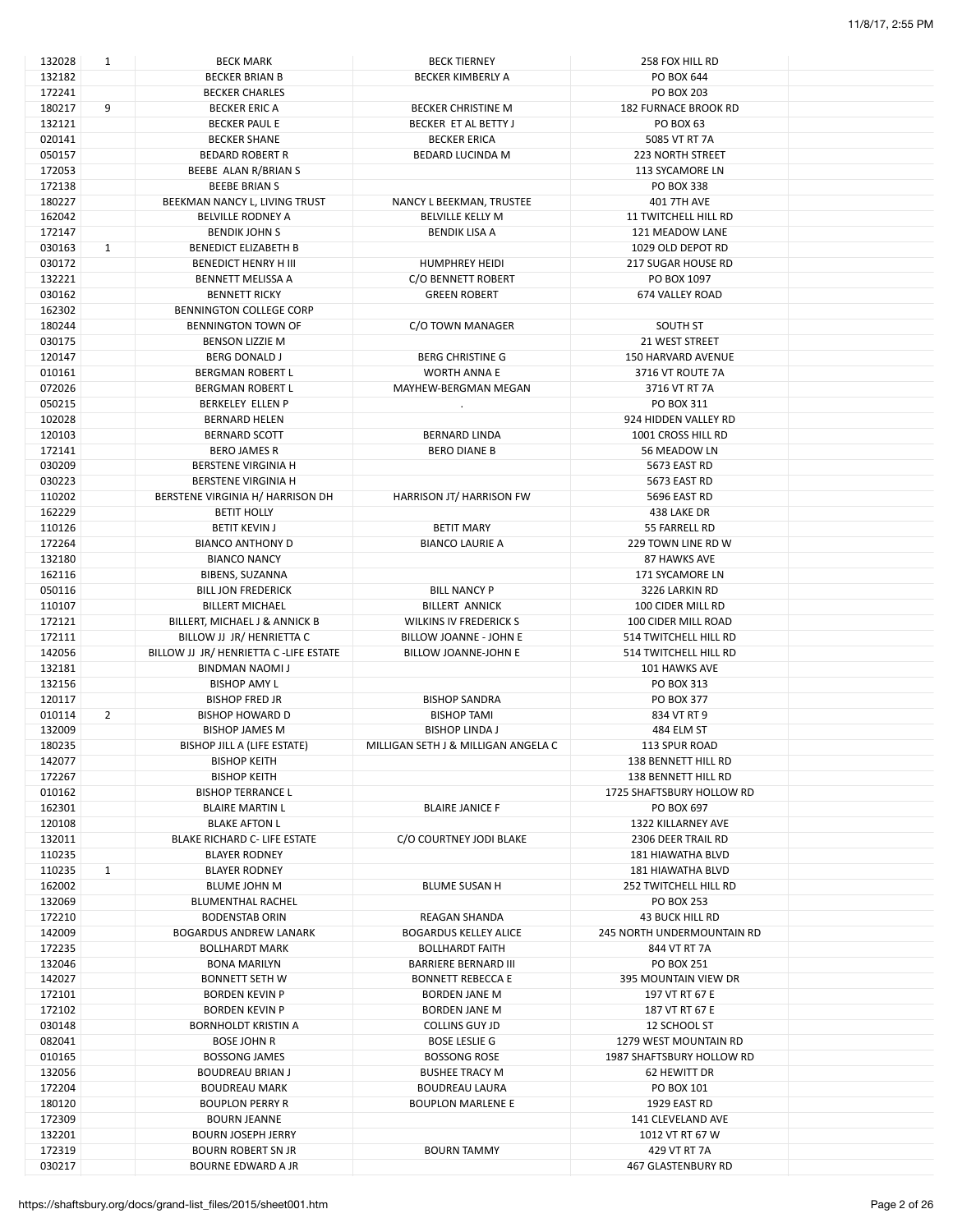| 180232           |                | <b>BOUTEILLER ALFRED W</b>                         | <b>BOUTEILLER DOROTHY V</b>                      | 109 CHAPEL RD                                     |                   |
|------------------|----------------|----------------------------------------------------|--------------------------------------------------|---------------------------------------------------|-------------------|
| 072085           |                | <b>BOW ADAM</b>                                    | <b>BOW LINDA</b>                                 | 83 MIDDLE RD                                      |                   |
| 030201           |                | BOW RODGER F & ALLISON F - LIFE ESTATE             | TYSON ROBERT & DANA                              | 2843 MAPLE HILL RD                                |                   |
| 152127           |                | <b>BOWEN MARK D</b>                                | <b>BOWEN ROBIN P</b>                             | 173 AIRPORT RD                                    |                   |
| 172139           |                | <b>BRAMBLEY WILLIAM C</b>                          | <b>BRAMBLEY BARBARA J</b>                        | 38 MEADOW LN                                      |                   |
| 132183           |                | <b>BRANT COLIN</b>                                 | PIBAL ANN                                        | 129 HAWKS AVE                                     |                   |
| 030171           |                | <b>BRAWER ROBERT A</b>                             | <b>BRAWER CATHERINE C</b>                        | 131 E 66 ST                                       |                   |
| 162011           | $\mathbf{1}$   | <b>BREESE KEVIN</b>                                |                                                  | 35 BABSY LN PVT                                   |                   |
| 132184           |                | <b>BREITHAUPT STEPHEN</b>                          | <b>BREITHAUPT AMY</b>                            | 161 HAWKS AVE                                     |                   |
| 110122           |                | <b>BREMNER STEPHEN R</b>                           | <b>BREMNER LESLIE B</b>                          | 61 FOX HILL ROAD                                  |                   |
| 180134           | 6              | <b>BRIDAGAN JOHN E JR</b>                          | <b>BRIDAGAN RUTH E - KIM M</b>                   | <b>PO BOX 22</b>                                  |                   |
| 162012           |                | <b>BRIGGS HARRY L JR</b>                           |                                                  | 550 VT RT 67E                                     |                   |
| 162007<br>172012 |                | <b>BRILLON GERALD</b>                              | <b>BRILLON ARLENE</b>                            | <b>150 TWITCHELL HILL RD</b><br>365 CLEVELAND AVE |                   |
| 120149           |                | <b>BRILLON JEFFREY D</b><br><b>BRILLON SHAWN M</b> | <b>BRILLON AUDREY M</b><br><b>BRILLON JACI L</b> | 994 WHITE CREEK RD                                |                   |
| 180134           | 4              | <b>BRIMMER ADAM</b>                                |                                                  | 683 EAST RD                                       |                   |
| 180217           | 5              | <b>BRIMMER JOSEPH</b>                              | <b>BRIMER DIANE</b>                              | 950 EAST RD                                       |                   |
| 102024           |                | BRINZO JOHN R & LAURIE-ANNE (LIFE ESTATE           | BRINZO MEGAN ELENA B                             | 1165 HIDDEN VALLEY RD                             |                   |
| 180130           |                | <b>BRITCH BENJAMIN</b>                             |                                                  | <b>1854 BUCK HILL RD</b>                          |                   |
| 172103           |                | <b>BROCHU JOHN P</b>                               | <b>BROCHU SHERRY S</b>                           | <b>4 GRANGE RD</b>                                |                   |
| 082016           |                | <b>BRODERSON A PETER</b>                           |                                                  | 350 BLUEBERRY HILL RD                             |                   |
| 110243           | 4              | <b>BRODERSON ERIC</b>                              |                                                  | <b>1206 TRUMBULL HILL RD</b>                      |                   |
| 050242           |                | <b>BRODIE DONALD G</b>                             |                                                  | <b>BOX 425</b>                                    |                   |
| 172045           |                | <b>BRONSON EDWARD</b>                              | <b>BRONSON PHYLLIS</b>                           | 266 SYCAMORE LN                                   |                   |
| 162017           |                | <b>BRONSON TIMOTHY</b>                             |                                                  | 278 BICENTENNIAL WAY APT 11                       |                   |
| 030131           |                | <b>BROOKS WALTER</b>                               | <b>BROOKS FLORENCE</b>                           | <b>135 SHERMAN STREET</b>                         |                   |
| 172213           |                | <b>BROOMHALL NATALIE</b>                           | <b>BROOMHALL MATTHEW</b>                         | PO BOX 134                                        |                   |
| 172229           |                | <b>BROSTOSKI STANLEY &amp; MARY</b>                | C/O MARY A. MUCKLE                               | 100 MCCARTHY ACRES                                |                   |
| 132202           |                | <b>BROUSSARD EDWARD J</b>                          |                                                  | PO BOX 137                                        |                   |
| 020128           |                | BROWE JR., LAURENCE P                              |                                                  | 515 TINKHAM ROAD                                  |                   |
| 020125           |                | <b>BROWE LAURENCE P JR</b>                         | BROWE COOMBS ET AL                               | 515 TINKHAM RD                                    |                   |
| 050156           |                | <b>BROWE LAURENCE P. JR</b>                        | BROWE COOMBS ET AL                               | 515 TINKHAM RD                                    |                   |
| 172266           |                | <b>BROWE THOMAS</b>                                | <b>BROWE DONNA</b>                               | 205 BROKEN PINES DR PVT                           |                   |
| 050155           |                | <b>BROWE WILLIAM E</b>                             | <b>BROWE JOANN C</b>                             | 517 TINKHAM RD                                    |                   |
| 120106           |                | <b>BROWE WILLIAM E</b>                             | <b>BROWE JOANN C</b>                             | 517 TINKHAM RD                                    |                   |
| 072007           | $\mathbf{1}$   | <b>BROWER ROBERT J</b>                             | <b>BROWER JUDITH E</b>                           | PO BOX 400                                        |                   |
| 142055           |                | <b>BROWER ROBERT J</b>                             | <b>BROWER JUDITH E</b>                           | <b>PO BOX 400</b>                                 |                   |
| 162230           |                | <b>BROWN ARLIN</b>                                 | <b>BROWN MARTHA</b>                              | 460 LAKE DR                                       |                   |
| 172022           |                | <b>BROWN BEATRICE</b>                              | <b>BURDICK JAY/PENNY</b>                         | PO BOX 191                                        | <b>PO BOX 332</b> |
| 102049           | 1              | BROWN BEATRICE - LIFE ESTATE                       | <b>BURDICK PENNY &amp; JAY</b>                   | <b>PO BOX 332</b>                                 |                   |
| 102029           |                | BROWN FAMILY REALTY LLC                            |                                                  | 320 BOSTON HILL RD                                |                   |
| 162008           |                | <b>BROWN LEWIS E</b>                               |                                                  | 12210 LA CHARCA ST                                |                   |
| 172256           |                | <b>BROWN ROBERT F III</b>                          | <b>BROWN AIMEE L</b>                             | 710 VT RT 7A<br>PO BOX 531                        |                   |
| 132008<br>030106 |                | <b>BROWNELL MARY E</b><br><b>BROWNELL SHANE</b>    | <b>MARTINSON ANDREA</b>                          | <b>116 TIMBER TRAIL</b>                           |                   |
| 120152           |                | <b>BROWNELL SR WILLIAM</b>                         | <b>BROWNELL LORETTA</b>                          | 822 WHITE CREEK RD                                |                   |
| 120138           |                | <b>BROWNELL WILLIAM SR</b>                         | <b>BROWNELL LORETTA</b>                          | 678 ROLLIN RD                                     |                   |
| 010107           |                | BROWNELL-WILKINS, CINDY J                          |                                                  | 1194 GRANGER HOLLOW RD                            |                   |
| 132118           |                | <b>BROWNSTEIN FRED X</b>                           | <b>BROWNSTEIN STELLA E</b>                       | PO BOX 495                                        |                   |
| 172247           |                | <b>BRUDER CRAIG</b>                                |                                                  | <b>46 STEVENS RD</b>                              |                   |
| 132164           |                | <b>BRUNDAGE PAUL D</b>                             |                                                  | 1278 HARRINGTON RD                                |                   |
| 082033           |                | <b>BRUNEAU GEORGE W</b>                            | <b>BRUNEAU JANE F</b>                            | 760 WEST MOUNTAIN RD                              |                   |
| 030153           |                | <b>BRYANT VICTOR S</b>                             | BRYANT KIMBERLY A                                | 163 MAPLE HILL RD                                 |                   |
| 162274           |                | <b>BUAK LYNN</b>                                   | <b>BUAK MARY T</b>                               | <b>PO BOX 257</b>                                 |                   |
| 172214           |                | <b>BUBRISKI KEVIN</b>                              | <b>MCKEON LAURA</b>                              | <b>PO BOX 559</b>                                 |                   |
| 152034           |                | <b>BUCCHIERI AUTUMN S</b>                          |                                                  | 4519 VT RT 7A                                     |                   |
| 030216           |                | <b>BUCHKO RAYMOND R</b>                            | <b>BUCHKO MARY E</b>                             | 297 MEINZER ST                                    |                   |
| 110255           | $\mathbf{1}$   | <b>BUCHLER W &amp; DOUGLAS D</b>                   | TRSTS OF BUCHLER-DOUGLAS FAM REV TRST            | 1192 E. BRAEMERE RD                               |                   |
| 110255           | $\overline{2}$ | <b>BUCHLER W &amp; DOUGLAS D</b>                   | TRSTEES BUCHLER-DOUGLAS FAMILY REV TR            | 1192 E BRAEMERE RD                                |                   |
| 110110           | $\overline{4}$ | <b>BUCK LAURIE J F</b>                             |                                                  | 266 OAK HILL RD                                   |                   |
| 132245           |                | <b>BUCKLEY AMELIA</b>                              |                                                  | <b>147 HARRINGTON RD</b>                          |                   |
| 010152           |                | <b>BUELL ARTHUR L JR</b>                           | <b>BUELL HEATHER</b>                             | 955 SHAFTSBURY HOLLOW RD                          |                   |
| 010174           |                | <b>BULL SYLVIA M- LIFE ESTATE</b>                  | <b>BULL DICRANIAN ET AL</b>                      | <b>106 BRANCH STREET</b>                          |                   |
| 132128           |                | <b>BULLOCK JOHN P</b>                              | <b>BULLOCK HEATHER N</b>                         | <b>85 GRANDVIEW ST</b>                            |                   |
| 102045           |                | <b>BURDICK JAY E</b>                               | <b>BURDICK PENNY</b>                             | PO BOX 332                                        |                   |
| 102049           |                | <b>BURDICK JAY E</b>                               | <b>BURDICK PENNY</b>                             | PO BOX 332                                        |                   |
| 180203           |                | <b>BURDO RONALD</b>                                |                                                  | 2186 EAST RD                                      |                   |
| 162025<br>172105 |                | <b>BURGESS DANIEL</b>                              | <b>BURGESS DEBORAH J</b><br><b>BURGESS CATHY</b> | 495 VT RT 67E                                     |                   |
| 172042           |                | <b>BURGESS GARY</b><br><b>BURGESS NANCY H</b>      |                                                  | PO BOX 305<br>224 SYCAMORE LANE                   |                   |
|                  |                |                                                    |                                                  |                                                   |                   |
|                  |                |                                                    |                                                  |                                                   |                   |
| 072061<br>120156 | 3              | <b>BURGESS ROBERT M</b><br><b>BURGESS TYLER</b>    | <b>BURGESS WENDY D</b><br><b>BURGESS TROIA</b>   | 168 CEDAR CIRCLE<br>PO BOX 1                      |                   |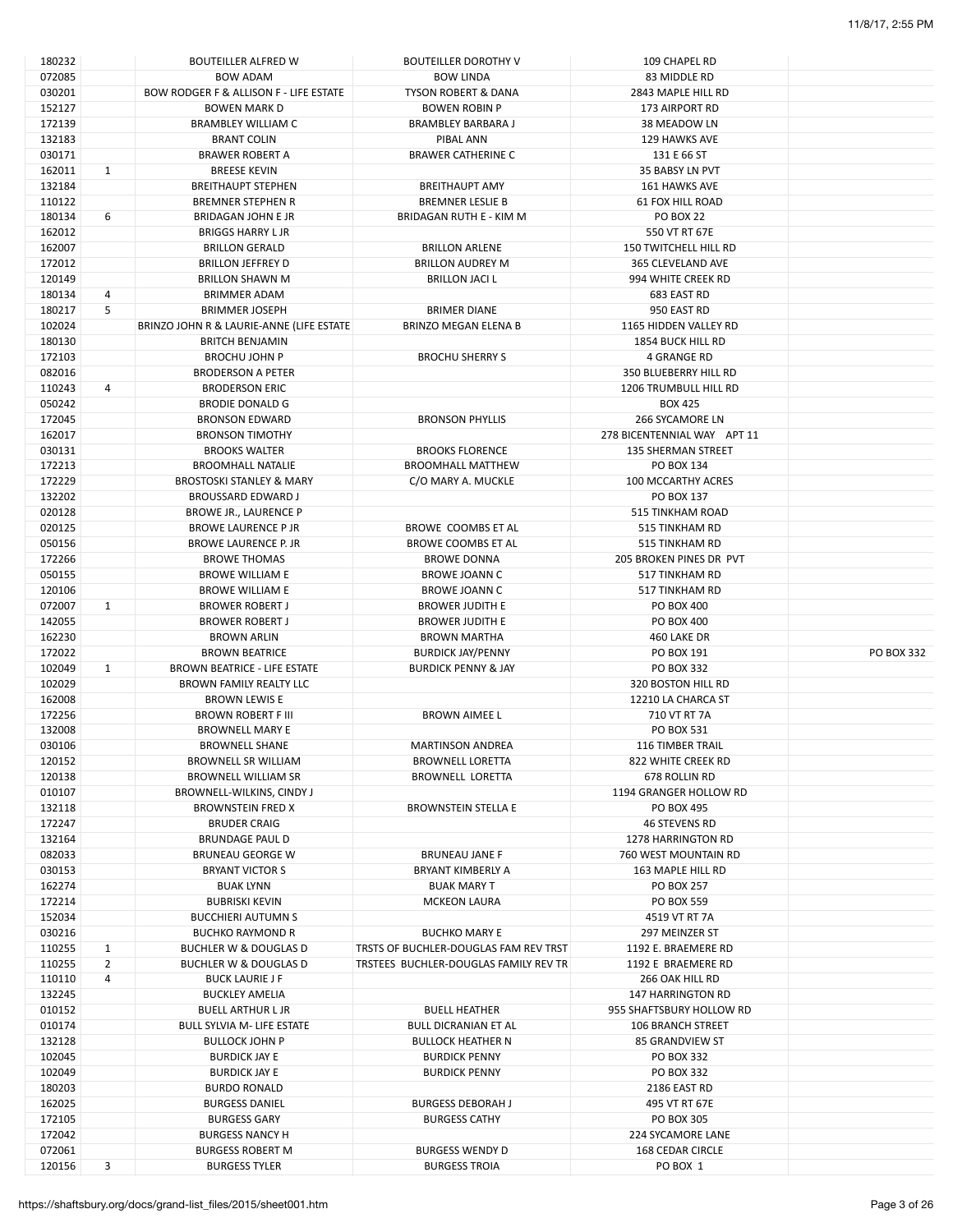| 152019 |              | <b>BURKE GREGORY G</b>                 | <b>BURKE DIANA</b>                                                              | 84 GLASTENVIEW DR              |  |
|--------|--------------|----------------------------------------|---------------------------------------------------------------------------------|--------------------------------|--|
| 162121 |              | <b>BURNELL JONATHAN</b>                |                                                                                 | 141 HOLLIDAY DRIVE             |  |
| 172046 |              | <b>BURNHAM BARBARA J</b>               |                                                                                 | 261 SYCAMORE LN                |  |
| 172232 |              | <b>BURNHAM JASON D</b>                 | PARIZO NICHOLE I                                                                | 878 VT RT 7A                   |  |
| 020162 |              | <b>BURNHAM WILLIAM J TRUSTEE</b>       | DR.WM.J.BURNHAM LIVING TRUST                                                    | PO BOX 7                       |  |
|        |              |                                        |                                                                                 |                                |  |
| 142069 |              | <b>BURNS NANCY</b>                     |                                                                                 | 456 HORTON HILL RD             |  |
| 172118 |              | <b>BUSHEE CHRISTINE</b>                | <b>CARPENTER TIMOTHY</b>                                                        | 835 VT RT 7A                   |  |
| 172236 |              | <b>BUSHEE CHRISTINE J</b>              |                                                                                 | 835 VT RTE 7A APT 1            |  |
| 030124 |              | <b>BUSHEE DAVID</b>                    | <b>INESON SARA M</b>                                                            | 817 OLD DEPOT RD               |  |
| 172054 |              | <b>BUSHEE ERICJ</b>                    | <b>BUSHEE KEARSTEN A</b>                                                        | 410 SOUTH STREAM ROAD          |  |
| 152135 |              | <b>BUSHEE KEVIN</b>                    | <b>BUSHEE MARGARET</b>                                                          | 1690 VT RT 7A                  |  |
| 180148 |              | <b>BUSHEE SHAWNA T</b>                 |                                                                                 | <b>1576 BUCK HILL RD</b>       |  |
| 162021 |              | <b>BUSHEE TRACY M</b>                  |                                                                                 | 264 VT RT 67 E                 |  |
|        |              |                                        |                                                                                 |                                |  |
| 162237 |              | <b>BUSHEY CHARLES</b>                  | <b>BUSHEY DAWN</b>                                                              | 681 LAKE DR                    |  |
| 072060 |              | <b>BUSHEY ROBERT W</b>                 | <b>THAMALIS ELEANOR</b>                                                         | 370 LACLAIR ROAD               |  |
| 050224 |              | <b>BUSHEY ROBERT W TRUSTEE</b>         | THE TRST DEC OF R W BUSHEY U/D 2-27-06                                          | 370 LACLAIR RD                 |  |
| 030123 |              | <b>BUTLER BRADFORD T</b>               | <b>BUTLER KIMBERLY A</b>                                                        | 30 ABBOTT RD                   |  |
| 162276 |              | <b>BUTLER JAMES</b>                    | <b>BUTLER KAREN</b>                                                             | <b>121 MCGUIRE ST</b>          |  |
| 110144 |              | <b>BUTTLE TRAVIS R</b>                 | <b>BUTTLE JENIFER L</b>                                                         | 290 FOX HILL RD PVT            |  |
| 020144 |              | <b>BUXBAUM BARBARA-LIFE ESTATE</b>     | <b>BUXBAUM DOROTHY ANNE</b>                                                     | 5072 VT RT 7A                  |  |
| 132218 |              | <b>CALE ROBERT L</b>                   | CALE ALICE M                                                                    | 315 BANK ST                    |  |
|        |              |                                        |                                                                                 |                                |  |
| 172001 | $\mathbf{1}$ | CALLANAN NILES E                       | CALLANAN SARAH C                                                                | 265 SYCAMORE LN                |  |
| 152149 |              | <b>CAMERON GARY</b>                    | <b>CAMERON CINDY</b>                                                            | 355 GROVE RD                   |  |
| 132116 |              | <b>CAMERON RODERICK J</b>              | <b>CAMERON VALERIE</b>                                                          | <b>PO BOX 98</b>               |  |
| 050240 |              | CAMPBELL CHRISTOPHER W                 |                                                                                 | <b>294 TINKHAM RD</b>          |  |
| 132138 |              | CAMPBELL DALE E                        | <b>CAMPBELL LINDA</b>                                                           | <b>65 GRANT ST</b>             |  |
| 162256 |              | <b>CAMPBELL ERIC M</b>                 |                                                                                 | 391 LAKE DR                    |  |
| 102009 |              | CANAVAN MICHAEL                        | CANAVAN LAYNE V                                                                 | 1363 HIDDEN VALLEY RD          |  |
| 050116 | $\mathbf{1}$ | <b>CAPEN DAVID</b>                     | <b>CAPEN ELIZABETH</b>                                                          | 588 SHAFTSBURY HOLLOW RD       |  |
|        |              |                                        |                                                                                 |                                |  |
| 050212 |              | <b>CAPRIOLA CHARLES E</b>              | CAPRIOLA TAMARA A                                                               | 96 ELEANORS WAY                |  |
| 120142 |              | CAPRIOLA TAMARA                        |                                                                                 | 96 ELEANORS WAY                |  |
| 162043 |              | CAPRIOLA TAMARA                        |                                                                                 | 96 ELEANORS WAY                |  |
| 120104 | 4            | <b>CARBIN DEREK C</b>                  | <b>CARBIN MARILYN</b>                                                           | <b>685 CROSS HILL RD</b>       |  |
| 180122 |              | <b>CARBONARO STEVE A</b>               |                                                                                 | 1779 EAST RD                   |  |
| 162205 |              | CARDIFF NOEL C & KATHY L (LIFE ESTATE) | <b>WALLACE BETHANY</b>                                                          | 17 SUNSET DR                   |  |
| 142046 |              | <b>CAREY ROBERT L JR</b>               | <b>CAREY DEBORAH</b>                                                            | <b>18 MOUNTAIN VIEW DR</b>     |  |
|        |              |                                        |                                                                                 |                                |  |
| 172243 |              | <b>CARLSEN KENNETH</b>                 | <b>CARLSEN ROSE E</b>                                                           | <b>PO BOX 295</b>              |  |
| 102030 | $\mathbf{1}$ | CARLUCCI ARTHUR M                      | CARLUCCI COLLEEN P                                                              | 421 DANIELS RD                 |  |
| 142020 |              | CARLUCCI ARTHUR M                      | <b>CARLUCCI COLLEEN P</b>                                                       | 424 DANIELS RD                 |  |
| 172125 | $\mathbf{1}$ | CARMACK REAL ESTATE LLC                |                                                                                 | 677 VT RTE 7A                  |  |
| 142058 | $\mathbf{1}$ | <b>CARMAN BRUCE</b>                    | <b>CARMAN CAROL</b>                                                             | <b>358 TWITCHELL HILL RD</b>   |  |
| 162032 |              | <b>CARMAN BRUCE</b>                    | <b>CARMAN CAROL</b>                                                             | 394 TWITCHELL HILL RD          |  |
| 180118 |              | <b>CARMICHAEL JOHN R</b>               | CARMICHAEL ANNA                                                                 | 2017 EAST RD                   |  |
| 162213 |              | CARMODY ROGER T.                       | <b>CARMODY LINDSEY</b>                                                          | 246 LAKE DR                    |  |
| 152018 |              | <b>CARON DOUGLAS J</b>                 | CARON JO-ANN                                                                    | 156 GLASTENVIEW DR             |  |
|        |              |                                        |                                                                                 |                                |  |
| 162044 |              | CARPENTER MELISSA R                    |                                                                                 | 49 TWITCHELL HILL RD           |  |
| 172035 |              | <b>CARPENTER PETER JAY</b>             | <b>MATTISON ANNA MARIE</b>                                                      | 98 SYCAMORE LN                 |  |
| 180218 |              | <b>CARPENTER ROBERT</b>                | <b>CARPENTER CYNTHIA</b>                                                        | 803 LOWER EAST RD              |  |
| 010173 |              | <b>CARPENTER ROBERT A JR</b>           | CARPENTER CYNTHIA ET AL                                                         | 803 LOWER EAST RD              |  |
| 110253 | $\mathbf{1}$ | CARRA LORRIE WATSON (LIFE ESTATE)      | <b>CARRA KRISTEN C</b>                                                          | <b>1530 TRUMBULL HILL ROAD</b> |  |
| 172160 |              | CARRA, LORRIE WATSON (LIFE ESTATE)     | CARRA, MEEGEN LAWS                                                              | PO BOX 312                     |  |
| 120146 |              | <b>CARROLL JAMES E</b>                 | <b>CARROLL ROBERTA L</b>                                                        | 139 COLD SPRING RD             |  |
| 110121 |              | <b>CARTER JAMES</b>                    | <b>CARTER JORGINA M</b>                                                         | 115 FOX HILL RD PVT            |  |
| 180146 | MH           |                                        |                                                                                 | 894 NARROWAY CHURCH CIRCLE     |  |
|        |              | CARTER TINA M                          |                                                                                 |                                |  |
| 030168 |              | CARVER MICHAEL A                       | PRICE MARGARET A                                                                | 1370 OLD DEPOT RD              |  |
| 142017 |              | CASE MARSHAL T                         |                                                                                 | 408 EHRICH RD                  |  |
| 142074 |              | CASE TATYANA K                         |                                                                                 | 127 EHRICH RD                  |  |
| 132021 |              | CASLIN MICHAEL J & ANN M (LIFE ESTATE) | CASLIN COLLEEN M, MICHAEL A, & KELLEY A                                         | 233 HARVEST HILLS DR           |  |
| 180217 | 11           | <b>CASSANO TRACEY L</b>                |                                                                                 | <b>197 FURNACE BROOK RD</b>    |  |
| 030134 |              | CASSIDY WILLIAM J                      | <b>CASSIDY ANN E</b>                                                            | 50 WILLOW STREET               |  |
| 172159 |              | <b>CASSONE MARY LYNN</b>               |                                                                                 | PO BOX 131                     |  |
| 172114 |              | <b>CATON ALAN L</b>                    | CATON MONAJO                                                                    | 4585 GOLD COAST AVENUE         |  |
|        |              |                                        |                                                                                 |                                |  |
| 132222 |              | CAVALLUZZI MICHELE                     |                                                                                 | PO BOX 397                     |  |
| 072014 |              | <b>CECERE ALEXANDER G</b>              |                                                                                 | 4283 VT RT 7A                  |  |
| 110248 |              | <b>CERRETA JOHN J</b>                  | <b>CERRETA SUSAN E</b>                                                          | 4313 EAST RD                   |  |
| 132127 |              |                                        | CHALOUX PATRICK C & DIANE W (LIFE ESTATE SOBOLOWSKI ABIGAIL W & CHALOUX PETER A | 69 GRANDVIEW ST                |  |
| 142058 |              | <b>CHANDLER GEORGE</b>                 | <b>CHANDLER JULIE</b>                                                           | PO BOX 185                     |  |
| 162241 |              | <b>CHANEY GLENN</b>                    | <b>CHANEY TERRI</b>                                                             | 609 LAKE DR                    |  |
| 030125 |              | <b>CHAPMAN FRANK M</b>                 | <b>CHAPMAN HELEN</b>                                                            | 411 CASPARUS WAY               |  |
| 082019 |              | CHARLES H HALL TRUST THE               |                                                                                 |                                |  |
|        |              |                                        |                                                                                 | 1392 WEST MTN RD               |  |
| 172020 |              | CHARPENTIER IDA M                      |                                                                                 | 67 COLVIN AVE                  |  |
| 110125 |              | <b>CHARRON BARBARA</b>                 |                                                                                 | 54 HOLY SMOKE RD               |  |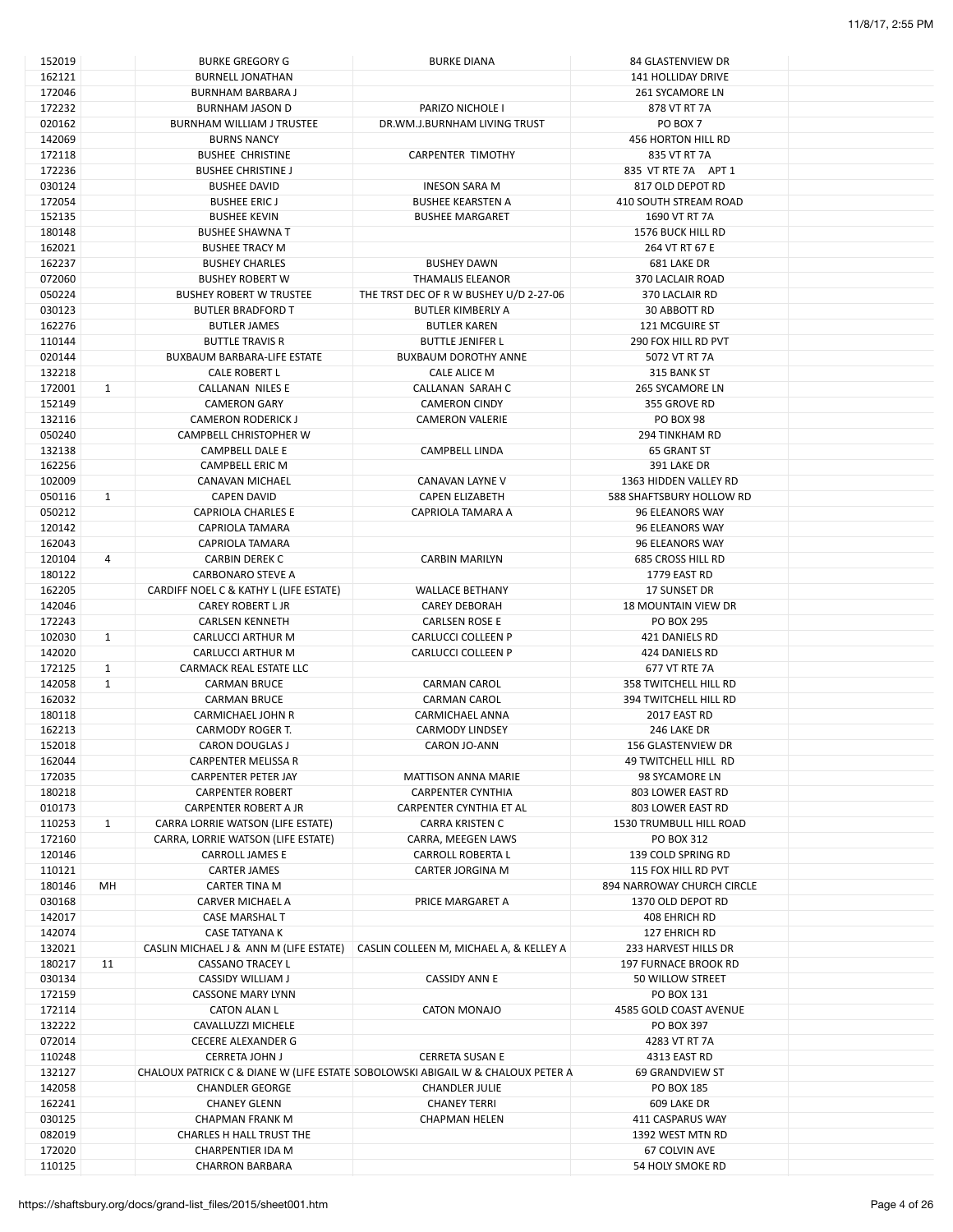| 132107 |                 | <b>CHATTERJEE ASITA</b>               |                                                                               | 315 E WHEELING ST                        |  |
|--------|-----------------|---------------------------------------|-------------------------------------------------------------------------------|------------------------------------------|--|
| 180217 | 4               | <b>CHATTERTON MOLLY</b>               |                                                                               | PO BOX 626                               |  |
| 152143 |                 | <b>CHELLIS DANA P</b>                 |                                                                               | 258 GROVE RD                             |  |
| 132224 |                 | <b>CHENAILLE WENDY S</b>              |                                                                               | P O BOX 99                               |  |
| 110109 |                 | <b>CHIARAPPO LAWRENCE</b>             |                                                                               |                                          |  |
|        |                 |                                       |                                                                               | 3854 RICHMOND AVENUE                     |  |
| 050162 |                 | CHIPELLO CARMELA-LIFE ESTATE          | MARLEEN SALKO (PAUL, CHRIS, PETER CHIPELLO                                    | <b>15 WOODHILL ROAD</b>                  |  |
| 030116 |                 | CHISOLM LAURIE K                      |                                                                               | 1657 OLD DEPOT RD                        |  |
| 132053 |                 | <b>CHRISTIAN WILLIAM R</b>            | ANDREWS SUSAN G                                                               | 19 HEWITT DR                             |  |
| 082017 |                 | CHRISTINE B HALL TRUST THE            |                                                                               | 1392 WEST MTN RD                         |  |
| 172318 | MH <sub>3</sub> | <b>CHRISTMAS KYLE</b>                 |                                                                               | 96 TRAILOR PARK ROAD                     |  |
| 172318 | MH <sub>2</sub> | CHRISTMAS TINA MARIE H                |                                                                               | 495 VT RT 7A                             |  |
| 102030 |                 | CHUNG JUNG JUEI                       | <b>CHUNG LING NAH</b>                                                         | 171 HICKORY HILL RD                      |  |
| 050234 |                 | <b>CHURCH ALISON B</b>                |                                                                               | P O BOX 224                              |  |
|        |                 |                                       |                                                                               |                                          |  |
| 050132 | 4               | <b>CHURCH CARROLL</b>                 |                                                                               | 436 FOX HILL RD APT 1                    |  |
| 050132 | 5               | <b>CHURCH CARROLL</b>                 |                                                                               | 436 FOX HILL RD APT 1                    |  |
| 050132 |                 | <b>CHURCH HAROLD</b>                  | <b>CHURCH JOYCE</b>                                                           | 330 STATE RT 22                          |  |
| 010111 |                 | CICALA CHRISTMAS TREE FARM LLC        |                                                                               | 104 CARRIAGE WAY                         |  |
| 142014 |                 | CICHANOWSKI, MICHAEL L                | CICHANOWSKI, KATHERINE E                                                      | <b>458 EHRICH ROAD</b>                   |  |
| 162306 |                 | <b>CICIRELLO JOHN</b>                 | <b>CICIRELLO MARY</b>                                                         | 46 LAMB RD                               |  |
| 132213 |                 | <b>CLARK PATRICK</b>                  | <b>CLARK NANCY</b>                                                            | <b>187 WHITE CREEK RD</b>                |  |
| 172260 |                 | <b>CLAWSON JARED</b>                  |                                                                               | PO BOX 301                               |  |
|        |                 |                                       |                                                                               |                                          |  |
| 132227 |                 | <b>CLAYTON JEROLD</b>                 | <b>CLAYTON JEAN</b>                                                           | 69 BANK ST                               |  |
| 152049 |                 | <b>CLEVELAND GREGORY S</b>            | <b>CHARPENTIER MELANIE E</b>                                                  | 298 SIMEON DEAN RD                       |  |
| 132117 |                 | <b>CLOUD MICHAEL B</b>                | <b>CLOUD AMY L</b>                                                            | <b>66 BANK ST</b>                        |  |
| 132136 |                 | <b>CLOUD MICHAEL B</b>                | CLOUD AMY L                                                                   | 66 BANK ST                               |  |
| 030104 |                 | <b>CLUNE JAMES III</b>                | <b>CLUNE ELIZABETH</b>                                                        | <b>210 TIMBERTRAIL RD</b>                |  |
| 010158 |                 | <b>COCHRAN ELAINE H</b>               | <b>COCHRAN JOSEPH</b>                                                         | 452 WALLACE SPRINGS RD                   |  |
| 180106 |                 | <b>COHEN RONALD L</b>                 | <b>COHEN JUDITH A</b>                                                         | 1323 BUCK HILL RD                        |  |
| 132119 |                 | <b>COLBERT PAULA</b>                  |                                                                               | 110 HAWKS AVE                            |  |
|        |                 |                                       |                                                                               |                                          |  |
| 092023 |                 | <b>COLE CHARLES</b>                   | <b>COLE LORNA</b>                                                             | 244 MYERS RD                             |  |
| 092022 |                 | COLE JOHN S                           | COLE SUE P                                                                    | 150 MYERS RD                             |  |
| 142041 |                 | <b>COLE ROBERT</b>                    |                                                                               | 67 CIRCLE DR                             |  |
| 132154 |                 | COLEMAN, WILLIAM R                    | VAINE, KATRINA                                                                | <b>62 GRANDVIEW ST</b>                   |  |
| 162011 | 4               | COLVIN EDWIN A                        | COLVIN BARBARA D                                                              | 174 HOLLIDAY DR                          |  |
| 162119 |                 | COLVIN EDWIN A                        | COLVIN BARBARA D                                                              | 174 HOLLIDAY DR                          |  |
| 162120 |                 | COLVIN EDWIN A                        | COLVIN BARBARA D                                                              | 174 HOLLIDAY DR                          |  |
|        |                 |                                       |                                                                               |                                          |  |
| 162123 |                 | COLVIN EDWIN A                        | COLVIN BARBARA D                                                              | 174 HOLLIDAY DR                          |  |
| 152060 |                 | COLVIN EDWIN ANDREW                   | <b>COLVIN SHELLEY L</b>                                                       | PO BOX 4743                              |  |
| 132104 |                 | <b>COMAR GLENN</b>                    | <b>COMAR CHARISSA H</b>                                                       | 593 WILLOW RD                            |  |
| 132105 | MН              | <b>COMAR GLENN</b>                    |                                                                               | 593 WILLOW RD                            |  |
| 180146 |                 | COMAR GLENN A                         | <b>COMAR CHARISSA</b>                                                         | 593 WILLOW RD                            |  |
| 000015 | PP              | <b>COMCAST CORP</b>                   |                                                                               | <b>FL 32</b><br>1701 JOHN F KENNEDY BLVD |  |
| 020124 |                 | CONGDON JAIMES A                      | CONGDON LORI A                                                                | 302 ELM ST                               |  |
| 180114 |                 | <b>CONLEY KEVIN M</b>                 |                                                                               | 2351 EAST RD                             |  |
| 132051 |                 | <b>CONNELLY EDWARD</b>                | PLAGE CAROLYN                                                                 | 456 HARVEST HILLS DR                     |  |
|        |                 |                                       |                                                                               |                                          |  |
| 050128 |                 | <b>CONROY RONALD P</b>                |                                                                               | 127 BOUPLON HOLLOW RD                    |  |
| 072043 |                 | <b>COOKE PAULINE</b>                  |                                                                               | 4392 VT RT 7A                            |  |
| 110110 | 9               | <b>COONRADT JAMES K</b>               | <b>COONRADT TARA</b>                                                          | 303 OAK HILL RD                          |  |
| 172050 |                 | <b>COONRADT JAY J</b>                 | COONRADT KATHLEEN A                                                           | 191 SYCAMORE LN                          |  |
| 172048 |                 | COONRADT JOSEPH                       | COONRADT JUDITH                                                               | 227 SYCAMORE LN                          |  |
| 172245 | $\mathbf{1}$    | COONRADT KENNETH & ELAINE-LIFE ESTATE | <b>COONRADT CHARLES</b>                                                       | <b>63 STEVENS RD</b>                     |  |
| 172246 |                 | <b>COONRADT KENNETH H</b>             | <b>COONRADT ELAINE</b>                                                        | 63 STEVENS RD                            |  |
| 152016 |                 | COPPINGER JOHN M JR                   |                                                                               | 234 GLASTENVIEW DR                       |  |
| 162304 |                 | <b>CORCORAN STEVEN P</b>              | <b>CORCORAN MICHELLE E</b>                                                    | <b>46 BURGESS RD</b>                     |  |
|        |                 |                                       |                                                                               |                                          |  |
| 120165 |                 | <b>COREY CLAREN JR</b>                |                                                                               | 1479 PLEASANT LAKE RD                    |  |
| 082020 |                 | COREY DAVID K                         | <b>COREY MARY M</b>                                                           | 1304 WEST MOUNTAIN ROAD                  |  |
| 172143 |                 |                                       | COREY HOWARD F & MYRTLE D (LIFE ESTATE) COREY GEORGE E. & THOMPSON JENNIFER A | 102 MEADOW LN                            |  |
| 132162 |                 | <b>COREY K. EDWARD</b>                | <b>COREY MARGARET</b>                                                         | 47 COREY DR                              |  |
| 132229 |                 | COREY WILLIAM M                       |                                                                               | 45 BANK ST                               |  |
| 110248 | $\mathbf{1}$    | CORMIER JAS.J JR & ELIZ. A            | CO-TRSTEES, CORMIER FAMILY LIV.TRUST                                          | 2181 TRUMBULL HILL RD                    |  |
| 180223 |                 | <b>CORNELL CHRISTOPHER S</b>          |                                                                               | 223 LOWER EAST RD                        |  |
| 072033 |                 | <b>CORNELL JOHN M</b>                 | <b>CORNELL DANIELLE L</b>                                                     | 289 VALLEY VIEW RD PVT                   |  |
|        |                 |                                       |                                                                               |                                          |  |
| 020114 |                 | <b>CORNWELL ROBERT G</b>              | <b>CORNWELL LAURIANE</b>                                                      | 475 OLD DEPOT RD                         |  |
| 030130 |                 | <b>CORNWELL ROBERT G</b>              |                                                                               | 475 OLD DEPOT RD                         |  |
| 180207 |                 | <b>CORROW MATTHEW W</b>               | <b>DUFFY CAROLI</b>                                                           | 7 ANTHONY'S MILL ROAD                    |  |
| 102025 |                 | <b>COSSIN MARY P</b>                  |                                                                               | 1131 HIDDEN VALLEY RD                    |  |
| 102042 |                 | <b>COSTANTINO ROBERT L</b>            |                                                                               | <b>210 HICKORY HILL</b>                  |  |
| 110132 |                 | <b>COTE JAMES</b>                     | <b>CROSS SHANNON M</b>                                                        | 498 HOLY SMOKE RD                        |  |
| 120161 |                 | COTTRELL FLOYD M                      | <b>COTTRELL SHIRLEY A</b>                                                     | <b>RR 2 BOX 14W</b>                      |  |
| 172044 |                 | COULTER CAROL-LIFE ESTATE             | HOLLIMAN L M - HINCKLEY S C                                                   | 256 SYCAMORE LN                          |  |
|        |                 |                                       |                                                                               |                                          |  |
| 162252 |                 | <b>COULTER SCOTT R</b>                | <b>COULTER NORA E</b>                                                         | 457 LAKE DR                              |  |
| 180210 |                 | COULTER WAYNE D                       |                                                                               | 1432 EAST RD                             |  |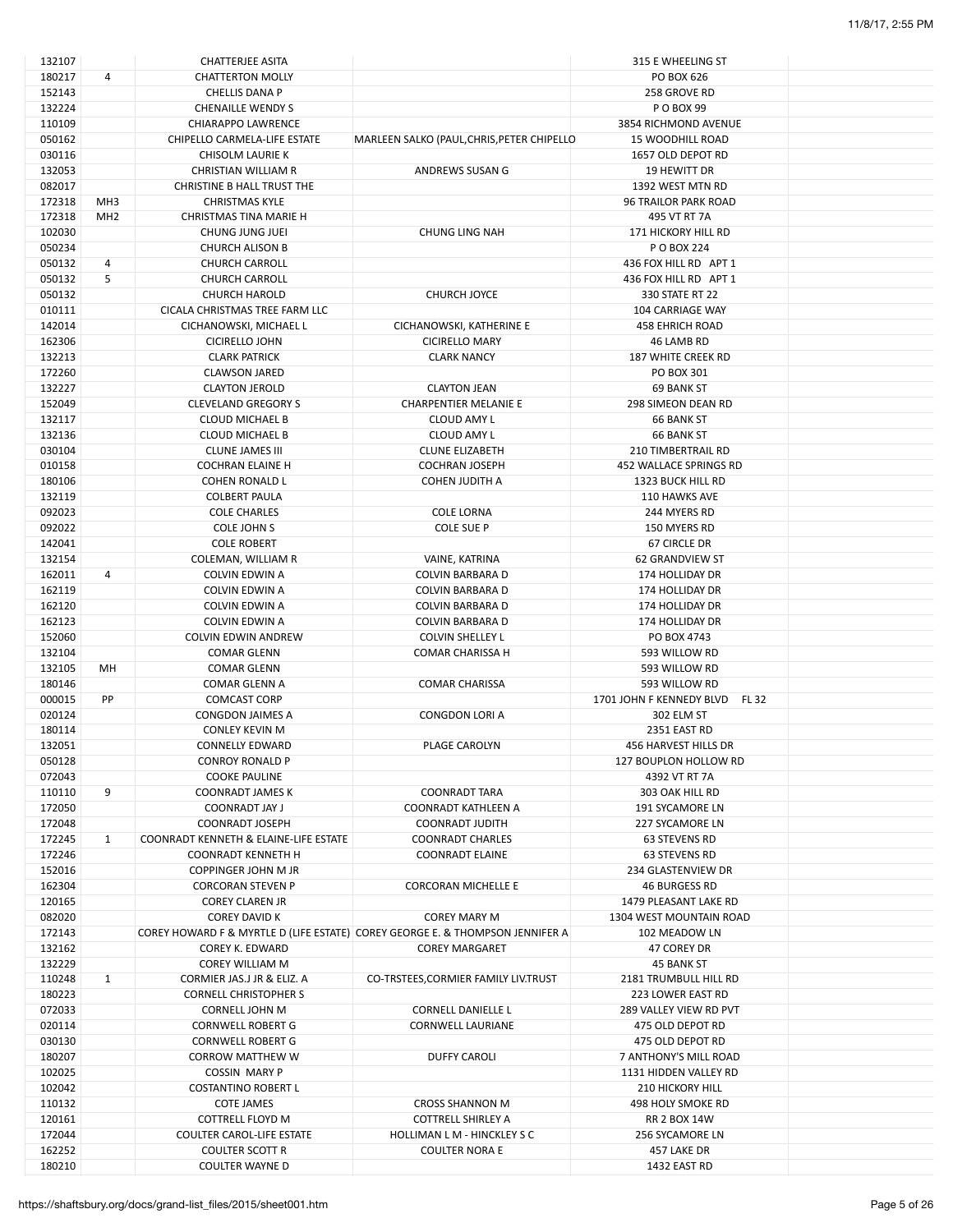| 110246           |              | <b>COVELL LEXEY</b>                      |                                         | PO BOX 93                   |  |
|------------------|--------------|------------------------------------------|-----------------------------------------|-----------------------------|--|
|                  |              | <b>COVINGTON RICHARD</b>                 | <b>COVINGTON KIMBERLY</b>               | 709 CLARK ST                |  |
| 082021           |              | COWPER GEORGE & JOYCE (LIFE ESTATE)      | WEBSTER R, COWPER S, DOWNS J & COWPER L | 1286 WEST MOUNTAIN RD       |  |
| 162038           | 1            | COX, RAYMOND F                           |                                         | 846 VT ROUTE 67 EAST        |  |
| 132129           |              | <b>COYNE DAVID</b>                       | COYNE BARBARA J                         | 101 GRANDVIEW ST            |  |
| 162225           |              | CRANDALL PATRICIA A                      |                                         | 2407 RIVER BEND RD          |  |
| 010171           |              | <b>CRANE MARGARET</b>                    |                                         | 519 BERWAL RD               |  |
|                  |              |                                          |                                         | 1645 VT RT 67 E             |  |
| 162312           |              | <b>CRAWFORD RICHARD A</b>                |                                         |                             |  |
| 162318           |              | <b>CRAWFORD RICHARD A</b>                | <b>CRAWFORD CORNELIA K</b>              | 1645 VT RT 67 E             |  |
| 082007           |              | CRISS TIM L & KRISTINA A TRUSTEES        | TIM & KRISTINA CRISS REVOC TRUST        | 349 BLUEBERRY HILL RD       |  |
| 142040           |              | <b>CROSIER ANDREW</b>                    | <b>CROSIER THERESA</b>                  | <b>60 CIRCLE DR</b>         |  |
| 120157           |              | CROSIER FAMILY REVOCABLE TRUST           | CROSIER WILLIAM & ELIZABETH TRUSTEES    | 1170 VT RT 67W              |  |
| 132233           |              | <b>CROSIER JAMES A</b>                   | <b>CROSIER SARAH M</b>                  | 49 VT RT 67 W               |  |
| 180247           |              | <b>CROSIER JAMES A</b>                   | <b>CROSIER SARAH M</b>                  | 49 RT 67 W                  |  |
| 132234           |              | <b>CROSIER RAY C</b>                     | <b>CROSIER JULIE</b>                    | 159 VT RT 67 W              |  |
| 172119           |              | <b>CROSS ERIN</b>                        |                                         | 805 VT RT 7A                |  |
| 180141           |              |                                          |                                         | 471 SILK RD                 |  |
|                  |              | CROSS JOHN M (LIFE ESTATE)               | CROSS LINDA, BISHOP SUSAN, BOUTON GAIL  |                             |  |
| 132171           |              | <b>CROSS KENNETH R</b>                   | <b>CROSS KAREN S</b>                    | 72 COREY DR                 |  |
| 010157           |              | <b>CROSS KEVIN</b>                       | <b>CROSS LINDA</b>                      | 1209 SHAFTSBURY HOLLOW RD   |  |
| 102041           |              | CROSS MARION A - LIFE ESTATE             | MISSBRENNER JIMMY                       | 1781 CIDER MILL RD          |  |
| 172117           |              | CROSS MARY LOU TRUSTEE                   | CROSS MARY LOU REVOCABLE TRUST          | 855 VT RT 7A                |  |
| 120123           |              | <b>CROSS PETER K</b>                     | <b>CROSS PAULA J</b>                    | <b>217 BUCK HILL RD</b>     |  |
| 152000           | R            | <b>CROSS PETER K</b>                     | <b>CROSS PAULA J</b>                    | <b>638 MAIN STREET</b>      |  |
| 152013           |              | <b>CROSS PETER K</b>                     | <b>CROSS PAULA J</b>                    | <b>638 MAIN STREET</b>      |  |
| 172220           |              | <b>CROSS PETER K</b>                     | <b>CROSS PAULA J</b>                    | <b>217 BUCK HILL RD</b>     |  |
|                  |              |                                          |                                         |                             |  |
| 072051           |              | <b>CROSSMAN DAVID</b>                    | <b>CROSSMAN SUSAN</b>                   | 270 HIDDEN VALLEY RD        |  |
| 172312           |              | CROSSMAN DOUGLAS H                       | CROSSMAN PATRICIA M                     | 89 CLEVELAND AVE            |  |
| 172051           |              | CROSSMAN JOSEPH & MARGARET (LIFE ESTATE) | MCLENITHAN C & CROSSMAN D & D           | 149 SYCAMORE LN             |  |
| 050115           |              | <b>CROWERS DAVID O</b>                   | <b>CROWERS ERIKA D</b>                  | 706 SHAFTSBURY HOLLOW RD    |  |
| 162269           |              | <b>CUMM TIMOTHY C</b>                    | <b>CUMM DARLENE G</b>                   | <b>PO BOX 293</b>           |  |
| 180134           | 1            | <b>CUMMINGS JAIME L</b>                  |                                         | <b>PO BOX 482</b>           |  |
| 072008           |              | <b>CURRAN KAREN</b>                      |                                         | PO BOX 167                  |  |
| 020109           |              | <b>CURRAN MARTHA M</b>                   |                                         | 321 WILLIAMS RD             |  |
|                  |              |                                          |                                         |                             |  |
| 072010           |              | <b>CURTIS DAVID</b>                      | <b>CURTIS GEORGINA</b>                  | 4617 VT RT 7A               |  |
| 132203           |              | <b>CUTLER MARLENE</b>                    | <b>CUTLER EDWARD</b>                    | PO BOX 156                  |  |
| 152020           |              | D'AIUTO JENNIE LYNN                      |                                         | 64 GLASTENVIEW DR           |  |
| 180101           |              | <b>DAILEY ANN</b>                        |                                         | 808 ROD & GUN CLUB RD       |  |
| 092029           |              | DAILEY INC WILLIAM E                     |                                         | 295 AIRPORT RD              |  |
| 142062           |              | DAILEY RICHARD                           | <b>DAILEY PATRICIA</b>                  | 411 TWITCHELL HILL RD       |  |
| 142015           |              | DAILEY THOMAS J                          | DAILEY MARNA S                          | 460 EHRICH RD               |  |
| 110101           |              |                                          |                                         | 295 AIRPORT RD              |  |
|                  |              |                                          |                                         |                             |  |
|                  |              | DAILEY WILLIAM E INC                     |                                         |                             |  |
| 152037           |              | DAILEY WILLIAM E INC                     |                                         | <b>295 AIRPORT RD</b>       |  |
| 152037           | HQ           | DAILEY WILLIAM E INC                     |                                         | <b>295 AIRPORT ROAD</b>     |  |
| 152038           |              | DAILEY WILLIAM E INC                     |                                         | 295 AIRPORT RD              |  |
| 152045           |              | DAILEY WILLIAM E INC                     |                                         | <b>295 AIRPORT RD</b>       |  |
| 162109           |              | DAILEY WILLIAM E INC                     |                                         | <b>295 AIRPORT RD</b>       |  |
| 062007           |              | DAILEY WM E III                          | DAILEY WM E IV                          | 174 BRAEBURN ST             |  |
| 180134           | $2^{\circ}$  | DAINS NORMAN                             | DAINS WENDY                             | 621 EAST RD                 |  |
|                  |              |                                          |                                         |                             |  |
| 120164           |              | DALTON ELAINE H                          |                                         | PO BOX 13                   |  |
| 180220           |              | DALY ROBERT J                            | DALY DEBORAH A                          | 427 LOWER EAST RD           |  |
| 072055           |              | DAMBRIUNAS ANTHONY                       | DAMBRIUNAS ELIZABETH R                  | 300 BROADWAY 9C             |  |
| 072056           |              | DAMBRIUNAS ANTHONY                       | DAMBRIUNAS ELIZABETH                    | 532 HIDDEN VALLEY RD        |  |
| 102006           |              | DANIELS JANET M-LIFE ESTATE              | DANIELS SCOTT-DANIELS MARY BETH         | 249 MIDDLE RD               |  |
| 020153           |              | DANIELS RONALD D                         | DANIELS JENNIFER                        | <b>401 BIRCH HILL RD</b>    |  |
| 072004           |              | DANIELS RONALD D                         | <b>DANIELS JENNIFER</b>                 | 401 BIRCH HILL RD           |  |
| 172110           |              | DANIELS RONALD D                         | DANIELS JENNIFER                        | 401 BIRCH HILL RD           |  |
| 092035           |              | <b>DANIELS RONALD E</b>                  | DANIELS CATHERINE                       | 3342 VT RT 7A               |  |
|                  |              | DANIELS SCOTT G                          | DANIELS MARY ELIZABETH                  | 887 HIDDEN VALLEY RD        |  |
| 072072           |              |                                          |                                         |                             |  |
| 172019           |              | DANSEREAU PAUL T                         | DANSEREAU ABBIE LABATT                  | 72 COLVIN AVE               |  |
| 050201           |              | DANVILLE FLORENCE                        |                                         | 51 ELEANORS WAY             |  |
| 172310           |              | DARBY JEAN H                             |                                         | 129 CLEVELAND AVE           |  |
| 172123           |              | <b>DAVIS BRET</b>                        | <b>DAVIS KRISTINA</b>                   | 705 VT RT 7A                |  |
| 050147           |              | DAVIS CHRISTOPHER A                      | DAVIS RENEE A                           | 1464 MURPHY HILL RD         |  |
| 120158           |              | DAVIS CHRISTOPHER W                      | RAYNER SHEILA M                         | 1118 VT RT 67 W             |  |
| 180217           | 19           | DAVIS DANIEL W                           | DAVIS KELLY M                           | <b>132 FURNACE BROOK RD</b> |  |
| 110222           |              | DAVIS DAVID L                            | DAVIS GALE ANN                          | 153 GROVE ST                |  |
|                  |              |                                          |                                         |                             |  |
| 082029           |              | DAVIS GLENN M TRUSTEE                    | THE GLENN M DAVIS LIVING TRUST          | 710 BURGESS RD              |  |
| 110224           |              | DAVIS RALPH JR                           |                                         | <b>16 LOIS STREET</b>       |  |
| 072024           |              | DAVIS RYAN                               | DAVIS ELIZABETH                         | P O BOX 273                 |  |
| 132013           |              | DAVIS TIMOTHY M.                         | DAVIS AIMEE                             | 398 ELM ST                  |  |
| 172156<br>110226 | $\mathbf{1}$ | DAVIS WILLIAM G SR                       | DAVIS LAUREL A                          | 450 CLEVELAND AVE           |  |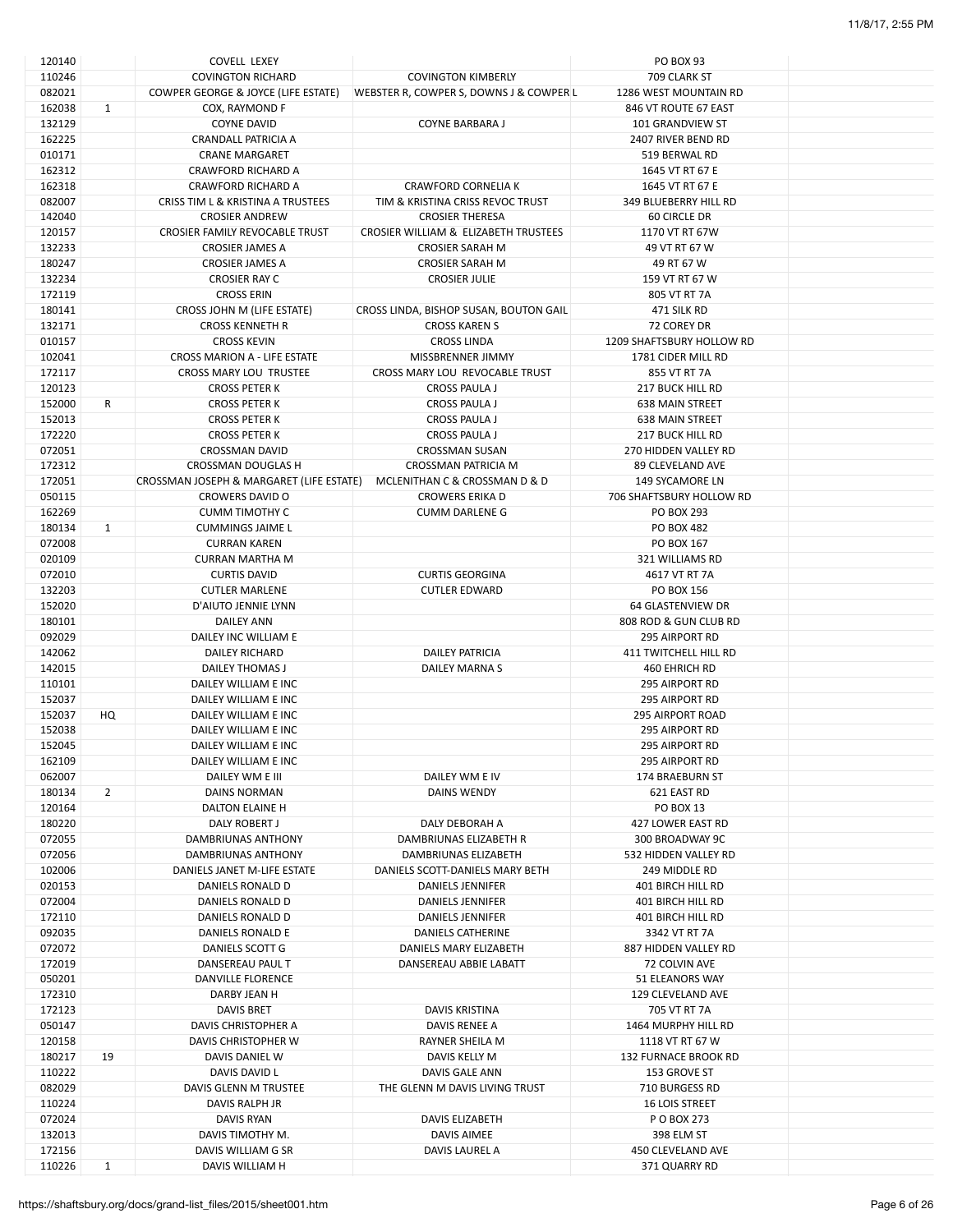| 132061 |                | DAVIS WILLIAM O                          | DAVIS LOIS W                     | 226 HARVEST HILLS DR         |                     |
|--------|----------------|------------------------------------------|----------------------------------|------------------------------|---------------------|
| 050208 |                | DAVIS WILLIAM O & LOIS W TRUSTEES        | DAVIS LIVING REVOCABLE TRUST     | 69 FOUR-WHEEL DRIVE WAY PVT  |                     |
| 092039 |                | DAVIS-GOFF ANNABEL                       |                                  | 1 COLLEGE DR                 | C/O BENNINGTON CO   |
| 102013 |                | DAY MICHAEL W                            | DAY JANICE B                     | 1631 HIDDEN VALLEY RD        |                     |
| 180117 |                | DECOFF PATRICIA D (LIFE ESTATE)          | HARRINGTON, THOMAS J             | 2063 EAST STREET             |                     |
| 010126 |                | DEERING SUSAN H                          |                                  | 110 MCBRIDE RD               |                     |
| 132185 |                | DEK HOLDINGS LLC                         |                                  | <b>16 BAYBERRY LANE</b>      |                     |
| 132232 |                | DEK HOLDINGS LLC                         |                                  | <b>16 BAYBERRY LANE</b>      |                     |
| 072021 |                | DELANEY LEO J JR                         | DELANEY MARY CARROLL             | <b>189 TUNIC RD</b>          |                     |
| 162056 |                | DELL'ANNO JOHN                           | DELL'ANNO JUDI                   | <b>299 TWITCHELL HILL RD</b> |                     |
| 142045 |                | DELLA ROCCA JARED A                      | DELLA ROCCA BRIANNE S.           | <b>82 MOUNTAIN VIEW DR</b>   |                     |
| 162315 |                | <b>DELUCA ROBERT E</b>                   | <b>DELUCA MARIA</b>              | 1732 VT RT 67 E              |                     |
|        |                |                                          |                                  |                              |                     |
| 030120 |                | DEMOSS RICHARD M.                        | DEMOSS AMY K                     | 1139 OLD DEPOT RD            |                     |
| 072019 |                | DENATALE CARMEN                          | <b>DENATALE CAROL</b>            | <b>PO BOX 578</b>            |                     |
| 172037 |                | DENETTE DAVID                            | DENETTE JEANNE                   | <b>130 SYCAMORE LN</b>       |                     |
| 072080 |                | DENIO BERTHA B TRUSTEE                   | C/O LONGTIN JUDY A               | 528 EUREKA RD                |                     |
| 072081 |                | DENIO BERTHA B TRUSTEE                   | C/O LONGTIN JUDY A               | 528 EUREKA RD                |                     |
| 102018 |                | <b>DENIO BERTHA B TRUSTEE</b>            | C/O LONGTIN JUDY A               | 528 EUREKA RD                |                     |
| 180242 |                | DENIO CHRISTOPHER E                      |                                  | 2557 NATHAN DR               |                     |
| 072059 |                | DENIO DENNIS P, CHRISTOPHER E, LONGTIN J | C/O JUDY A LONGTIN               | 528 EUREKA RD                |                     |
| 152104 |                | <b>DENIO KATHLEEN M</b>                  | <b>HOLLIS CHRISTOPHER E</b>      | PO BOX 293                   |                     |
| 162310 |                | DENIO LAWRENCE C                         | DENIO ANNETTE M                  | 440 HARWOOD HILL             |                     |
| 152014 |                | DENSMORE WILLIAM                         | <b>DENSMORE THERESE</b>          | 486 GLASTENVIEW DR           |                     |
|        |                |                                          |                                  |                              |                     |
| 132177 |                | DERBY JAMES M                            | DERBY YVONNE E                   | <b>PO BOX 17</b>             |                     |
| 050209 |                | DERR MONROE H                            | DERR LOIS P                      | PO BOX 370                   |                     |
| 180219 |                | <b>DEVENS MICHAEL R</b>                  | LE BLANC DORIS                   | <b>PO BOX 95</b>             |                     |
| 030137 |                | DEVITO PATRICIA J                        |                                  | PO BOX 172                   |                     |
| 050107 |                | DEVLIN DENNIS J                          |                                  | 252 GRANGER HOLLOW RD        |                     |
| 172254 |                | <b>DEXTER DORIS</b>                      |                                  | 50 LEDGELY DR                |                     |
| 172258 |                | DEXTER MELANIE M                         | DURFEE DAVID K                   | 616 VT RT 7A                 |                     |
| 152105 |                | DEYSENROTH DANIEL T                      | DEYSENROTH JESSICA               | 148 REDDY RD PVT             |                     |
| 050120 |                | <b>DEYSENROTH FREDRICK</b>               | DEYSENROTH HELENE                | 117 ROLLIN RD                |                     |
| 110225 |                | DICK JAMES (ET AL)                       |                                  | RD <sub>2</sub>              | <b>SUNSET DRIVE</b> |
|        |                |                                          |                                  |                              |                     |
| 110207 |                | DICKIE DANIEL R                          | DICKIE CATHERINE A               | 4578 EAST RD                 |                     |
| 180273 |                | DICKIE EDWIN D                           | DICKIE ET AL                     | 351 RESERVOIR RD             |                     |
| 152103 |                | <b>DICKIE TERRY J</b>                    | DICKIE REBECCA                   | 234 NORTH RD                 |                     |
| 152103 | 3              | DICKIE TERRY J                           | DICKIE REBECCA                   | 234 NORTH RD                 |                     |
| 180217 | 3              | DION CRAIG D                             | DION TIVA M                      | 1014 EAST RD                 |                     |
| 082056 |                | <b>DISANO RICHARD J</b>                  | DISANO PAMELA J                  | 396 BENNETT HILL RD          |                     |
| 010113 |                | <b>DIXON LORI</b>                        | DIXON JESSICA                    | 781 GRANGER HOLLOW RD        |                     |
| 110203 | $\mathbf{1}$   | <b>DOCKUM THOMAS</b>                     | <b>DOCKUM KATHY</b>              | PO BOX 365                   |                     |
| 072027 |                | <b>DOGGETT ROBERT DUANE</b>              |                                  | 3868 VT RT 7A                |                     |
| 132122 |                | <b>DOMMKE BRIAN</b>                      |                                  | PO BOX 656                   |                     |
| 082024 |                | <b>DONCKERS JOSEPH II</b>                | <b>DONCKERS MEGAN</b>            | 1014 WEST MOUNTAIN RD        |                     |
|        |                |                                          |                                  |                              |                     |
| 132235 |                | DOTY MELISSA L                           |                                  | 211 VT RT 67W                |                     |
| 110147 |                | DOUCETTE PAUL JR                         | DOUCETTE DIANE                   | 189 FOX HILL RD PVT          |                     |
| 072092 |                | DOWNEY DOROTHY                           |                                  | 1766 HIDDEN VALLEY RD        |                     |
| 110259 |                | DOWNEY JAMES P                           | DOWNEY MARLENE A                 | P O BOX 325                  |                     |
| 162260 |                | DOWNING CLAIRE A                         |                                  | PO BOX 153                   |                     |
| 030118 |                | DOXSEE BRIAN A                           |                                  | 2457 MONUMENT AVE EXT        |                     |
| 142048 | $\overline{2}$ | <b>DRAKE CINDY</b>                       |                                  | 207 DANIELS RD               |                     |
| 180228 |                | <b>DREMEL MARK</b>                       | DREMEL LORETTA                   | <b>29 CLINTON ROAD</b>       |                     |
| 132123 |                | DRISCOLL JOHN P                          |                                  | 14 HAWKS AVE                 |                     |
| 092007 |                | DUFRESNE CONSTANCE                       |                                  | 3263 VT RT 7A                |                     |
|        |                |                                          |                                  |                              |                     |
| 132132 |                | <b>DUFRESNE LISA</b>                     |                                  | PO BOX 793                   |                     |
| 162217 |                | DUNICAN KEVIN R JR                       | <b>DUNICAN KRISTEN M</b>         | <b>10 SOUTHVIEW DR</b>       |                     |
| 072079 |                | DUNLAP SCOTT                             | <b>DUNLAP ERICA</b>              | 107 DEER RUN RD PVT          |                     |
| 152103 | $\overline{2}$ | DUNN CHERYL A                            |                                  | <b>PO BOX 35</b>             |                     |
| 010169 |                | <b>DUNN HOMER</b>                        | <b>DUNN ROBERT</b>               | 68 MAPLE ST                  |                     |
| 142043 |                | DUPNIK JOHN M                            | DUPNIK MARGARET R                | 139 GLASTENVIEW DR           |                     |
| 172219 |                | DURAND OLIVER                            | <b>DURAND HARRIET</b>            | 468 BUCK HILL RD             |                     |
| 120148 | $\mathbf{1}$   | <b>DWYER DANIEL</b>                      | <b>DWYER PATRICIA</b>            | 453 RICE LANE                |                     |
| 092006 |                | E. R. K. ESTATES LLC                     | C/O STEPHEN KOSCHE               | <b>635 HORTON HILL ROAD</b>  |                     |
| 162272 |                | <b>EAMES KEVIN</b>                       | LIGHT STEPHANIE                  | <b>65 MCGUIRE STREET</b>     |                     |
|        |                |                                          |                                  |                              |                     |
| 152114 |                | EASTMAN ROBERT H JR                      | EASTMAN SALLY C                  | PO BOX 218                   |                     |
| 162118 |                | EASTMAN WILLIAM H - LIFE ESTATE          |                                  | 136 HOLLIDAY DR              |                     |
| 120133 |                | <b>ECKHARDT JOHN</b>                     | ECKHARDT ALEXANDRA               | 819 HORTON HILL RD           |                     |
| 030109 |                | <b>EDDINGTON HENRY J TRUSTEE</b>         | H J EDDINGTON 3/15/00 REV TRUST  | 332 STATE PARK RD            |                     |
| 162235 |                | <b>EDDINGTON STEPHEN</b>                 | <b>EDDINGTON PATRICIA</b>        | P O BOX 152                  |                     |
| 120115 |                | EICHWALD DEANNA & GERALD                 | TRSTS/D EICHWALD REVOC LIV TRUST | 899 JEFFREY ST               | BLDG 1 APT 814      |
| 162223 |                | ELIAS ROBERT M                           |                                  | PO BOX 732                   |                     |
| 142035 |                | ELIASEN LLOYD ERIK                       |                                  | 1374 MASSACHUSETTS AVE       |                     |
|        |                |                                          |                                  |                              |                     |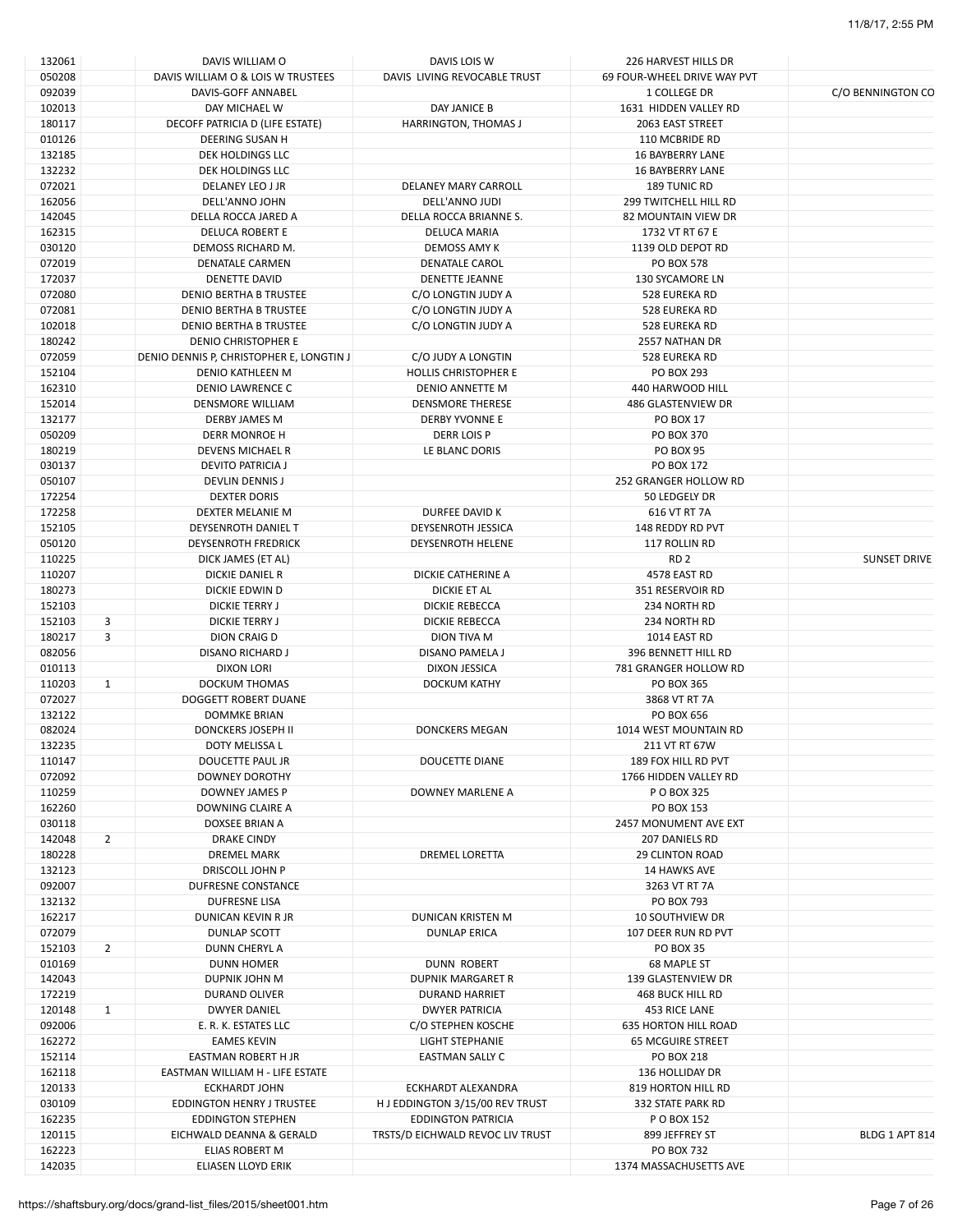| 180217           | 12             | ELITHORPE SCOTT E                                                             | ELITHORPE MICHELLE K                                     | <b>279 FURNACE BROOK RD</b>                     |                  |
|------------------|----------------|-------------------------------------------------------------------------------|----------------------------------------------------------|-------------------------------------------------|------------------|
| 102011           |                | <b>ELKINS JASON</b>                                                           | <b>ELKINS TUANYA</b>                                     | 1475 HIDDEN VALLEY RD                           |                  |
| 030210           |                | ELKINS MARSHALL A                                                             |                                                          | PO BOX 345                                      |                  |
| 102036           |                | ELLIS STEVEN D                                                                | ELLIS LIXIA Z                                            | 48 CLEMENT GREENE RD                            |                  |
| 172031           |                | <b>ELMER JASON</b>                                                            |                                                          | <b>86 BUCK HILL RD</b>                          |                  |
| 172225           |                | <b>ELMER JASON</b>                                                            |                                                          | <b>86 BUCK HILL RD</b>                          |                  |
| 110210           |                | ELWELL ELLEN R, TRUSTEE                                                       | ELLEN R ELWELL TRUST THE                                 | <b>720 EVELYNTON LOOP</b>                       |                  |
| 180230           |                | <b>ELWELL ASA</b>                                                             | <b>ELWELL MABEL MAY</b>                                  | 2677 EAST RD                                    |                  |
| 180249           |                | ELWELL CHRISTOPHER M                                                          | ELWELL KIRSTY J                                          | 4651 DELLROSE DR                                |                  |
| 180259           |                | ELWELL CHRISTOPHER M                                                          | ELWELL KIRSTY J                                          | 4651 DELLROSE DR                                |                  |
| 180113           |                | ELWELL DAVID G SR & DOROTHY LIFE ESTATE                                       | MCDONALD D, BRIGGS D & ET AL                             | 2455 East Road                                  |                  |
| 152042           |                | ELWELL ELIZABETH RHODES                                                       |                                                          | 171 SIMEON DEAN RD                              |                  |
| 162338           |                | <b>ELWELL GERALD</b>                                                          | <b>ELWELL JANE</b>                                       | PO BOX 375                                      |                  |
| 142021           |                | <b>ENDRES FRANCENE</b>                                                        |                                                          | <b>29 MOUNTAIN VIEW DR</b>                      |                  |
| 050236           |                | <b>ENDRES H JOHN</b>                                                          | <b>ENDRES FRANCENE</b>                                   | 528 TINKHAM RD                                  |                  |
| 050236           | $\mathbf{1}$   | <b>ENDRES JON FRANZ</b>                                                       | <b>ENDRES TAMMY LYNN</b>                                 | <b>689 LACLAIR RD</b>                           |                  |
| 120160           |                | ERB ROBERT G                                                                  | ERB ELIZABETH H                                          | <b>PO BOX 728</b>                               |                  |
| 020145           | 3              | ERIKSEN EDWARD                                                                | ERIKSEN PRISCILLA                                        | PO BOX 1087                                     |                  |
| 162006           |                | ERNST, KURT O                                                                 | ERNST, KATE B                                            | 170 TWITCHELL HILL RD                           |                  |
| 050117           |                | <b>ESTEPP CHRISTOPHER S</b>                                                   | <b>CASSIDY BARBARA E</b>                                 | 732 SHAFTSURY HOLLOW RD                         |                  |
| 180221           | $\overline{2}$ | <b>ESTEY FRANCIS E</b>                                                        | JOZEFIAK ESTEY JAMIE                                     | 555 LOWER EAST ROAD                             |                  |
| 110204           |                | FAGERHOLM JOHN G III & WENDY S TRUSTEES FAGERHOLM FAMILY TRUST DATED 6/2/2014 |                                                          | 4874 EAST RD                                    |                  |
| 162005           |                | <b>FARLEY DONALD E</b>                                                        | <b>FARLEY EDITH N</b>                                    | PO BOX 586                                      |                  |
| 072031           |                | <b>FARRAR DAVID T</b>                                                         | <b>FARRAR MICHELLE J</b>                                 | 3972 VT RT 7A                                   |                  |
| 172058           |                | <b>FARRAR ETHEL</b>                                                           |                                                          | 47 SYCAMORE LN                                  |                  |
| 010109           | $\mathbf{1}$   | <b>FARRARA ANTHONY R</b>                                                      | <b>FARRARA HEATHER L</b>                                 | 1061 GRANGER HOLLOW RD                          |                  |
| 132040           |                | <b>FARRARA RICHARD</b>                                                        | <b>FARRARA PENNY H</b>                                   | PO BOX 492                                      |                  |
| 110127           |                | <b>FARRELL JAMES</b>                                                          | <b>FARRELL PATRICIA</b>                                  | 170 FARRELL RD PVT                              |                  |
| 030107           |                | <b>FARRELLY RAYMOND</b><br><b>FATOVIC KEN</b>                                 | <b>FARRELLY DORIS</b>                                    | 340 BEECH ST                                    |                  |
| 072035<br>010154 |                | <b>FAVREAU RAYMOND</b>                                                        | <b>GALLAGHER MARY K</b><br><b>FAVREAU MARCIA</b>         | 23-22 ELLINGTON RD<br>1041 SHAFTSBURY HOLLOW RD |                  |
| 010154           | $\mathbf{1}$   | <b>FAVREAU RAYMOND</b>                                                        | <b>FAVREAU MARCIA</b>                                    | 1041 SHAFTSBURY HOLLOW RD                       |                  |
| 050235           |                | FAY CATHERINE - LIFE ESTATE                                                   | FAY, SHARON & WILLIAM                                    | 604 TINKHAM RD                                  |                  |
| 110106           |                | <b>FEALEY ANNE</b>                                                            | FEALEY JOAN/JAMES                                        | 330 PEARL ST APT 5A                             |                  |
| 030149           |                | FEDERAL HOME LOAN MORTGAGE CORORATION                                         |                                                          | 8200 JONES BRANCH DRIVE MS387                   |                  |
| 142026           |                | FENWICK ELIZABETH A & MICHAEL G                                               |                                                          | <b>301 MOUNTAIN VIEW DRIVE</b>                  |                  |
| 132048           |                | FENWICK MICHAEL/ ELIZABETH                                                    |                                                          | 287 HEWITT DR                                   |                  |
| 050108           |                | <b>FFC LLC</b>                                                                |                                                          | 1061 GRANGER HOLLOW RD                          |                  |
| 030146           |                | <b>FIELDING LEE</b>                                                           | <b>FIELDING TAMMY</b>                                    | 576 OLD DEPOT RD                                |                  |
| 172257           |                | FIELDING PAMELA A                                                             |                                                          | 672 VT RT 7A                                    |                  |
| 162234           |                | FIELDS THOMAS E & SANDRA A (LIFE ESTATE)                                      | SAYRE AMY E & FIELDS ANDREW B                            | PO BOX 454                                      |                  |
| 082048           |                | <b>FINCLAIR BARRY</b>                                                         | FAIELLA IDA                                              | 131 CROSIER RD PVT                              |                  |
| 082052           |                | <b>FINNEY TIMOTHY G</b>                                                       | <b>FINNEY GERALDINE</b>                                  | 770 BENNETT HILL RD                             |                  |
| 030230           |                | FINZER ALAN J - LIFE ESTATE                                                   | FINZER PATRICIA & ALLEN J                                | 2595 MAPLE HILL RD                              |                  |
| 072048           |                | FISHER KENNETH M                                                              | FISHER ELLEN R                                           | 4738 VT RT 7A                                   |                  |
| 092045           |                | FISHER PAUL W                                                                 | <b>FISHER SUSAN M</b>                                    | 331 TUNIC RD                                    |                  |
| 142039           |                | FITZHUGH DENNIS N                                                             | FITZHUGH MARISA FRISCIA                                  | 233 GLASTENVIEW DR                              |                  |
| 110211           | $\mathbf{1}$   | <b>FLANDERS JEAN M</b>                                                        |                                                          | 215 GROVE ST                                    | APT <sub>3</sub> |
| 132052           |                | FLEMING JASON A                                                               | <b>FLEMING ALLISON J</b>                                 | 428 HARVEST HILLS DR                            |                  |
| 010106           |                | FLIGHT DAVID H                                                                |                                                          | 1340 GRANGER HOLLOW RD                          |                  |
| 050167           |                | FLOOD JOHN A                                                                  | <b>FLOOD ANGELINA A</b>                                  | 1481 MURPHY HILL RD                             |                  |
| 162325           |                | FLOOD JOHN A                                                                  |                                                          | 1480 MURPHY HILL RD                             |                  |
| 050145           |                | FLYNN EILEEN-LIFE ESTATE                                                      | FLYNN KRISTINE P & ROBERTA J                             | 151 AVONDALE MEADOWS DR                         |                  |
| 050163           |                | FLYNN ROBERTA J                                                               | FLYNN KRISTINE P                                         | 149 AVONDALE MEADODWS RD                        |                  |
| 082056           | $\overline{7}$ | FODOR DANIEL W                                                                | FODOR KIM M                                              | 1382 MEYERS ROAD                                |                  |
| 030105           |                | <b>FOLEY JOHN J</b>                                                           | <b>FOLEY MARY</b>                                        | 172 TIMBERTRAIL RD                              |                  |
| 020130           |                | <b>FOLEY MICHAEL</b>                                                          |                                                          | 404 TIMBERTRAIL RD                              |                  |
| 020101           |                | <b>FOREST EMERY</b>                                                           | <b>FOREST TRACEY</b>                                     | 2509 SHAFTSBURY HOLLOW RD                       |                  |
| 142050           |                | <b>FOX MARY</b>                                                               |                                                          | PO BOX 466                                      |                  |
| 110108           |                | <b>FRANCIS DOUGLAS B</b>                                                      |                                                          | 1911 WILTSHIRE DR                               |                  |
| 110131           |                | FREEMAN KYLE T.                                                               | MCGURN MALLORY J.                                        | 388 HOLY SMOKE RD                               |                  |
| 142031           |                | FREEMAN WILLIAM JR                                                            |                                                          | <b>PO BOX 244</b>                               |                  |
| 152059           |                | FREEMAN WILLIAM JR                                                            | <b>FREEMAN SUSAN</b>                                     | <b>PO BOX 244</b>                               |                  |
| 172322           |                | FRIENDS OF ROBERT FROST (THE) INC                                             | C/O CAROLE THOMPSON                                      | PO BOX 4586                                     |                  |
| 162212           |                | <b>FROST DOROTHY K</b>                                                        |                                                          | 230 LAKE DR                                     |                  |
| 180266           |                | <b>FROST ERIC SCOTT</b>                                                       |                                                          | 112 GYPSY LANE                                  |                  |
| 132152           |                | FROST MARY C                                                                  | FROST CLENN M AND AMANDA MATTISON                        | PO BOX 142                                      |                  |
| 172321           |                | FUND FOR NO. BENNINGTON, THE                                                  |                                                          | <b>PO BOX 803</b>                               |                  |
| 072032<br>172308 |                | <b>GABRUS BRUCE</b><br><b>GABRUS CHARLES</b>                                  | <b>GABRUS BONITA</b><br><b>GABRUS DONALD L - BRUCE E</b> | 160 VALLEY VIEW RD PVT<br>147 CLEVELAND AVE     |                  |
| 072073           |                | <b>GAETA CATHERINE A</b>                                                      | TRUSTEE C A GAETA 2002 REV TRST                          | 47 PINE DR                                      |                  |
| 102007           |                | <b>GALLANT BRIAN J</b>                                                        | <b>GALLANT DEBORAH L</b>                                 | 341 MIDDLE RD                                   |                  |
|                  |                |                                                                               |                                                          |                                                 |                  |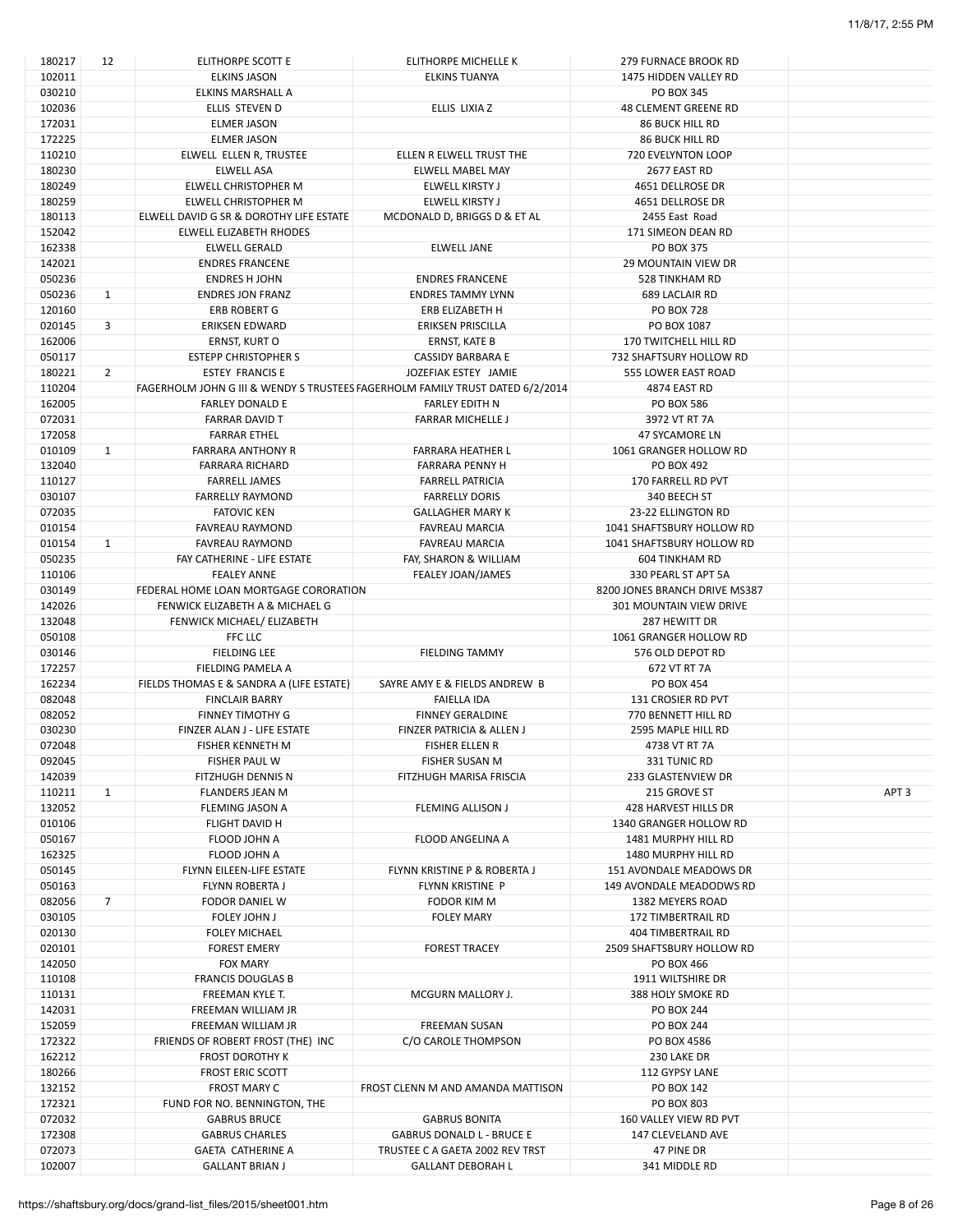| 102016 |              | <b>GALLANT RICHARD J</b>                     | <b>GALLANT BETTY ANN</b>                | 1460 HIDDEN VALLEY RD        |  |
|--------|--------------|----------------------------------------------|-----------------------------------------|------------------------------|--|
| 092010 |              | <b>GALLE TRACY B</b>                         |                                         | 3063 VT RT 7A                |  |
| 142036 |              | <b>GALLETT DONALD F</b>                      | <b>GALLETT BEATRICE L</b>               | 379 GLASTENVIEW DR           |  |
| 180224 | $\mathbf{1}$ | <b>GALUSHA CHARLES R</b>                     | <b>GALUSHA PENELOPE</b>                 | 101 LOWER EAST RD            |  |
| 062015 |              | <b>GALUSHA CHARLOTTE M</b>                   |                                         | P O BOX 165                  |  |
| 072017 | 1            | <b>GALUSHA PAUL</b>                          | C/O GWENDOLYN GALUSHA                   | 2 FENWICK RD #701            |  |
| 162313 |              | GALVIN, JOHN F JR & MARGARET                 | GALVIN, BRENDAN M & BRIAN T             | 1692 VT RT 67 E              |  |
| 180137 | 2            | <b>GARCIA RICHARD F</b>                      | <b>GARCIA ELISE</b>                     | 72 OUTWATER RD               |  |
| 172028 |              | <b>GARDNER GARY A</b>                        | <b>GARDNER ROBIN H</b>                  | 206 BATES RD                 |  |
| 180104 |              | <b>GARDNER GARY A</b>                        | <b>GARDNER ROBIN</b>                    | 211 ROD & GUN CLUB RD        |  |
| 072038 |              | <b>GARDNER KEITH P</b>                       | <b>GARDNER FREIDA A</b>                 | 118 FRAN ZANDO RD PVT.       |  |
| 162048 |              | GARDNER MARK A.                              | <b>GARDNER NOREEN S.</b>                | <b>105 TWITCHELL HILL RD</b> |  |
| 030227 | $\mathbf{1}$ | <b>GARDNER MICHAEL</b>                       |                                         | 2231 MAPLE HILL RD           |  |
| 152028 |              | <b>GATES RANDAL G</b>                        |                                         | 143 VT RT 67E                |  |
| 142022 |              | <b>GAUTHIER J PAUL</b>                       | <b>GAUTHIER LOUISE</b>                  | <b>65 MOUNTAINVIEW DR</b>    |  |
| 162036 |              | <b>GAUTHIER J PAUL</b>                       | <b>GAUTHIER LOUISE</b>                  | <b>65 MOUNTAIN VIEW DR</b>   |  |
| 030212 |              | <b>GAUTHIER JEFFREY</b>                      | <b>GAUTHIER CYNTHIA</b>                 | 208 BRADFORD ST              |  |
| 162236 |              | <b>GAUTHIER JONATHAN C</b>                   |                                         | 730 LAKE DR                  |  |
|        |              |                                              |                                         |                              |  |
| 162041 |              | <b>GAUTHIER LEO E JR</b>                     | <b>GAUTHIER MONA L</b>                  | 1331 MIDDLE POWNAL RD        |  |
| 110145 |              | <b>GAUTHIER RICHARD B</b>                    | <b>GAUTHIER CYNTHIA T</b>               | 293 FOX HILL RD PVT          |  |
| 120150 |              | <b>GELINAS RICHARD C</b>                     |                                         | 996 WHITE CREEK RD           |  |
| 110226 |              | <b>GERIAK MELODY</b>                         |                                         | 147 PLUM TREE RD             |  |
| 142007 |              | <b>GERITY ROBERT</b>                         | <b>GERITY TAMMY</b>                     | 677 MYERS RD                 |  |
| 050142 |              | <b>GIANNITTI MICHAEL J</b>                   | HIRSCH WENDY A                          | 47 AVONDALE MEADOWS DR       |  |
| 110111 |              | <b>GIBSON MARTIN JOHN</b>                    |                                         | 519 SHEFFIELD CT             |  |
| 180217 | 16           | <b>GIORGI ALFONSO</b>                        | <b>GIORGI LAURA</b>                     | <b>157 FURNACE BROOK RD</b>  |  |
| 152101 |              | <b>GLANOVSKY MICHAEL</b>                     |                                         | 79 NORTH RD                  |  |
| 132005 |              | <b>GLANZBERG GEORGE</b>                      | <b>GLANZBERG GAIL</b>                   | <b>74 WHITE CREEK RD</b>     |  |
| 072064 |              | <b>GLENN CHARLES E</b>                       | <b>GLENN DIANE A</b>                    | 212 CEDAR CIRCLE             |  |
| 120145 |              | <b>GLESSNER VIRGINIA S</b>                   |                                         | 99 COLD SPRING RD            |  |
| 152128 |              | <b>GLOVER ALEX A</b>                         | HATHAWAY JULIE K                        | 171 AIRPORT RD               |  |
| 102022 |              | <b>GLOVER HENRY J</b>                        | <b>GLOVER-BIANCO MARY PAT</b>           | 1060 HIDDEN VALLEY RD        |  |
| 072063 |              | <b>GMELIN FAMILY TRUST</b>                   | %ROBERT T GMELIN & SALLY GMELIN         | 234 FINE AVENUE              |  |
| 020147 |              | <b>GODFREY JOHN H</b>                        |                                         | 192 OLD DEPOT RD             |  |
| 180217 | 20           | <b>GODIN LUKE A</b>                          | <b>GODIN KATHY A</b>                    | <b>84 FURNACE BROOK RD</b>   |  |
| 050206 |              | <b>GOERTZ THOMAS F</b>                       | <b>GOERTZ LINDA</b>                     | 440 ELEANORS WAY             |  |
| 050218 |              | <b>GOLDMAN DEBRA L</b>                       |                                         | 445 RIDGE RD PVT             |  |
| 082057 |              | <b>GOLDSTONE TRUSTEE RUTH L</b>              | RUTH L GOLDSTONE TRUST                  | 1036 MYERS RD                |  |
| 020134 |              | <b>GOODWIN CARLETON J</b>                    | <b>GOODWIN DENISE M</b>                 | 6151 VT RT 7A                |  |
| 132057 |              | <b>GORHAM JEBEDIAH</b>                       | <b>BLAKER KRISTEN</b>                   | 344 HARVEST HILLS DR         |  |
| 152047 |              | <b>GOSS JEFFREY O</b>                        | CARLE TONI M                            | 273 SIMEON DEAN RD           |  |
| 132178 |              | <b>GRAHAM CHRISTINE P</b>                    |                                         | PO BOX 199                   |  |
|        |              |                                              |                                         | 562 PANORAMIC HIGHWAY        |  |
| 142001 |              | <b>GRAHAM ELIZABETH A</b>                    |                                         |                              |  |
| 110208 |              | <b>GRAMHOFER JON L</b>                       |                                         | 4564 EAST RD                 |  |
| 180107 |              | <b>GRAS GERALD</b>                           | <b>GRAS SHARON</b>                      | 272 ROD & GUN CLUB RD        |  |
| 162028 |              | <b>GRATZ ERNEST C REVOCABLE LIVING TRUST</b> |                                         | 581 VT RT 67 E               |  |
| 172128 |              | <b>GRATZ ERNEST C TRUSTEE</b>                | EC, RH, RF GRATZ CO-TRSTEES REVOC.TRST  | 581 CLEVELAND AVE            |  |
| 162027 |              | <b>GRATZ ROBERT H</b>                        |                                         | 549 VT RT 67 E               |  |
| 030213 |              | <b>GRATZ RONALD</b>                          |                                         | PO BOX 549                   |  |
| 162028 | $\mathbf{1}$ | <b>GRATZ RONALD</b>                          | <b>GRATZ LUCIA N</b>                    | PO BOX 549                   |  |
| 010116 |              | <b>GRAVEL JAMES D</b>                        | <b>GRAVEL GLENN R</b>                   | 161 WATERTOWN RD             |  |
| 110247 |              | <b>GRAVES PETER Q</b>                        |                                         | <b>87 RABBIT ROAD</b>        |  |
| 162211 |              | <b>GRAY JUDITH D</b>                         |                                         | 212 LAKE DR                  |  |
| 132058 |              | <b>GREEN D BRIAN</b>                         | <b>GREEN BONNIE L</b>                   | 322 HARVEST HILLS DR         |  |
| 162254 |              | <b>GREEN ERIC M</b>                          | WATSON HANNAH S                         | 421 LAKE DR                  |  |
| 050103 |              | <b>GREEN JOHN W</b>                          | LEMAIRE POLLY M                         | 13 GRANGER HOLLOW RD         |  |
| 132246 |              | <b>GREEN MARY K - LIFE ESTATE</b>            | <b>GREEN HIRAM B - KINNEY FRANCIS E</b> | <b>169 HARRINGTON RD</b>     |  |
| 152035 |              | <b>GREEN MOUNTAIN POWER</b>                  | ATTN: TAX ADMIN                         | 2154 POST ROAD               |  |
| 152035 | $\mathbf{1}$ | <b>GREEN MOUNTAIN POWER</b>                  | ATTN: TAX ADMIN                         | 2154 POST ROAD               |  |
| 110128 |              | <b>GREENE ARLIE</b>                          |                                         | 255 FARRELL RD PVT           |  |
| 180272 |              | GREENE ARTHUR F & JOAN E LIFE ESTATE         | MAYBEE GREENE LISA & GREENE JOANNE E    | <b>198 RESERVIOR ROAD</b>    |  |
| 030164 |              | <b>GREENE DOUGLAS (LIFE ESTATE)</b>          | <b>GREENE TRACI &amp; LAURA</b>         | 1130 OLD DEPOT RD            |  |
| 180125 | 5            | <b>GREENE KEVIN</b>                          | <b>GREENE TINA</b>                      | 1543 EAST RD                 |  |
| 180126 |              | <b>GREENE KEVIN L</b>                        | <b>GREENE TINA M</b>                    | 1543 EAST RD                 |  |
| 172041 |              | <b>GREENE LAURA</b>                          | <b>GREENE TRACI</b>                     | 208 SYCAMORE LN              |  |
| 162240 |              | <b>GREENE LOWELL</b>                         | <b>GREENE LUCILLE A</b>                 | 631 LAKE DR                  |  |
| 180115 | $\mathbf{1}$ | <b>GREENE MICHAEL D JR</b>                   | <b>GREENE KAREY L</b>                   | 2155 EAST RD                 |  |
| 180119 |              | <b>GREENE MICHAEL D SR</b>                   | <b>GREENE PENNY J</b>                   | 1981 EAST RD                 |  |
| 180112 |              | <b>GREENE MYRON JR</b>                       |                                         | 2390 EAST RD                 |  |
| 152113 |              | GREENE RICHARD R SR & ANITA C.               | GREENE RICHARD R JR & GWOZDZ MICHELLE C | 310 NORTH ROAD               |  |
|        |              |                                              |                                         | 2506 GLASTENBURY RD          |  |
| 110218 |              | GREENE, GALE V & SUE G (LIFE ESTATE)         | <b>GREENE, TIFFANY L</b>                |                              |  |
| 020161 |              | <b>GREENSLET RYAN C</b>                      | TRUEX-GREENSLET JACQUELINE E            | 270 BIRCH HILL RD            |  |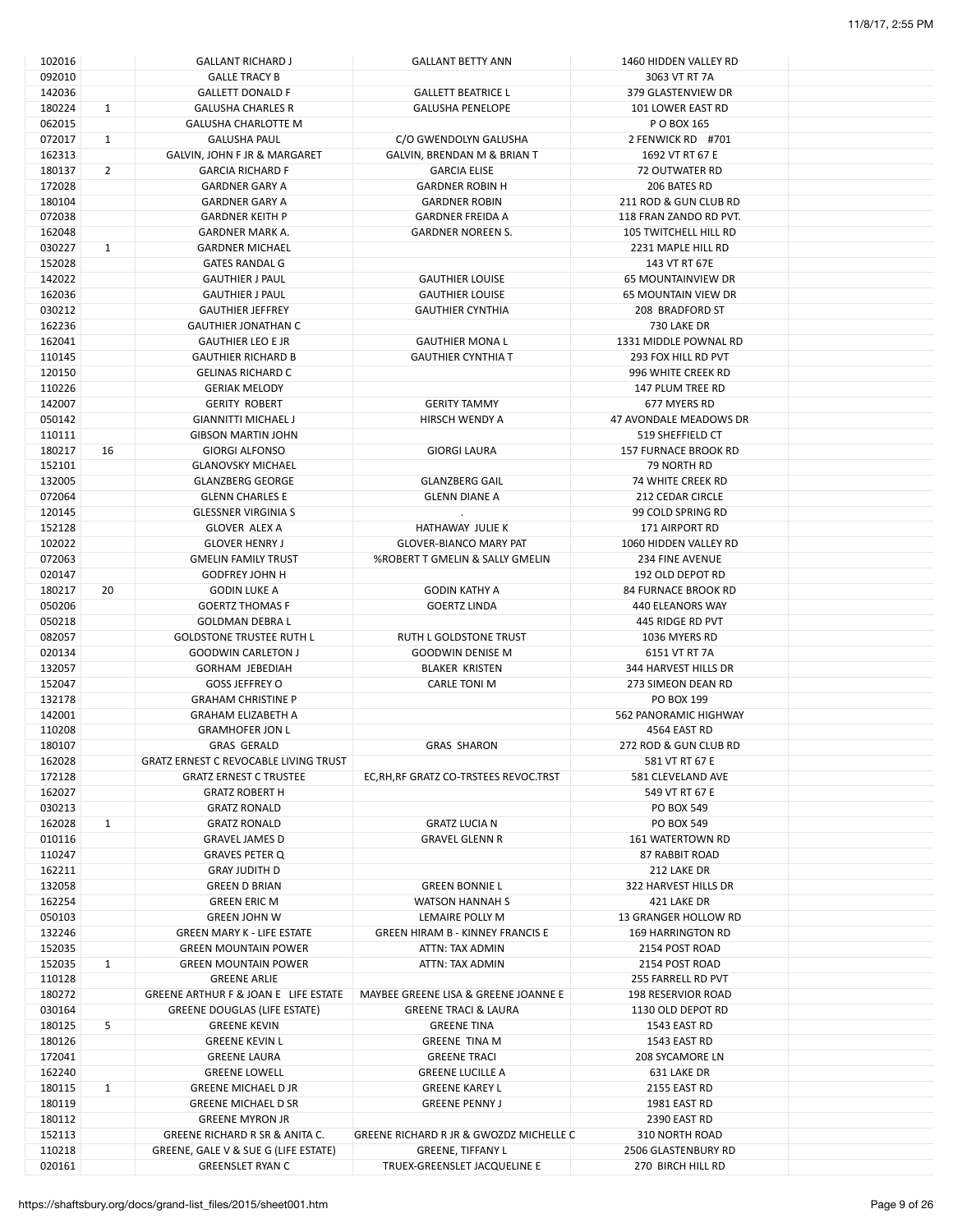| 050102 |                 | <b>GRIFFIS JASON S</b>                  | <b>GRIFFIS ANGELA M</b>                  | 66 MEAD RD                      |  |
|--------|-----------------|-----------------------------------------|------------------------------------------|---------------------------------|--|
| 010133 |                 | <b>GRISWOLD AIMEE M</b>                 | <b>GRISWOLD AMANDA M</b>                 | 1820 SOUTHWEST 81 WAY           |  |
| 030101 |                 | <b>GRONNING NORMAN D &amp; MARY M</b>   | TRUSTEES N/M GRONNING REV TRUSTS         | 6645 VT RT 7A                   |  |
| 082025 |                 | <b>GROSS THOMAS</b>                     | <b>GROSS BARBARA</b>                     | 986 WEST MOUNTAIN RD            |  |
|        |                 |                                         |                                          |                                 |  |
| 030224 |                 | <b>GROUT MAX</b>                        |                                          | 155 WARM BROOK ROAD             |  |
| 072071 |                 | <b>GROVER EMILY</b>                     |                                          | 886 HIDDEN VALLEY RD            |  |
| 162029 |                 | <b>GROVER EMILY</b>                     |                                          | 886 HIDDEN VALLEY RD            |  |
| 110110 |                 | <b>GUERRERA SALVATORE</b>               | <b>GUERRERA JOANN</b>                    | 98 SILAS CARTER RD              |  |
| 172131 |                 | <b>GULLEY EDWARD J</b>                  |                                          | PO BOX 4492                     |  |
| 172275 | $\mathbf{1}$    | <b>GULLEY JAMES A JR</b>                | <b>GULLEY KATIE B</b>                    | 880 TOWNLINE RD                 |  |
|        |                 |                                         |                                          |                                 |  |
| 172263 |                 | <b>GULLEY JAMES SR &amp; CAROLEE P</b>  | WARD, JESSICA GULLEY JAMES JR & JONATHAN | 174 TOWN LINE RD                |  |
| 172275 |                 | <b>GULLEY JAMES SR &amp; CAROLEE P</b>  | WARD JESSICA, GULLEY JAMES JR & JONATHAN | 174 TOWN LINE RD                |  |
| 172217 |                 | <b>GULLEY PROPERTIES LLC</b>            |                                          | <b>615 SOUTH DUPONT HIGHWAY</b> |  |
| 050110 |                 | <b>GULLEY SAM A</b>                     | <b>GULLEY COLLEEN R</b>                  | 118 HOARD RD                    |  |
| 180253 |                 | <b>GUNDRUM RYNARD</b>                   |                                          | <b>PO BOX 23</b>                |  |
| 162328 |                 | <b>GUSHEE CHERYL LEE</b>                |                                          | <b>187 MCCARTHY ACRES</b>       |  |
| 030103 |                 | <b>GWOZDZ JASON</b>                     |                                          | 6605 VT RT 7A                   |  |
|        |                 |                                         | <b>GWOZDZ MICHELLE</b>                   |                                 |  |
| 132157 | $\mathbf{1}$    | H V NONPROFIT, INC                      |                                          | 123 ST. PAUL STREET             |  |
| 050231 |                 | <b>HAGERTY J LAMONT</b>                 | <b>HAGERTY ET AL</b>                     | <b>12 OLD CRANBURY RD</b>       |  |
| 110135 | $\mathbf{1}$    | HAIN, WAYNE R & HELEN M - LIFE ESTATE   | HAIN, LAURA M et al                      | 907 HOLY SMOKE ROAD             |  |
| 172273 | $\mathbf{1}$    | <b>HALE JON E</b>                       | <b>HALE LINDA J</b>                      | 233 KRAUSE RD                   |  |
| 162016 |                 | HALE MOUNTAIN FISH & GAME               |                                          | PO BOX 1                        |  |
|        |                 |                                         |                                          |                                 |  |
| 180109 |                 | HALE MOUNTAIN FISH & GAME               |                                          | PO BOX 1                        |  |
| 180224 |                 | <b>HALL JOYCE</b>                       |                                          | 184 LOWER EAST RD               |  |
| 132017 |                 | <b>HALL NICOLE E</b>                    | <b>HALL LUCAS J</b>                      | 95 HARVEST HILLS DR             |  |
| 110206 |                 | <b>HALL PETER W</b>                     | HALL ET AL MARY/SUSAN                    | PO BOX 1623                     |  |
| 180277 |                 | HALL RICHMOND HALL, MARY<br>LIFE EST    | BARRRIERE M, MARSH B                     | 203 RESERVOIR RD                |  |
| 172120 |                 | <b>HALL RODNEY</b>                      | <b>HALL DONNA</b>                        | 761 VT RT 7A                    |  |
|        |                 |                                         |                                          |                                 |  |
| 132120 |                 | <b>HAMILTON HEATHER</b>                 |                                          | PO BOX 472                      |  |
| 132067 |                 | <b>HAMILTON JAMES F</b>                 | <b>HAMILTON SHEILA A</b>                 | 98 ELM ST                       |  |
| 072090 |                 | HAMILTON JOHN & SANDRA (LIFE ESTATE)    | HAMILTON, SHAWN & MICHAEL                | 129 PINE CIRCLE                 |  |
| 050111 |                 | <b>HAMILTON RICHARD C</b>               | <b>HAMILTON LINDA</b>                    | 567 SHAFTSBURY HOLLOW RD        |  |
| 120143 |                 | <b>HAMILTON STEVEN &amp; VERA</b>       |                                          | 106 ROLLIN RD                   |  |
|        |                 |                                         |                                          |                                 |  |
| 132041 |                 | HANRAHAN PAUL G                         | HANRAHAN SUSAN VALENTE                   | <b>PO BOX 280</b>               |  |
| 120162 |                 | <b>HARDER JOHAN W P</b>                 | <b>HARDER SANDRA J</b>                   | <b>12 SOUTH STATELINE RD</b>    |  |
| 132026 |                 | HARDY WILLIAM T                         | <b>HARDY FAYE E</b>                      | 415 HARVEST HILLS DR            |  |
| 142002 |                 | HARDY, JR. WILLIAM T                    | HARDY, FAY E                             | 415 HARVEST HILL DRIVE          |  |
| 050116 | $\overline{2}$  | <b>HARMON HARRY</b>                     | <b>HARMON RHONDA</b>                     | <b>1185 BUCK HILL RD</b>        |  |
| 180105 |                 | HARMON HARRY E & RHONDA M               |                                          | 1185 BUCK HILL RD               |  |
|        |                 |                                         |                                          | 1081 SHAFTSBURY HOLLOW RD       |  |
| 010155 |                 | <b>HARMON JAMES F</b>                   |                                          |                                 |  |
| 180105 | MH              | <b>HARMON RICHARD F JR</b>              | <b>HARMON MELODY</b>                     | 1111 BUCK HILL RD               |  |
| 030151 |                 | <b>HARRINGTON BECKY</b>                 |                                          | 99 MAPLE HILL RD                |  |
| 062018 | HS1             | HARRINGTON CECELIA - LIFE ESTATE        |                                          | 77 WEST MOUNTAIN RD             |  |
| 180217 |                 | <b>HARRINGTON FREDERICK C</b>           | <b>HARRINGTON JANET J</b>                | PO BOX 452                      |  |
| 180281 |                 | <b>HARRINGTON HOMES LLC KEN</b>         |                                          | 21 CLEVELAND AVE                |  |
|        |                 |                                         |                                          |                                 |  |
| 172150 |                 | <b>HARRINGTON MARILYNNE</b>             |                                          | 69 MEADOW LN                    |  |
| 132044 |                 | <b>HARRINGTON MARTHA</b>                | <b>STECK GORDON</b>                      | 140 HEWITT DR                   |  |
| 180149 |                 | HARRINGTON MARTIN & MILDRED-LIFE ESTATE | PARMENTER LYNN                           | 1544 BUCK HILL RD               |  |
| 180143 |                 | <b>HARRINGTON MARTIN E</b>              |                                          | 1679 HARWOOD HILL DR            |  |
| 172318 | MH7             | <b>HARRINGTON MICHAEL D</b>             | <b>HARRINGTON MICHELLE</b>               | <b>64 TRAILER PK RD PVT</b>     |  |
| 172318 | MH1             | <b>HARRINGTON PHILIP A</b>              | HARRINGTON JACQUELINE E                  | 61 CLEVELAND AVE                |  |
| 172318 | MH <sub>5</sub> |                                         | <b>HARRINGTON JACQUELINE E</b>           | <b>61 CLEVELAND AVENUE</b>      |  |
|        |                 | <b>HARRINGTON PHILIP A</b>              |                                          |                                 |  |
| 172318 | MH8             | <b>HARRINGTON PHILIP A</b>              | HARRINGTON, JACQUELINE E                 | <b>61 CLEVELAND AVENUE</b>      |  |
| 172314 |                 | <b>HARRINGTON PHILLIP</b>               | HARRINGTON JACQUELINE                    | 61 CLEVELAND AVENUE             |  |
| 172318 | MH <sub>9</sub> | <b>HARRINGTON PHILLIP</b>               | HARRINGTON JACQUELINE                    | 61 CLEVELAND AVE                |  |
| 180279 |                 | <b>HARRINGTON PHYLLIS</b>               |                                          | 2460 EAST RD                    |  |
| 132170 |                 | <b>HARRINGTON ROSCOE E</b>              | <b>HARRINGTON CATHY J</b>                | 90 COREY DR                     |  |
|        | MH              |                                         |                                          |                                 |  |
| 180109 |                 | <b>HARRINGTON SHELLIE</b>               |                                          | 714 ROD & GUN CLUB RD           |  |
| 162040 |                 | <b>HARRINGTON SUSAN</b>                 | <b>HARRINGTON LEE</b>                    | 778 VT RT 67 E                  |  |
| 172047 |                 | <b>HARRINGTON THERESA B</b>             | <b>HARRINGTON JOHN</b>                   | 243 SYCAMORE LN                 |  |
| 010136 |                 | <b>HARRINGTON TIMOTHY</b>               |                                          | 930 SHAFTSBURY HOLLOW ROAD      |  |
| 172318 |                 | HARRINGTON TRAILER PARK LLC             |                                          | 61 CLEVELAND AVE                |  |
| 172318 | MH4             | HARRINGTON TRAILER PARK LLC             |                                          | 61 CLEVELAND AVE                |  |
|        |                 |                                         |                                          |                                 |  |
| 152120 |                 | HARRINGTON, TRUSTEE KENNETH E           | KENNETH E HARRINGTON TRUST               | 21 CLEVELAND AVE                |  |
| 172316 |                 | HARRINGTON, TRUSTEE KENNETH E           | KENNETH E HARRINGTON TRUST               | 21 CLEVELAND AVE                |  |
| 162265 |                 | HARRINGTON, TRUSTEE, DARREN E           | DARREN E. HARRINGTON REVOCABLE TRUST     | <b>24 MCGUIRE STREET</b>        |  |
| 120105 |                 | <b>HARRIS KENNETH G</b>                 | <b>HARRIS WENDY L</b>                    | <b>1645 HARRINGTON RD</b>       |  |
| 172137 |                 | <b>HARRIS PATRICK</b>                   | <b>HARRIS SHIRLEY E</b>                  | PO BOX 368                      |  |
| 010146 |                 | <b>HARRIS RICHARD</b>                   | <b>HARRIS PATRICIA</b>                   | 35 HATTERTOWN RD                |  |
|        |                 |                                         |                                          |                                 |  |
| 050105 |                 | <b>HARRIS ROBERT</b>                    | <b>HARRIS TERI</b>                       | P 0 BOX 775                     |  |
| 172029 |                 | <b>HARVEY DONALD</b>                    | <b>HARVEY LINDA</b>                      | 64 HOLLIDAY DR                  |  |
| 110132 | $\mathbf{1}$    | HARVEY EVELYN M                         |                                          | 522 HOLY SMOKE RD               |  |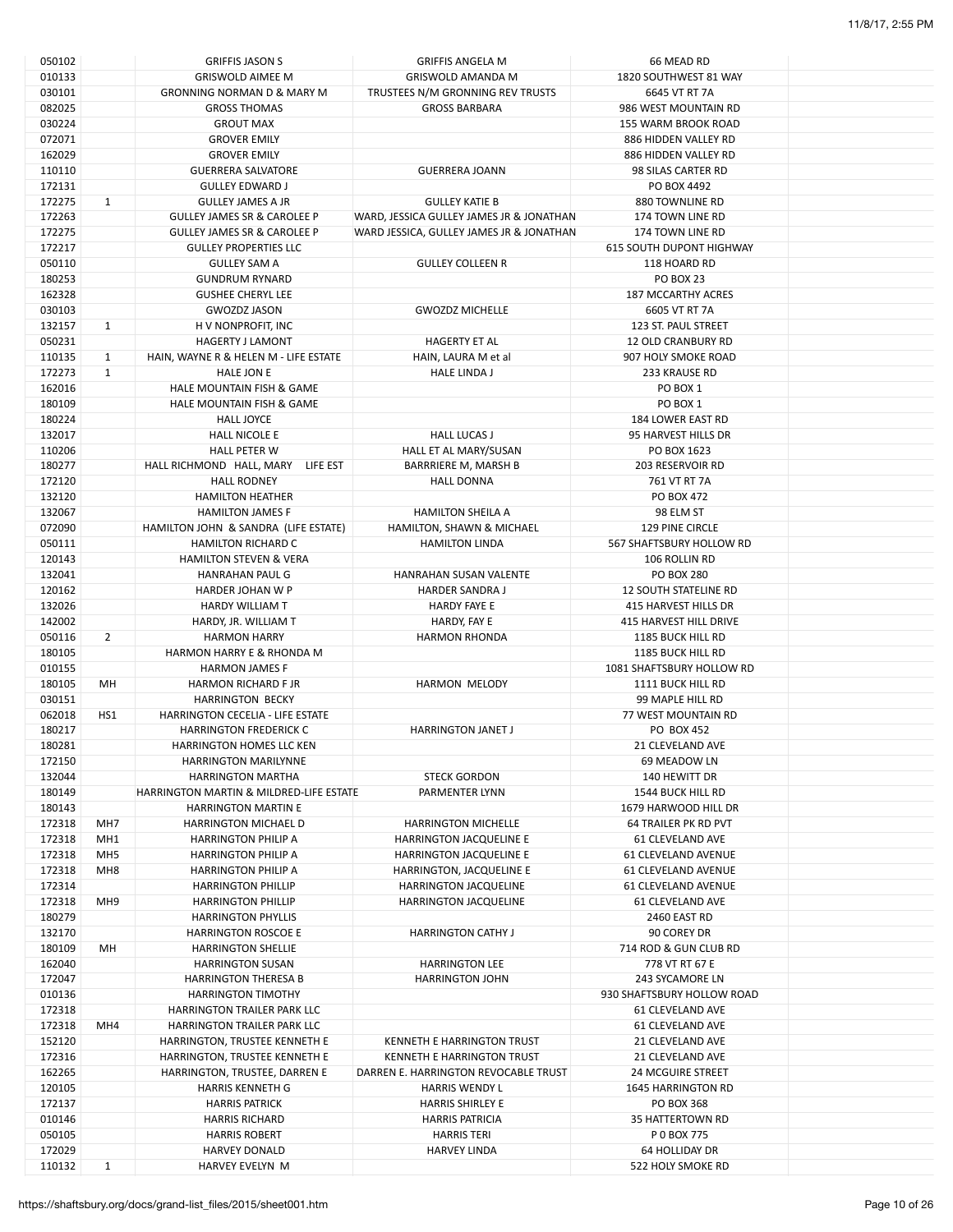| 110130           |                | <b>HARVEY PHIL R</b>                          | <b>HARVEY ELEANOR B</b>             | 338 HOLY SMOKE RD                    |                 |
|------------------|----------------|-----------------------------------------------|-------------------------------------|--------------------------------------|-----------------|
| 172023           |                | <b>HARWOOD ERNEST</b>                         | HARWOOD CATHLEEN                    | 261 CLEVELAND AVE                    |                 |
| 172060           |                | <b>HARWOOD GLENDA</b>                         | HARWOOD, MATTHEW & COURCELLE, WANDA | PO BOX 301                           |                 |
| 142016           |                | HARWOOD MARTHA                                |                                     | 250 EHRICH RD                        |                 |
|                  |                |                                               |                                     |                                      |                 |
| 072003           |                | <b>HARWOOD MATTHEW</b>                        |                                     | PO BOX 470                           |                 |
| 172024           |                | HARWOOD MATTHEW D                             | HARWOOD GLENDA R HARWOOD JODI       | PO BOX 470                           |                 |
| 142075           |                | <b>HARWOOD VICTOR JR</b>                      | HARWOOD CATHY E                     | 187 EHRICH RD                        |                 |
| 172231           |                | HASKELL EDWARD W                              | <b>HASKELL CAROL A</b>              | PO BOX 156                           |                 |
| 172104           |                | HATCHER ROBERT W                              | C/O EMILY PUMPHLETT                 | 130 CHURCH ST                        |                 |
| 072087           |                |                                               |                                     | 311 HIDDEN VALLEY RD                 |                 |
|                  |                | <b>HAUSER RICHARD A</b>                       | HAUSER KATHLEEN A                   |                                      |                 |
| 132140           |                | <b>HAVERKOCH VANESSA</b>                      |                                     | P O BOX 661                          |                 |
| 020145           | $\overline{2}$ | <b>HAY KATHLEEN M</b>                         | <b>GENESLAW ROBERT</b>              | 145 WHITE FARM LN PVT                |                 |
| 162056           | 3              | <b>HAYDEN BRADLEY</b>                         | HAYDEN KATHRYN D                    | 255 TWITCHELL HILL RD                |                 |
| 180241           |                | <b>HAYES JOHN R</b>                           |                                     | PO BOX 4371                          |                 |
| 082022           |                | <b>HAYNES RICK A</b>                          | <b>HAYNES DONA M</b>                | 1130 WEST MOUNTAIN RD                |                 |
|                  |                |                                               |                                     |                                      |                 |
| 132208           |                | <b>HAZELTON DARLENE</b>                       |                                     | <b>PO BOX 55</b>                     |                 |
| 132231           |                | <b>HAZELTON DAVID L</b>                       | <b>HAZELTON MARY K</b>              | PO BOX 373                           |                 |
| 180237           |                | <b>HEBERT ROGER</b>                           | HEBERT NEVA L                       | 241 SPUR RD                          |                 |
| 120104           | 3              | <b>HEIN RICHARD F</b>                         | <b>WALKER JULIA F</b>               | 22 KENT PLACE                        |                 |
| 142076           |                | <b>HEIN RICHARD F</b>                         | <b>WALKER JULIA F</b>               | 1524 MYERS RD                        |                 |
|                  |                |                                               |                                     |                                      |                 |
| 062010           |                | <b>HEINER ROBERT S</b>                        |                                     | <b>59 CHESTNUT RD</b>                |                 |
| 030111           |                | HELM FAMILY INVESTMENTS I LLC                 |                                     | <b>303 LINCOLN DRIVE</b>             |                 |
| 132142           |                | <b>HEMINGWAY SHAYNE M</b>                     |                                     | 76 GRANT ST                          |                 |
| 120111           |                | <b>HEMMER ROBERT C</b>                        | PEZZULICH LISA M                    | 157 COBBLE HILL RD PVT               |                 |
| 132146           |                | <b>HENDRICKSON DANA M</b>                     | <b>HOHMANN SHELIA L</b>             | 13 BARBER ST                         |                 |
|                  |                |                                               |                                     |                                      |                 |
| 172039           |                | <b>HENDRICKSON GULIELMA B</b>                 |                                     | 172 SYCAMORE LN                      |                 |
| 172301           |                | <b>HERRMANN JOSEPH R</b>                      | HERRMANN EVELYN L                   | 125 HOLLIDAY DR                      |                 |
| 110118           |                | <b>HERVIEUX JOSEPH C</b>                      | <b>HERVIEUX ANITA H</b>             | 134 FOX HILL RD PVT                  |                 |
| 030128           |                | <b>HERZFELD DAVID</b>                         | <b>HERZFELD PATRICIA</b>            | 4929 VT RTE 7A                       |                 |
| 072093           |                | <b>HERZFELD DAVID H</b>                       | <b>HERZFELD PATRICIA J</b>          | 4929 VT RT 7A                        |                 |
|                  |                |                                               |                                     |                                      |                 |
| 082018           |                | <b>HESSION WILLIAM J</b>                      | <b>HESSION RUTHANN</b>              | <b>PO BOX 598</b>                    |                 |
| 120104           | $\overline{7}$ | <b>HETHERINGTON DAVID</b>                     | <b>HETHERINGTON DIANE</b>           | 757 CROSS HILL RD                    |                 |
| 162035           |                | <b>HEWINSON REBECCA</b>                       |                                     | 655 VT RT 67 EAST                    |                 |
| 132076           |                | <b>HEWITT KAREN</b>                           |                                     | <b>122 CARPENTER RD</b>              |                 |
| 010112           |                | <b>HEYNIGER RICHARD LJR</b>                   | VAN HEUKELOM SUSAN                  | 855 GRANGER HOLLOW RD                |                 |
|                  |                |                                               |                                     |                                      |                 |
| 172155           |                | HILLIARD WAYNE R                              | <b>HILLIARD ANNE B</b>              | <b>PO BOX 188</b>                    |                 |
|                  |                |                                               |                                     |                                      |                 |
| 162305           |                | <b>HILSE ALICE</b>                            |                                     | 1466 VT RT 67 E                      | <b>EAGLE ST</b> |
| 110257           |                | HINGHER JF & HINGHER MA FAM.TRSTS. 5/08       | HINGHER JR TRUSTEE JOHN             | 2207 BABYLON TPKE                    |                 |
|                  |                |                                               |                                     |                                      |                 |
| 120131           |                | <b>HIRSCH JEFFREY</b>                         | HIRSCH TERRI                        | 733 MATTISON RD                      |                 |
| 152102           |                | <b>HOAG DAVID</b>                             | <b>HOAG ROBIN</b>                   | 156 NORTH RD                         |                 |
| 010117           |                | <b>HOAG GEORGE E</b>                          | <b>HOAG MEREDITH</b>                | PO BOX 350                           |                 |
| 162253           |                | <b>HOAG JACK C</b>                            | <b>HOAG JEAN M</b>                  | 437 LAKE DR                          |                 |
| 152055           |                | HOAR HOUSE CONSTRUCTION LLC                   |                                     | 486 BIRCH HILL RD                    |                 |
|                  |                | <b>HOAR PHILIPS</b>                           | <b>HOAR JULIA E</b>                 | 486 BIRCH HILL RD                    |                 |
| 020138           |                |                                               |                                     |                                      |                 |
| 030126           |                | <b>HOARD BARBARA B</b>                        | PILLEMER/VALLIERES/DARIUS           | <b>28 BURQUIST ROAD</b>              |                 |
| 162311           |                | <b>HOARD CLAUDE</b>                           | <b>HOARD JANET</b>                  | 1630 VT RT 67 E                      |                 |
| 050168           |                | <b>HOFFMAN BYFORD E</b>                       | <b>HOFFMAN PAULA E</b>              | PO BOX 52                            |                 |
| 030119           |                | HOGAN WILLIAM / ANDREA                        | ROSNER D / SCHUTZ E                 | 1264 OLD DEPOT RD                    |                 |
| 030166           |                | <b>HOGAN WILLIAM P</b>                        | <b>HOGAN ANDREA L</b>               | 1264 OLD DEPOT RD                    |                 |
|                  |                |                                               |                                     |                                      |                 |
| 082005           |                | <b>HOLBACH JOHN DR</b>                        |                                     | <b>PO BOX 274</b>                    | 24 CHURCH ST    |
| 180217           | 15             | <b>HOLCOMBE SHAWN</b>                         | <b>HOLCOMBE JOELLEN</b>             | 117 FURNACE BROOK RD                 |                 |
| 172059           |                | <b>HOLDEN EDGAR L</b>                         | HOLDEN JOANNE L                     | 27 SYCAMORE LANE                     |                 |
| 162257           |                | <b>HOLDUN CHRISTINE E</b>                     |                                     | PO BOX 22                            |                 |
| 102014           |                | <b>HOLLAND BRENNAN J</b>                      | <b>HOLLAND MADELYN</b>              | 1688 HIDDEN VALLEY RD                |                 |
| 082027           |                | HOLLAND PHILIP H                              |                                     | 72 GROUSE LN PVT                     |                 |
|                  |                |                                               |                                     |                                      |                 |
| 030221           |                | <b>HOLLANDER RICHARD T</b>                    | HOLLANDER ADRIANNE                  | 5288 EAST RD                         |                 |
| 072057           |                | <b>HOLLEY DOUGLAS FREDERICK JR</b>            | <b>HOLLEY JENNIFER ANNE</b>         | 606 HIDDEN VALLEY RD                 |                 |
| 072045           | $\mathbf{1}$   | <b>HOLLIS CHRISTOPHER E.</b>                  | HOLLIS KATHLEEN M.                  | P.O. BOX 293                         |                 |
| 110142           |                | <b>HOLLISTER KEVIN D</b>                      | <b>HOLLISTER SARAH M</b>            | 218 FOX HILL RD PVT                  |                 |
| 092046           |                | <b>HOLMES ROBERT L</b>                        | <b>HOLMES NANCY M</b>               | 3465 VT RT 7A                        |                 |
|                  |                |                                               |                                     |                                      |                 |
| 010114           |                | <b>HOPE CATHERINE</b>                         | <b>HOPE RICHARD</b>                 | 735 GRANGER HOLLOW RD                |                 |
| 142034           |                | <b>HORVATH CHARLES R</b>                      | <b>HORVATH ARLENE J</b>             | <b>20 EASTVIEW DR</b>                |                 |
| 050165           |                | <b>HOWARD JESSICA</b>                         |                                     | 1357 MURPHY HILL RD                  |                 |
| 082032           |                | <b>HOWAT JACK</b>                             | <b>HOWAT ANGELA</b>                 | 808 WEST MOUNTAIN RD                 |                 |
|                  |                | <b>HOWE ADAM J</b>                            | <b>HOWE ASHLEY M</b>                | 737 MYERS RD                         |                 |
| 142004           |                |                                               |                                     |                                      |                 |
| 120120           |                | <b>HOWE JAMES</b>                             | <b>HOWE JEAN</b>                    | <b>67 COULTER RD</b>                 |                 |
| 110227           |                | <b>HOWE JAMES A</b>                           | <b>HOWE GAIL K</b>                  | 1242 MYERS RD                        |                 |
| 172052           |                | <b>HOWE JEFFREY M</b>                         |                                     | 129 SYCAMORE LN                      |                 |
| 132158           |                | <b>HOWE RICHARD J</b>                         |                                     | PO BOX 731                           |                 |
| 102038           |                | <b>HOYT DAVID</b>                             | <b>HOYT JEAN</b>                    | 1386 CIDER MILL RD                   |                 |
|                  |                |                                               |                                     |                                      |                 |
| 162004<br>162215 |                | <b>HUETHER STEVEN</b><br><b>HUGHES ANDREW</b> | <b>HUETHER DENISE</b>               | 218 TWITCHELL HILL RD<br>314 LAKE DR |                 |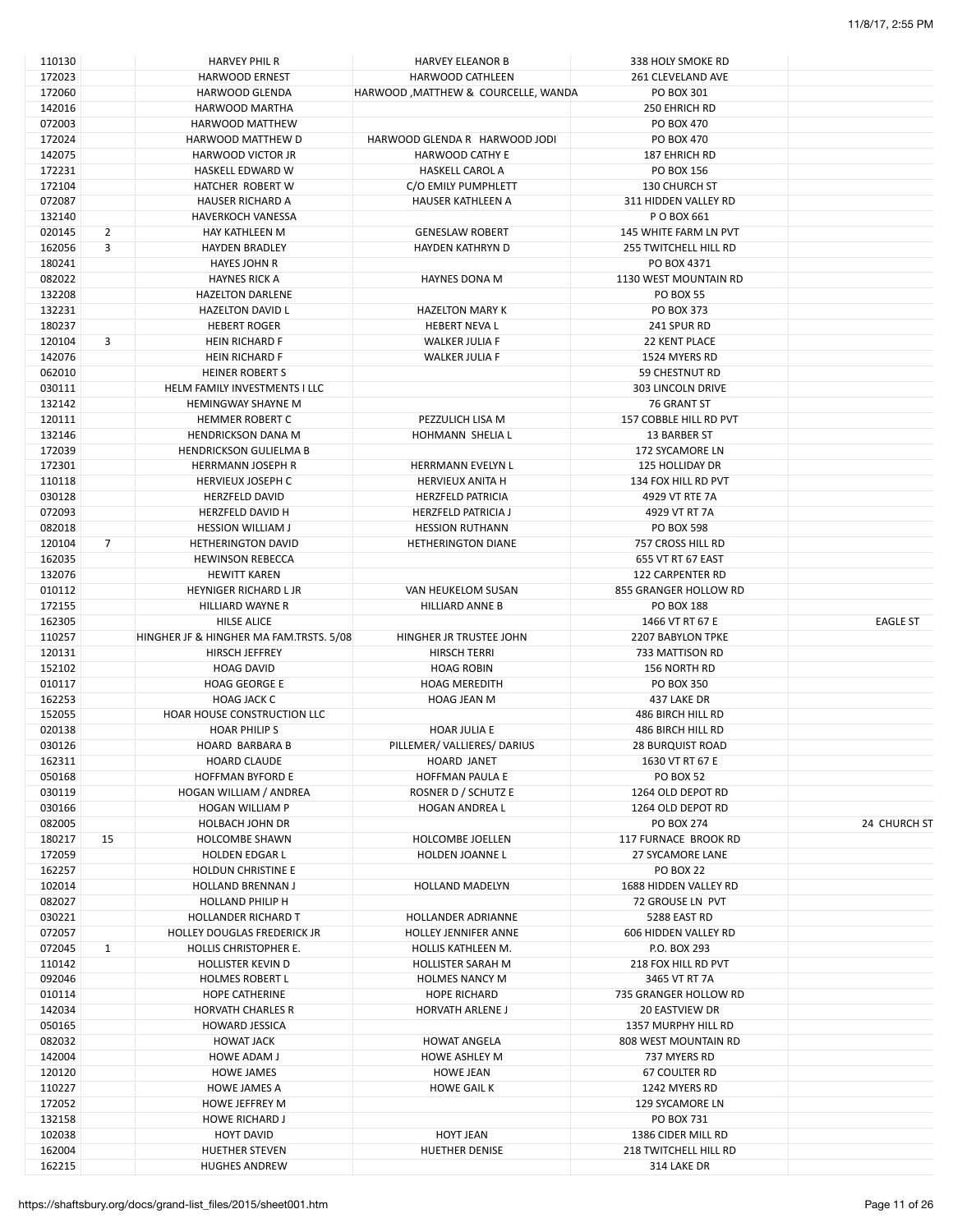| 092038 |              | <b>HULBERT DAWN M</b>                    |                                     | 3412 VT RT 7A                |                      |
|--------|--------------|------------------------------------------|-------------------------------------|------------------------------|----------------------|
| 020143 |              | HULETT BENJAMIN D                        | HULETT ELAINE M C                   | 4955 VT RT 7A                |                      |
| 092040 |              | HULETT BENJAMIN D                        | HULETT ELAINE M C                   | 4955 VT RT 7A                |                      |
| 092041 |              | HULETT BENJAMIN D                        | HULETT ELAINE M C                   | 4955 VT RT 7A                |                      |
| 132238 |              | HULIHAN MAUREEN A                        |                                     | 471 VT RT 67W                |                      |
| 132239 |              | HULIHAN MAUREEN A                        |                                     | 471 VT RT 67 W               |                      |
| 020142 |              | <b>HUNCHAREK TOM</b>                     | <b>BALUTIS SUSAN</b>                | <b>5055 ROUTE 7 A</b>        |                      |
|        |              |                                          |                                     |                              |                      |
| 162216 |              | <b>HUNT ANDREW</b>                       |                                     | 320 LAKE DR                  |                      |
| 162322 |              | HUNT DAVID C                             |                                     | 1704 HIGHLAND DR             |                      |
| 180217 | 6            | <b>HUNTER GREGORY B</b>                  | <b>HUNTER JULIE B</b>               | 95 FURNACE BROOK RD          |                      |
| 120101 |              | <b>HURLEY ANDREW R</b>                   | <b>HURLEY KARIN B</b>               | 1270 CROSS HILL RD           |                      |
| 072089 |              | <b>HURLEY SCOTT</b>                      | <b>KELLI DICKIE</b>                 | 127 PINE CIRCLE              | <b>HIDDEN VALLEY</b> |
| 172122 |              | <b>HYJEK ELINOR</b>                      |                                     | <b>PO BOX 223</b>            |                      |
| 072012 |              | <b>HYTTEN JOHN</b>                       | <b>HYTTEN CECELIA</b>               | 4379 VT RT 7A                |                      |
| 162261 |              | <b>IANNOTTI PATRICK A</b>                | OWENS-IANNOTTI AMY L                | 116 MCGUIRE ST               |                      |
| 120167 |              | <b>IPAN INVESTMENT CO</b>                | C/O ALEXANDER ZAGOREOS              | 210 GERMAIN HILL LANE        |                      |
| 082054 |              | <b>ISABELLE LAWRENCE W</b>               |                                     | 510 BENNETT HILL RD          |                      |
| 180125 |              | <b>ISERMAN NANCY</b>                     |                                     | 1757 EAST RD                 |                      |
| 010143 |              | <b>IVES GEOFFREY D</b>                   | <b>IVES VIRGINIA D</b>              | 132 DWYER'S CAMP RD          |                      |
| 172238 |              | JACOBS CHRISTOPHER L                     | <b>JACOBS CYNTHIA</b>               | 782 VT RT 7A                 |                      |
| 172238 | MН           | JACOBS CHRISTOPHER/CYNTHIA               | JACOBS PAULINE                      | 782 VT RT 7A                 |                      |
| 020132 |              | <b>JAKUBOWSKI WILLIAM</b>                | <b>JAKUBOWSKI PHYLLIS</b>           | <b>262 TIMBERTRAIL RD</b>    |                      |
| 020163 |              | JAMIESON JOHN A                          | <b>JAMIESON MARY LOU</b>            | PO BOX 465                   |                      |
| 132068 |              | JAMIESON MICHAEL                         | JAMIESON JUDITH JANE                | 368 LAMB RD                  |                      |
| 162009 |              |                                          |                                     | PO BOX 853                   |                      |
|        |              | JAQUITH ADELAIDE                         |                                     |                              |                      |
| 172030 |              | JAUCH, CHRISTOPHER R                     | <b>BEAGLE, NADINE S</b>             | <b>84 HOLLIDAY DRIVE</b>     |                      |
| 110203 |              | <b>JENKS CHARLES T</b>                   | SHALER REGINA C                     | 236 GLASTENBURY RD           |                      |
| 152006 |              | JENNINGS, RONALD & DEBORAH (LIFE ESTATE) | JENNINGS, DENNIS A & JOSEPH J       | 1915 VT RT 7A                |                      |
| 010130 |              | <b>JENSEN RONALD</b>                     | <b>JENSEN ANTOINETTE</b>            | 131 OLD COLCHESTER RD        |                      |
| 132015 |              | JENSEN VIVIEN L                          |                                     | 182 ELM ST                   |                      |
| 142063 | $\mathbf{1}$ | JEPSON GERALD                            | JEPSON MARY E                       | <b>639 TWITCHELL HILL RD</b> |                      |
| 082051 |              | JEROME WILLIAM T                         | JEROME LORI J                       | <b>PO BOX 12</b>             |                      |
| 162264 |              | JESS JAMES A                             | JESS MARILYN E                      | <b>PO BOX 298</b>            |                      |
| 142014 | $\mathbf{1}$ | <b>JESSEMAN LAURIE</b>                   |                                     | 266 OAK HILL RD              |                      |
| 082040 |              | JESSOP CAROL J                           |                                     | 1143 WEST MOUNTAIN RD        |                      |
| 110234 |              | JEWETT JEFFREY                           |                                     | LOT #34 UNA BELLA            | <b>WEST RD</b>       |
| 050153 |              | JOHNSON DEBORAH A                        | JOHNSON LAURIE S                    | 314 MURPHY HILL RD           |                      |
| 050160 |              | JOHNSON DEBORAH ANNE                     | <b>JOHNSON LAURIE S</b>             | 314 MURPHY HILL RD           |                      |
| 110146 |              | JOHNSON JEFFREY D                        | DOCKUM NIKKI B                      | 277 FOX HILL RD PVT          |                      |
| 180271 | $\mathbf{1}$ | JOHNSON LAURENCE                         | <b>JOHNSON GAIL</b>                 | 450 RESERVOIR RD             |                      |
| 180250 |              |                                          |                                     | 456 LOWER EAST RD            |                      |
|        |              | <b>JOHNSON LINDA</b>                     |                                     |                              |                      |
| 180271 |              | JOHNSON NATHAN W                         |                                     | 421 RESERVOIR RD             |                      |
| 132124 |              | JOHNSON-TURNER KIM E                     |                                     | <b>15 GRANDVIEW ST</b>       |                      |
| 172230 |              | <b>JOLY WENDY</b>                        |                                     | PO BOX 316                   |                      |
| 172230 | MН           | <b>JOLY WENDY</b>                        | <b>JOLY WILLIAM</b>                 | PO BOX 316                   |                      |
| 010138 |              | JONES GEORGE S                           |                                     | PO BOX 446                   |                      |
| 050129 |              | <b>JONES KENNETH</b>                     | JONES LYNNE                         | 153 BOUPLON HOLLOW RD        |                      |
| 172021 |              | JONES LAURA J                            |                                     | 51 COLVIN AVE                |                      |
| 180134 |              | JONES MARGARET A                         |                                     | <b>PO BOX 255</b>            |                      |
| 180134 | 5            | JONES MARGARET A                         |                                     | <b>PO BOX 225</b>            |                      |
| 132230 |              | JORGENSEN RICHARD M                      | JORGENSEN ANNE M                    | 39 BANK ST                   |                      |
| 132159 |              | K & E PARTNERSHIP                        |                                     | 47 COREY DR                  |                      |
| 132161 |              | K & E PARTNERSHIP                        |                                     | 47 COREY DR                  |                      |
| 132163 |              | K & E PARTNERSHIP                        |                                     | 47 COREY DR                  |                      |
| 132167 |              | K & E PARTNERSHIP                        |                                     | 47 COREY DR                  |                      |
| 132168 |              | K & E PARTNERSHIP                        |                                     | 47 COREY DR                  |                      |
| 132172 |              | K & E PARTNERSHIP                        |                                     | 47 COREY DR                  |                      |
| 180221 | 3            | <b>KAFFAN STEPHEN P</b>                  |                                     | 440 LOWER EAST ROAD          |                      |
|        |              |                                          |                                     |                              |                      |
| 050233 |              | <b>KALIN JOHN</b>                        | <b>KALIN JOANNE</b>                 | 150 MEADS CROSS RD           |                      |
| 132143 |              | <b>KANE TIMOTHY</b>                      | KANE ELIZABETH                      | <b>187 GRANDVIEW ST</b>      |                      |
| 020145 |              | <b>KAPP MICHELLE</b>                     |                                     | <b>210 HIGHLAND PKWY</b>     |                      |
| 110103 |              | KARALIS M BARBARA                        | <b>JORDAN NANCY</b>                 | 353 CIDER MILL RD            |                      |
| 132016 |              | <b>KARHAN MARK S</b>                     | KARHAN WENDY M                      | 59 HARVEST HILLS DRIVE       |                      |
| 050211 |              | KATZ ANIMA & CHITTENDEN TRS CO           | TRSTS OF ANIMA KATZ REV TRST D 4-06 | PO BOX 477                   |                      |
| 172163 |              | <b>KAUFER JEFFREY</b>                    | <b>KAUFER STACEY</b>                | <b>140 CHURCH ST</b>         |                      |
| 172304 |              | <b>KEEN GEORGE W</b>                     | <b>KEEN BRENDA L</b>                | <b>63 HOLLIDAY DR</b>        |                      |
| 172057 |              | KEEN WILLIAM                             | <b>KEEN LOIS</b>                    | 59 SYCAMORE LN               |                      |
| 110120 |              | <b>KEENAN MICHAEL E</b>                  | <b>KEENAN CHRISTINE D</b>           | 143 FOX HILL RD              |                      |
| 072011 |              | <b>KEES KEVIN D</b>                      | <b>KEES GAYLE</b>                   | 4433 VT RT 7A                |                      |
| 020155 |              | <b>KELLEY LESLIE Y</b>                   |                                     | 498 BIRCH HILL RD            |                      |
| 120130 |              | <b>KELLNER DAVID</b>                     | <b>KELLNER DONNA</b>                | 891 MATTISON RD              |                      |
| 132054 |              | <b>KELLY MARTIN F</b>                    | KELLY SUE-ELLEN                     | 51 HEWITT DR                 |                      |
|        |              |                                          |                                     |                              |                      |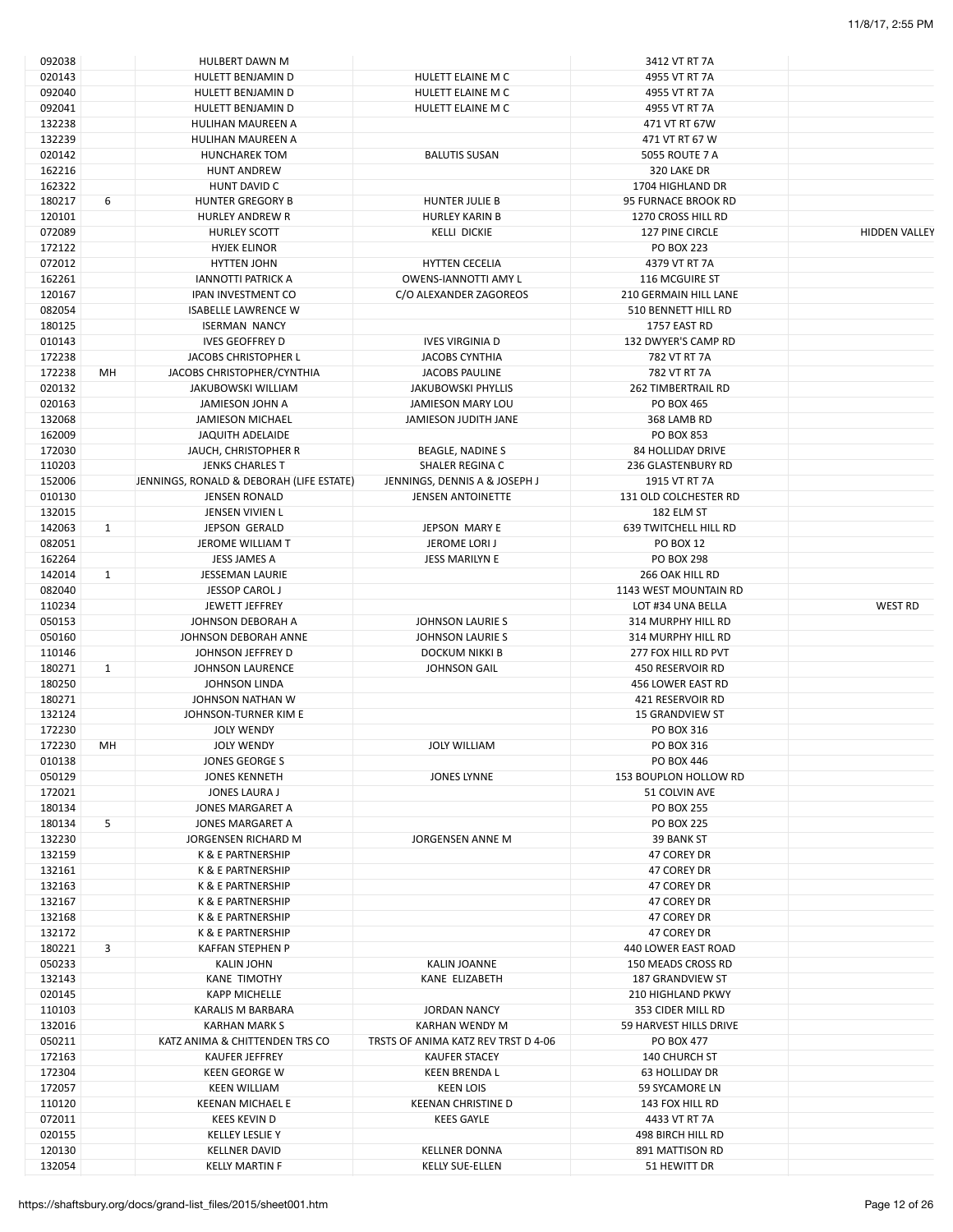| 180110 |                | <b>KENNEDY KENNETH</b>         |                                | 82 LAKE DR SOUTH             |                |
|--------|----------------|--------------------------------|--------------------------------|------------------------------|----------------|
| 180111 |                | <b>KENNEDY KENNETH M</b>       | <b>KENNEDY MARY A</b>          | <b>15 WEDDINGTON LN</b>      |                |
| 072077 |                | <b>KENNEDY MARIANNE</b>        | <b>SWEET SHANE M</b>           | 595 HIDDEN VALLEY RD         |                |
| 132113 |                | <b>KENYON FRANCIS R</b>        | <b>KENYON MARILYN J</b>        | 307 ELM ST                   |                |
| 132219 |                | <b>KENYON HEATHER</b>          | <b>STRATTON NEIL</b>           | 297 BANK ST                  |                |
| 072015 |                | <b>KENYON KEITH G</b>          | <b>KENYON RAE ANNE</b>         | 4251 VT RT 7A                |                |
| 050229 |                | <b>KERRIGAN THOMAS</b>         |                                | <b>34 HIGH STREET</b>        |                |
| 020139 |                | KETCHAM PATRICIA G             |                                | 5151 VT RT 7A                |                |
|        |                |                                |                                |                              |                |
| 082028 |                | KETTERER WILLIAM F             | <b>KETTERER JANIS C</b>        | <b>64 GROUSE LN PVT</b>      |                |
| 172201 |                | KEYS KATHERINE P (LIFE ESTATE) | KEYS FOREST W & KAYA S         | PO BOX 374                   |                |
| 120156 |                | KILPATRICK ALICE               |                                | 1278 VT RT 67W               |                |
| 050109 |                | KING CHERYL L                  |                                | 245 SHAFTSBURY HOLLOW RD     |                |
| 172125 |                | KING DAVID E                   |                                | MEDICAL CONDOMINIUM          | PO BOX 379     |
| 172154 |                | KING JAMES D LIFE ESTATE       | KING ET AL ELIZABETH A         | <b>414 CLEVELAND AVE</b>     |                |
| 172302 |                | <b>KING MARY R TRUSTEE</b>     |                                | PO BOX 318                   |                |
| 072076 |                | KING PETER K                   | KING DAWN D                    | 617 HIDDEN VALLEY RD         |                |
| 172151 |                | KINNEY DOREEN                  |                                | 45 MEADOW LN                 |                |
| 142071 |                | <b>KINNEY FRANCIS</b>          | <b>KINNEY ROSEMARY</b>         | PO BOX 341                   |                |
| 132126 |                | KINNEY SHAWN P.                | SHAUGHNESSY MACAELA H.         | PO BOX 83                    |                |
|        |                |                                |                                |                              |                |
| 180147 |                | KIRKPATRICK CLIFFORD           | KIRKPATRICK SANDRA             | 1678 BUCK HILL RD            |                |
| 172237 |                | <b>KIRKPATRICK GAIL</b>        | SKELLY JOHN R                  | 812 VT RT 7A                 |                |
| 172140 |                | KITTELL JOHN J / BOHNER/BOHNER | BOHNER/ PRESTON/CONLEY/KITTELL | PO BOX 193                   |                |
| 152017 |                | KITTRELL JAMES                 |                                | 196 GLASTENVIEW DR           |                |
| 180136 |                | <b>KLEIN RICHARD</b>           | KLEIN KATHERINE M              | 51 EAST RD                   |                |
| 110212 |                | <b>KLINE BARBARA</b>           | <b>WEHRSPAUN MARGARET</b>      | 237 BEAR RUN RD              |                |
| 082064 |                | <b>KLINE JONATHAN F</b>        |                                | 176 3RD STREET               |                |
| 102040 |                | KLINK JAY WALLACE              |                                | PO BOX 392                   |                |
| 072017 | $\overline{2}$ | <b>KNAFEL ANDREW</b>           |                                | 123 DEXTER ROAD              |                |
| 072050 |                | <b>KNAFEL ANDREW</b>           | <b>KNAFEL FARM CORP</b>        | <b>48 HIDDEN VALLEY RD</b>   |                |
| 030135 |                |                                |                                | 123 DEXTER RD                |                |
|        | $\mathbf{1}$   | KNAFEL ANDREW G                | <b>HUNTER ANNE B</b>           |                              |                |
| 142066 |                | <b>KNAPP BRUCE B</b>           | <b>KNAPP GALE N</b>            | 137 HORTON HILL RD           |                |
| 102047 |                | <b>KNAPP CONSTANCE E</b>       | ROMANO BERNADETTE R            | 2560 CIDER MILL RD           |                |
| 072042 | $\mathbf{1}$   | <b>KNAPP JEFFREY J</b>         | <b>KNAPP BRENDA P</b>          | 4330 VT RT 7A                |                |
| 142065 |                | <b>KNAPP PAULINE</b>           |                                | 27 HORTON HILL RD            |                |
| 082014 |                | KNAPP PETER OGDEN              |                                | <b>1584 WEST MOUNTAIN RD</b> |                |
| 072031 | $\overline{2}$ | <b>KNECHT RICHARD A</b>        | <b>KNECHT JUDITH A</b>         | 136 VALLEY VIEW RD PVT       |                |
| 030158 |                | KOBIK RICHARD A                | KOBIK GREER H                  | 207 MAPLE HILL RD            |                |
| 110258 |                | <b>KOENIG ELIZABETH</b>        |                                | 1995 TRUMBULL HILL RD        |                |
| 030174 |                | KOERNER SCOTT H                | PAOLUCCI LESLIE M              | 1922 OLD DEPOT RD            |                |
| 050101 |                | <b>KOOPMAN PETER</b>           |                                | 840 CATLETT RD               |                |
|        |                |                                |                                |                              |                |
| 030143 |                | <b>KOREIN BETH</b>             |                                | <b>240 CENTRAL PARK SO</b>   | <b>STE 161</b> |
| 050228 |                | KORMAN CARL REVOC TRUST        | <b>KORMAN DORIS</b>            | 368 LACLAIR RD               |                |
| 180216 |                | KOSCHE DAVID A                 | <b>TROMBLEY LISA J</b>         | 957 LOWER EAST RD            |                |
| 120126 |                | KOSCHE STEPHEN E               | KOSCHE JEAN M                  | <b>635 HORTON HILL RD</b>    |                |
| 110104 |                | KOZLOSKI RONALD                | <b>KOZLOSKI ROBIN</b>          | 253 CIDER MILL RD            |                |
| 132047 |                | KRAENZLE JUDY A                |                                | 263 HEWITT DRIVE             |                |
| 050164 |                | <b>KRAJNAK JOHN S</b>          | <b>KRAJNAK RUTH I</b>          | 85 QUARRY RIDGE RD           |                |
| 162273 |                | <b>KRANE MICHELLE C</b>        |                                | <b>47 MCGUIRE ST</b>         |                |
| 132029 |                | KRATZER JOSEPH H MD            | <b>KRATZER SHARON A</b>        | 748 HARVEST HILLS DR         |                |
| 050233 | $\mathbf{1}$   | <b>KRAUSE MARK</b>             | <b>MARTIN WILLIAM T</b>        | PO BOX 168                   |                |
| 172271 |                | <b>KRAUSE MARK O</b>           | <b>KRAUSE KIMBERLY</b>         | 390 KRAUSE RD                |                |
|        |                |                                |                                |                              |                |
| 172271 | $\mathbf{1}$   | KRAUSE RYAN S                  |                                | 303 KRAUSE RD PVT            |                |
| 020106 |                | <b>KRAWCZYK GEORGE C</b>       | KRAWCZYK ET AL                 | 311 RICE LN                  |                |
| 132002 |                | <b>KRULIKOWSKI ANTHONY</b>     | KRULIKOWSKI LORRAINE           | 469 ROLLIN RD                |                |
| 050202 |                | KUNDMUELLER JUDITH             |                                | PO BOX 501                   |                |
| 092027 |                | KURTZ JOSHUA P                 | KURTZ LOUISA F                 | 289 NORTH RD                 |                |
| 050112 |                | <b>LABRAKE FREDERICK J</b>     | LABRAKE JENNIE P               | 599 SHAFTSBURY HOLLOW RD     |                |
| 072023 |                | LACROIX BRIAN M                |                                | <b>PO BOX 225</b>            |                |
| 172226 |                | LACROIX JASON D                | LACROIX ROSE M                 | PO BOX 362                   |                |
| 132115 |                | LACROIX KELLEY J               |                                | PO BOX 383                   |                |
| 162280 |                | LAFLEUR RONALD L               |                                | 419 PARAN RD                 |                |
|        |                |                                |                                |                              |                |
| 132226 |                | LAFOUNTAIN LIZA D              |                                | 83 BANK ST                   |                |
| 162227 |                | LAFOUNTAIN MARJORIE            |                                | 408 LAKE DR                  |                |
| 162255 |                | LAMPMAN DALE H                 |                                | 407 LAKE DR                  |                |
| 132241 |                | LANE ADRIAN C                  | LANE MARY ELLEN                | 223 PARK STREET              |                |
| 050114 |                | LANGLOIS DAVID K               | LANGLOIS SUSAN G               | 746 SHAFTSBURY HOLLOW RD     |                |
| 072005 | 3              | LANOUE EDWARD T                | LANOUE LINDA J                 | 96 HIGHLAND WOODS DR         |                |
| 142006 |                | LANSBURY KATHARINE R           |                                | 600 WEST ROYAL PALM ROAD     |                |
| 082044 |                | LAPEAN ANTHONY X               | LAPEAN CYNTHIA M               | 1469 WEST MOUNTAIN RD        |                |
| 050130 |                |                                |                                | 155 BOUPLON HOLLOW RD        |                |
|        |                | LAPLACA JOSEPH (LIFE ESTATE)   | FUSCO, CATHY                   |                              |                |
| 110244 |                | LAPOINTE JOSH J                | FERNANDEZ ELIZABETH L          | 3527 EAST RD                 |                |
| 162024 |                | <b>LAPORTE JR ROBERT</b>       | LAPORTE PAULA                  | 473 VT RT 67 EAST            |                |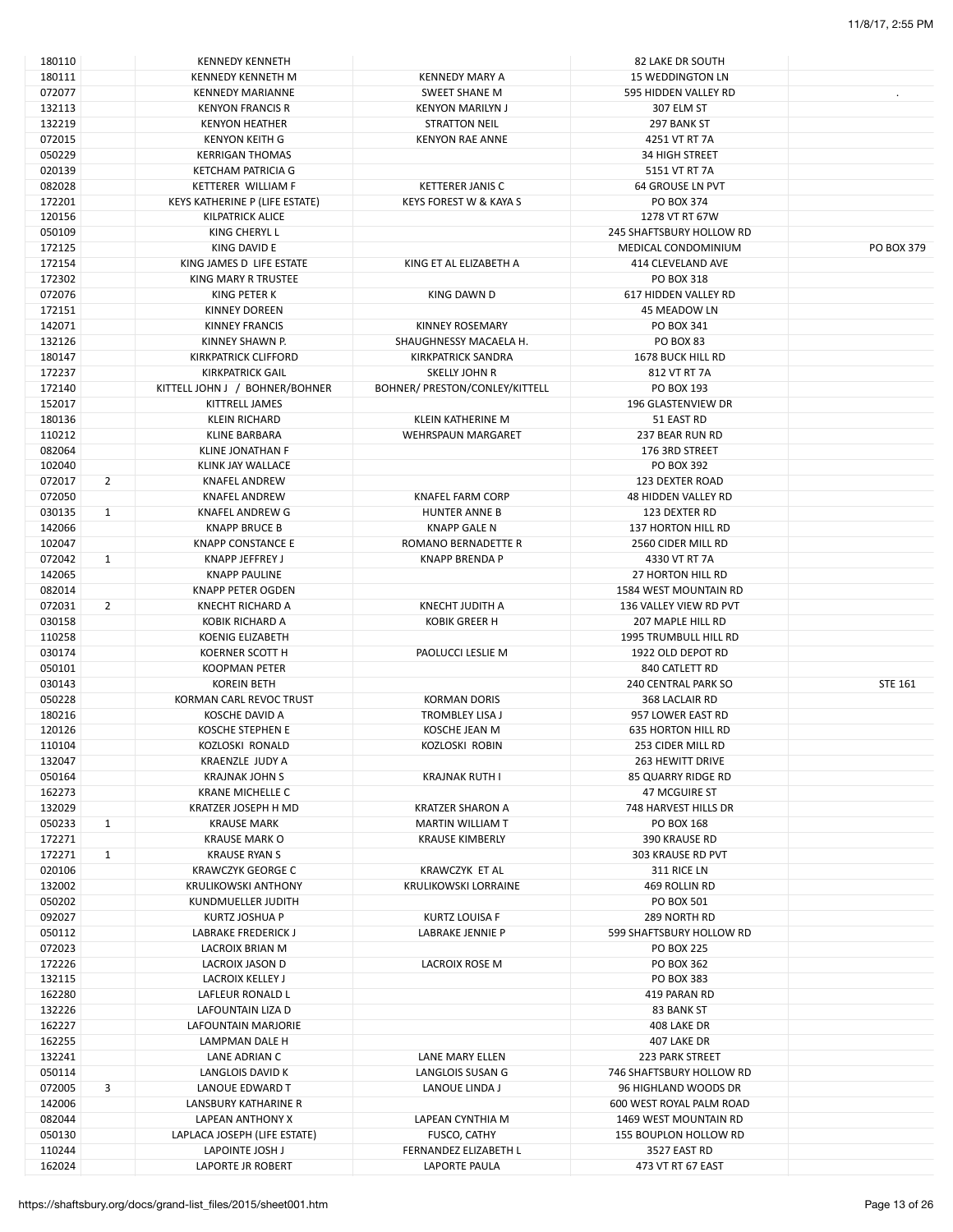| 102005 |                 | LATIF DONALD A                           | LATIF SANDRA I                    | 161 MIDDLE RD                 |                   |
|--------|-----------------|------------------------------------------|-----------------------------------|-------------------------------|-------------------|
| 020164 | HS1             | LATOUR ALFRED T JR                       |                                   | 775 BARERS POND RD            |                   |
| 132166 |                 | LAUNDERVILLE LUCILLE A                   |                                   | 117 COREY DR                  |                   |
| 162031 |                 | LAUZON PAULA D                           |                                   | <b>PO BOX 16</b>              |                   |
| 162111 |                 | <b>LAVIGNE BRUCE</b>                     | LAVIGNE JOAN                      | <b>PO BOX 267</b>             |                   |
| 020151 |                 | LEAKE JEFFREY K                          | <b>IVEY SUSAN DIANNA</b>          | 257 BIRCH HILL RD             |                   |
| 082056 | $\overline{2}$  | LEBARRON DANIEL JR                       |                                   | 648 BENNETT HILL RD           |                   |
| 132027 |                 | <b>LEBERT ROBERT</b>                     | <b>LEBERT LINDA</b>               | 439 HARVEST HILLS DR          |                   |
| 020110 | $\mathbf{1}$    | <b>LEBLANC DORIS</b>                     |                                   | <b>PO BOX 95</b>              |                   |
| 010140 |                 | LEE TABITHA A                            |                                   | 1138 SHAFTSBURY HOLLOW RD     |                   |
| 072018 |                 | <b>LEGACY EDWARD S</b>                   | <b>LEGACY RACHEL</b>              | 3829 VT RT 7A                 |                   |
| 092029 | MH <sub>1</sub> | LEGACY EDWARD W                          | <b>LEGACY VIRGINIA</b>            | 503 NORTH RD                  |                   |
| 180217 | 8               | <b>LEGACY SCOTT</b>                      | <b>LEGACY KELLEY</b>              | 191 FURNACE BROOK RD          |                   |
| 180217 | 17              | <b>LEGACY SHAWN</b>                      | <b>LEGACY BECKY</b>               | <b>150 FURNACE BROOK RD</b>   |                   |
| 050140 |                 | <b>LELAND MELISSA R</b>                  |                                   | PO BOX 161                    |                   |
| 110226 | 2               | LEMIEUX MICHAEL & BIGART DORIS (LIFE EST | LEMIEUX CARSON & BIGART CHRISTY   | 1047 COLEVILLE RD             |                   |
|        | $\overline{2}$  |                                          |                                   |                               |                   |
| 142001 |                 | LENT BRIAN C                             | LENT LISA G                       | 1655 MYERS RD                 |                   |
| 172005 |                 | LEO NATALE                               | LEO BARBARA                       | PO BOX 306                    |                   |
| 172273 |                 | LEONARD SHAWN M                          | LEONARD ERIN K                    | 200 KRAUSE RD                 |                   |
| 180276 |                 | LEONARD SYLVIA (DEVOID)                  |                                   | <b>229 RESERVOIR RD</b>       |                   |
| 180217 | 18              | LEONARDO ALBERT L JR & BELINDA           | LEONARDO ALBERT L                 | PO BOX 542                    |                   |
| 120112 |                 | LESLIE RUSSELL P                         | LESLIE JANICE I                   | 53 COBBLE HILL RD             |                   |
| 172276 |                 | LESSER JEANNETTE A                       |                                   | 646 TOWN LINE RD W            |                   |
| 162263 |                 | LETOURNEAU CHARLES S                     | LETOURNEAU ELAINE C               | PO BOX 1043                   |                   |
| 142051 |                 | LEVESQUE FAMILY REV TRUST                |                                   | 553 DANIELS RD                |                   |
| 172317 |                 | LEVIN CORRINNE J                         | DAVIS JILLIANNE C                 | 551 VT RT 7A                  |                   |
| 172011 |                 | LEVIN LEW H                              | LEVIN JILL N                      | PO BOX 233                    |                   |
| 172010 |                 | LEVIN PETER                              | LEVIN TATUM                       | <b>PO BOX 233</b>             |                   |
| 120135 |                 | <b>LEVIN RUTH</b>                        |                                   | 183 ROLLIN RD                 |                   |
| 030121 |                 | LEY CHRISTIE BLISS                       |                                   | 1111 OLD DEPOT RD             |                   |
| 172262 |                 | LILLIE MICHAEL E                         |                                   | 11 TOWN LINE RD W             |                   |
| 172262 | $\mathbf{1}$    | LILLIE ROSEMARY                          |                                   | 105 TOWN LINE RD W            |                   |
| 102035 |                 | LINCOLN LAURIE L                         | <b>GOODELL JOHN P</b>             | 1313 CIDER MILL RD            |                   |
| 152027 |                 | LINDSEY LOIS (LIFE ESTATE)               | KENYON RAE L & SOUTHWICK BROOKE L | 196 VT RT 67 E                |                   |
| 172249 |                 | <b>LINDSEY RONALD</b>                    | LINDSEY ROSEMARY                  | 101 WESTVIEW PL               |                   |
| 152022 |                 | LINK KATHRYN                             |                                   | 1197 VT RT 7A                 |                   |
| 172240 |                 | LITTLE KEVIN                             | LITTLE KELLY                      | 63 LEDGELY DR                 |                   |
| 172049 |                 | LITTLEFIELD GARY F                       | LITTLEFIELD VANESSA               | 211 SYCAMORE LN               |                   |
| 072069 |                 | LIVINGSTON CLAY                          | <b>ANDREW PERKINS</b>             | 82 HUMMINGBIRD LN             |                   |
| 010153 |                 | LIVINGSTON ERNEST J                      |                                   | 997 SHAFTSBURY HOLLOW RD      |                   |
| 162278 |                 | LOCKWOOD GREGORY A                       | <b>LOCKWOOD DARLENE N</b>         | PO BOX 607                    |                   |
| 110110 | $\mathbf{1}$    | <b>LOFARO SHAWN</b>                      | <b>BARBER BARBARA</b>             | PO BOX 484                    |                   |
|        |                 |                                          | <b>LOITERSTEIN SANDRA</b>         | 5300 CHAMBERLIN AVE           |                   |
| 102039 |                 | LOITERSTEIN PHILIP E                     |                                   |                               |                   |
| 082045 |                 | LOMBARDI MICHAEL J                       | <b>WANNER ERIN C</b>              | <b>81 OCEAN PARKWAY</b>       | APT <sub>4N</sub> |
| 162307 |                 | LONGTIN RICHARD L                        | LONGTIN JANE R                    | 70 LAMB RD                    |                   |
| 180213 |                 | LONGTON JOSHUA                           |                                   | 1144 LOWER EAST ROAD          |                   |
| 162259 |                 | LOOMIS DONALD H                          | <b>LOOMIS DARCY L</b>             | 341 LAKE DR                   |                   |
| 172115 |                 | <b>LOOMIS ROBERT</b>                     | LOOMIS CHERYL                     | 891 VT RT 7A                  |                   |
| 172234 |                 | LOOMIS ROBERT J                          | LOOMIS ANEILA S                   | 854 VT RT 7A                  |                   |
| 062014 |                 | LOOMIS RONALD                            | LOOMIS LISA                       | 133 NORTHSIDE DR              |                   |
| 062013 |                 | LOOMIS RONALD JR                         |                                   | <b>133 NORTHSIDE DR</b>       |                   |
| 172215 |                 | LOOMIS RONALD JR                         |                                   | 133 NORTHSIDE DR              |                   |
| 180150 |                 | LOOMIS RONALD JR                         |                                   | 133 NORTHSIDE DR              |                   |
| 162247 |                 | <b>LOOMIS SHELLY L</b>                   |                                   | 523 LAKE DR                   |                   |
| 110254 |                 | LOPEZ MARK J                             | SPIRA LESLIE                      | 205 E 22ND ST                 | APT 6 L           |
| 132004 |                 | LOURIE JANICE                            |                                   | RT1 BOX 1890                  | <b>BERWAL RD</b>  |
| 030135 |                 | LOVELAND JODY J                          | $\cdot$                           | <b>150 DEXTER ROAD</b>        |                   |
| 072005 | 4               | LU, CARY                                 |                                   | <b>40 ALEXANDRIA RD</b>       |                   |
| 132125 |                 | LUCE EDWIN M                             | LUCE CYNTHIA L                    | <b>25 GRANDVIEW STREET</b>    |                   |
| 062018 |                 | LUDWIG FRITZ W                           |                                   | 80 WEST MTN RD                |                   |
| 092044 | HS1             | LUDWIG MARTHA                            |                                   | 143 TUNIC RD                  |                   |
| 092042 |                 | LUDWIG WOLFGANG                          | LUDWIG PRISCILLA                  | 107 TUNIC RD                  |                   |
| 110133 | $\mathbf{1}$    | LUKAS CLAIRE A                           |                                   | <b>266 LONG MOUNTAIN ROAD</b> |                   |
| 180106 | $\overline{2}$  | LUKAS MARK                               | LUKAS CASHELLE                    | 1379 BUCK HILL RD             |                   |
| 132023 |                 | LYNCH KEVIN                              | LYNCH LINDY                       | 325 HARVEST HILLS DR          |                   |
| 132028 |                 | LYNCH KEVIN                              | LYNCH LINDY                       | 325 HARVEST HILLS DR          |                   |
| 162209 |                 | LYNN STEVEN J                            | LYNN FERN P                       | 22 SUNSET DR                  |                   |
| 082060 |                 | LYON RICHARD                             | LYON PAULA                        | 630 MYERS RD                  |                   |
| 152129 |                 | LYONS GARY                               |                                   | <b>161 AIRPORT RD</b>         |                   |
| 102015 |                 | MACDONALD DALE S                         | MACDONALD MAUREEN A               | 1602 HIDDEN VALLEY RD         |                   |
| 152015 |                 | MACDONALD JOHN & ALLISON - LIFE ESTATE   | MACDONALD KEVIN                   | 448 GLASTENVIEW DR            |                   |
| 102027 |                 | MACDONALD JOHN T                         | MACDONALD TESSA L                 | 1015 HIDDEN VALLEY RD         |                   |
|        |                 |                                          |                                   |                               |                   |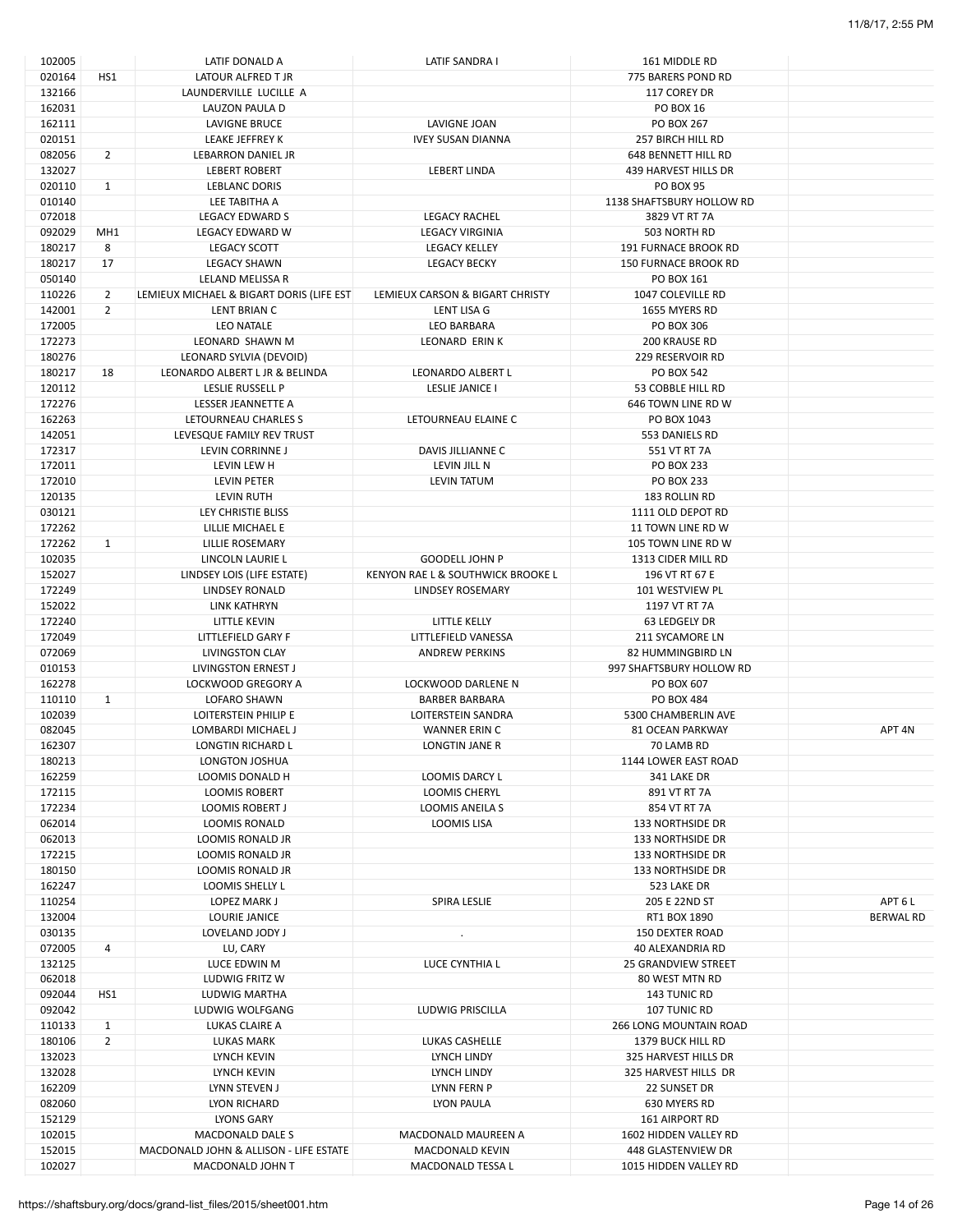| 142064<br><b>MACHERA ROBERT</b><br>MACHERA JOSEPHINE<br>162107<br><b>MACKSEY COLEEN</b><br><b>MACKSEY THOMAS</b><br>030136<br><b>MADDEN LINDA HEAD</b><br>102020<br><b>MADISON MARK D</b><br><b>MADISON KAREN</b><br>180230<br>$\overline{2}$<br><b>MADISON MICHAEL</b><br><b>MADISON BETSY</b><br>132160<br><b>MAGUIRE GREGORY</b><br>152110<br><b>MAGUIRE JOSEPH</b><br>MAGUIRE MEGHAN<br>180217<br>14<br><b>MAGUIRE JOSEPH</b><br>$\mathbf{1}$<br>092028<br><b>MAGUIRE JOSEPH S</b><br>020127<br><b>MAGUIRE SCOTT R</b><br><b>MAGUIRE MARY BETH</b><br>172278<br>TRUSTEE OF ANNE M MAGYAR FAMILY TRUST<br>MAGYAR ANNE M<br>172158<br>MAHAR MICHAEL A<br>162218<br><b>MAHER TERRENCE</b><br><b>MAHER RACHEL</b><br>180221<br><b>MAHONEY MARYELLEN</b><br>MILLIGAN ROY H<br>162248<br><b>MAIKOO ROGER</b><br><b>MAIKOO DEBRA</b><br>152048<br>MAILHOT CHRISTOPHER T<br>STRATTON BONNIE L<br>142037<br><b>MAILHOT MARGARET R</b><br>082031<br><b>MAIORANA MARIO</b><br>030122<br><b>MAITLAND PAUL D</b><br>MAITLAND KELLY A<br>050150<br>MALADY DONNA D<br>MALADY JAMES K III<br>162122<br><b>MANCE CHERYL</b><br>020135<br>$\overline{2}$<br><b>MANCE DAVID</b><br><b>MANCE CHERYL</b><br>$\overline{2}$<br>062018<br><b>MANCE DAVID</b><br><b>MANCE CHERYL</b><br>172320<br><b>MANCE DAVID</b><br><b>MANCE CHERYL</b><br>172323<br><b>MANCE DAVID</b><br><b>MANCE CHERYL</b><br>062001<br>MANCE DAVID T JR | <b>683 TWITCHELL HILL RD</b><br><b>PO BOX 29</b><br>RR 2 BOX 281<br>1208 HIDDEN VALLEY RD<br>162 EAST RD<br>1876 VT RT 67 E<br>329 BAHAN RD<br>329 BEHAN RD<br>329 BAHAN RD<br>500 JEFFERSON HGTS<br>PO BOX 1122<br>PO BOX 521<br>50 SOUTHVIEW DR<br>329 LOWER EAST RD<br>513 LAKE DR<br>362 SIMEON DEAN RD<br>354 MOUNTAIN VIEW DR<br>426 HARBOUR TOWN LANE<br>1093 OLD DEPOT RD<br>1196 MURPHY HILL RD<br>217 HOLLIDAY DR<br>217 HOLLIDAY DR |
|--------------------------------------------------------------------------------------------------------------------------------------------------------------------------------------------------------------------------------------------------------------------------------------------------------------------------------------------------------------------------------------------------------------------------------------------------------------------------------------------------------------------------------------------------------------------------------------------------------------------------------------------------------------------------------------------------------------------------------------------------------------------------------------------------------------------------------------------------------------------------------------------------------------------------------------------------------------------------------------------------------------------------------------------------------------------------------------------------------------------------------------------------------------------------------------------------------------------------------------------------------------------------------------------------------------------------------------------------------------------------------------------------------------|------------------------------------------------------------------------------------------------------------------------------------------------------------------------------------------------------------------------------------------------------------------------------------------------------------------------------------------------------------------------------------------------------------------------------------------------|
|                                                                                                                                                                                                                                                                                                                                                                                                                                                                                                                                                                                                                                                                                                                                                                                                                                                                                                                                                                                                                                                                                                                                                                                                                                                                                                                                                                                                              |                                                                                                                                                                                                                                                                                                                                                                                                                                                |
|                                                                                                                                                                                                                                                                                                                                                                                                                                                                                                                                                                                                                                                                                                                                                                                                                                                                                                                                                                                                                                                                                                                                                                                                                                                                                                                                                                                                              |                                                                                                                                                                                                                                                                                                                                                                                                                                                |
|                                                                                                                                                                                                                                                                                                                                                                                                                                                                                                                                                                                                                                                                                                                                                                                                                                                                                                                                                                                                                                                                                                                                                                                                                                                                                                                                                                                                              |                                                                                                                                                                                                                                                                                                                                                                                                                                                |
|                                                                                                                                                                                                                                                                                                                                                                                                                                                                                                                                                                                                                                                                                                                                                                                                                                                                                                                                                                                                                                                                                                                                                                                                                                                                                                                                                                                                              |                                                                                                                                                                                                                                                                                                                                                                                                                                                |
|                                                                                                                                                                                                                                                                                                                                                                                                                                                                                                                                                                                                                                                                                                                                                                                                                                                                                                                                                                                                                                                                                                                                                                                                                                                                                                                                                                                                              |                                                                                                                                                                                                                                                                                                                                                                                                                                                |
|                                                                                                                                                                                                                                                                                                                                                                                                                                                                                                                                                                                                                                                                                                                                                                                                                                                                                                                                                                                                                                                                                                                                                                                                                                                                                                                                                                                                              |                                                                                                                                                                                                                                                                                                                                                                                                                                                |
|                                                                                                                                                                                                                                                                                                                                                                                                                                                                                                                                                                                                                                                                                                                                                                                                                                                                                                                                                                                                                                                                                                                                                                                                                                                                                                                                                                                                              |                                                                                                                                                                                                                                                                                                                                                                                                                                                |
|                                                                                                                                                                                                                                                                                                                                                                                                                                                                                                                                                                                                                                                                                                                                                                                                                                                                                                                                                                                                                                                                                                                                                                                                                                                                                                                                                                                                              |                                                                                                                                                                                                                                                                                                                                                                                                                                                |
|                                                                                                                                                                                                                                                                                                                                                                                                                                                                                                                                                                                                                                                                                                                                                                                                                                                                                                                                                                                                                                                                                                                                                                                                                                                                                                                                                                                                              |                                                                                                                                                                                                                                                                                                                                                                                                                                                |
|                                                                                                                                                                                                                                                                                                                                                                                                                                                                                                                                                                                                                                                                                                                                                                                                                                                                                                                                                                                                                                                                                                                                                                                                                                                                                                                                                                                                              |                                                                                                                                                                                                                                                                                                                                                                                                                                                |
|                                                                                                                                                                                                                                                                                                                                                                                                                                                                                                                                                                                                                                                                                                                                                                                                                                                                                                                                                                                                                                                                                                                                                                                                                                                                                                                                                                                                              |                                                                                                                                                                                                                                                                                                                                                                                                                                                |
|                                                                                                                                                                                                                                                                                                                                                                                                                                                                                                                                                                                                                                                                                                                                                                                                                                                                                                                                                                                                                                                                                                                                                                                                                                                                                                                                                                                                              |                                                                                                                                                                                                                                                                                                                                                                                                                                                |
|                                                                                                                                                                                                                                                                                                                                                                                                                                                                                                                                                                                                                                                                                                                                                                                                                                                                                                                                                                                                                                                                                                                                                                                                                                                                                                                                                                                                              |                                                                                                                                                                                                                                                                                                                                                                                                                                                |
|                                                                                                                                                                                                                                                                                                                                                                                                                                                                                                                                                                                                                                                                                                                                                                                                                                                                                                                                                                                                                                                                                                                                                                                                                                                                                                                                                                                                              |                                                                                                                                                                                                                                                                                                                                                                                                                                                |
|                                                                                                                                                                                                                                                                                                                                                                                                                                                                                                                                                                                                                                                                                                                                                                                                                                                                                                                                                                                                                                                                                                                                                                                                                                                                                                                                                                                                              |                                                                                                                                                                                                                                                                                                                                                                                                                                                |
|                                                                                                                                                                                                                                                                                                                                                                                                                                                                                                                                                                                                                                                                                                                                                                                                                                                                                                                                                                                                                                                                                                                                                                                                                                                                                                                                                                                                              |                                                                                                                                                                                                                                                                                                                                                                                                                                                |
|                                                                                                                                                                                                                                                                                                                                                                                                                                                                                                                                                                                                                                                                                                                                                                                                                                                                                                                                                                                                                                                                                                                                                                                                                                                                                                                                                                                                              |                                                                                                                                                                                                                                                                                                                                                                                                                                                |
|                                                                                                                                                                                                                                                                                                                                                                                                                                                                                                                                                                                                                                                                                                                                                                                                                                                                                                                                                                                                                                                                                                                                                                                                                                                                                                                                                                                                              |                                                                                                                                                                                                                                                                                                                                                                                                                                                |
|                                                                                                                                                                                                                                                                                                                                                                                                                                                                                                                                                                                                                                                                                                                                                                                                                                                                                                                                                                                                                                                                                                                                                                                                                                                                                                                                                                                                              |                                                                                                                                                                                                                                                                                                                                                                                                                                                |
|                                                                                                                                                                                                                                                                                                                                                                                                                                                                                                                                                                                                                                                                                                                                                                                                                                                                                                                                                                                                                                                                                                                                                                                                                                                                                                                                                                                                              |                                                                                                                                                                                                                                                                                                                                                                                                                                                |
|                                                                                                                                                                                                                                                                                                                                                                                                                                                                                                                                                                                                                                                                                                                                                                                                                                                                                                                                                                                                                                                                                                                                                                                                                                                                                                                                                                                                              |                                                                                                                                                                                                                                                                                                                                                                                                                                                |
|                                                                                                                                                                                                                                                                                                                                                                                                                                                                                                                                                                                                                                                                                                                                                                                                                                                                                                                                                                                                                                                                                                                                                                                                                                                                                                                                                                                                              |                                                                                                                                                                                                                                                                                                                                                                                                                                                |
|                                                                                                                                                                                                                                                                                                                                                                                                                                                                                                                                                                                                                                                                                                                                                                                                                                                                                                                                                                                                                                                                                                                                                                                                                                                                                                                                                                                                              |                                                                                                                                                                                                                                                                                                                                                                                                                                                |
|                                                                                                                                                                                                                                                                                                                                                                                                                                                                                                                                                                                                                                                                                                                                                                                                                                                                                                                                                                                                                                                                                                                                                                                                                                                                                                                                                                                                              |                                                                                                                                                                                                                                                                                                                                                                                                                                                |
|                                                                                                                                                                                                                                                                                                                                                                                                                                                                                                                                                                                                                                                                                                                                                                                                                                                                                                                                                                                                                                                                                                                                                                                                                                                                                                                                                                                                              | 217 HOLLIDAY DR                                                                                                                                                                                                                                                                                                                                                                                                                                |
|                                                                                                                                                                                                                                                                                                                                                                                                                                                                                                                                                                                                                                                                                                                                                                                                                                                                                                                                                                                                                                                                                                                                                                                                                                                                                                                                                                                                              | 217 HOLLIDAY DR                                                                                                                                                                                                                                                                                                                                                                                                                                |
|                                                                                                                                                                                                                                                                                                                                                                                                                                                                                                                                                                                                                                                                                                                                                                                                                                                                                                                                                                                                                                                                                                                                                                                                                                                                                                                                                                                                              | 217 HOLLIDAY DR                                                                                                                                                                                                                                                                                                                                                                                                                                |
|                                                                                                                                                                                                                                                                                                                                                                                                                                                                                                                                                                                                                                                                                                                                                                                                                                                                                                                                                                                                                                                                                                                                                                                                                                                                                                                                                                                                              | 217 HOLLIDAY DR                                                                                                                                                                                                                                                                                                                                                                                                                                |
|                                                                                                                                                                                                                                                                                                                                                                                                                                                                                                                                                                                                                                                                                                                                                                                                                                                                                                                                                                                                                                                                                                                                                                                                                                                                                                                                                                                                              |                                                                                                                                                                                                                                                                                                                                                                                                                                                |
| 110209<br>5<br><b>MANCE JAMIE STRATTON</b>                                                                                                                                                                                                                                                                                                                                                                                                                                                                                                                                                                                                                                                                                                                                                                                                                                                                                                                                                                                                                                                                                                                                                                                                                                                                                                                                                                   | 539 BLUEBERRY HILL RD                                                                                                                                                                                                                                                                                                                                                                                                                          |
| 082001<br><b>MANCE TREVOR A</b>                                                                                                                                                                                                                                                                                                                                                                                                                                                                                                                                                                                                                                                                                                                                                                                                                                                                                                                                                                                                                                                                                                                                                                                                                                                                                                                                                                              | <b>639 NORTH RD</b>                                                                                                                                                                                                                                                                                                                                                                                                                            |
| 142029<br><b>MANCINI BEVERLY L</b><br><b>MANCINI JOSEPH M</b>                                                                                                                                                                                                                                                                                                                                                                                                                                                                                                                                                                                                                                                                                                                                                                                                                                                                                                                                                                                                                                                                                                                                                                                                                                                                                                                                                | 477 MOUNTAIN VIEW DR                                                                                                                                                                                                                                                                                                                                                                                                                           |
| 152141<br><b>MANN SHEILA R</b>                                                                                                                                                                                                                                                                                                                                                                                                                                                                                                                                                                                                                                                                                                                                                                                                                                                                                                                                                                                                                                                                                                                                                                                                                                                                                                                                                                               | 192 GROVE RD                                                                                                                                                                                                                                                                                                                                                                                                                                   |
| 102035<br>$\mathbf{1}$<br><b>MANTY STEVEN J</b><br><b>MANTY SALLY</b>                                                                                                                                                                                                                                                                                                                                                                                                                                                                                                                                                                                                                                                                                                                                                                                                                                                                                                                                                                                                                                                                                                                                                                                                                                                                                                                                        | 1467 CIDER MILL RD                                                                                                                                                                                                                                                                                                                                                                                                                             |
| 050205<br>D/B/A REAL ESTATE PROPERTY MANAGEMENT<br><b>MARCIL STEVEN</b>                                                                                                                                                                                                                                                                                                                                                                                                                                                                                                                                                                                                                                                                                                                                                                                                                                                                                                                                                                                                                                                                                                                                                                                                                                                                                                                                      | 821 MCCKINSTRY AVE                                                                                                                                                                                                                                                                                                                                                                                                                             |
| $\overline{2}$<br>110135<br>MARDUS JENNIFER A                                                                                                                                                                                                                                                                                                                                                                                                                                                                                                                                                                                                                                                                                                                                                                                                                                                                                                                                                                                                                                                                                                                                                                                                                                                                                                                                                                | 1035 HOLY SMOKE RD                                                                                                                                                                                                                                                                                                                                                                                                                             |
| 152008<br>MARGIES REALTY, LLC                                                                                                                                                                                                                                                                                                                                                                                                                                                                                                                                                                                                                                                                                                                                                                                                                                                                                                                                                                                                                                                                                                                                                                                                                                                                                                                                                                                | 136 SUMMIT AVE SUITE 203 WEST                                                                                                                                                                                                                                                                                                                                                                                                                  |
| 072083<br><b>MARINO BARBARA</b><br><b>MARINO JESSE</b>                                                                                                                                                                                                                                                                                                                                                                                                                                                                                                                                                                                                                                                                                                                                                                                                                                                                                                                                                                                                                                                                                                                                                                                                                                                                                                                                                       | 132 MIDDLE RD                                                                                                                                                                                                                                                                                                                                                                                                                                  |
| 110233<br><b>MARK NOBLE</b>                                                                                                                                                                                                                                                                                                                                                                                                                                                                                                                                                                                                                                                                                                                                                                                                                                                                                                                                                                                                                                                                                                                                                                                                                                                                                                                                                                                  | PO BOX 315                                                                                                                                                                                                                                                                                                                                                                                                                                     |
| 172008                                                                                                                                                                                                                                                                                                                                                                                                                                                                                                                                                                                                                                                                                                                                                                                                                                                                                                                                                                                                                                                                                                                                                                                                                                                                                                                                                                                                       |                                                                                                                                                                                                                                                                                                                                                                                                                                                |
| MARKHAM KRISTEN M<br>C/O KIKI SMITH                                                                                                                                                                                                                                                                                                                                                                                                                                                                                                                                                                                                                                                                                                                                                                                                                                                                                                                                                                                                                                                                                                                                                                                                                                                                                                                                                                          | 342 ELM ST                                                                                                                                                                                                                                                                                                                                                                                                                                     |
| 180267<br><b>MARONEY DONNA L</b><br>A BERRY - W KAISER                                                                                                                                                                                                                                                                                                                                                                                                                                                                                                                                                                                                                                                                                                                                                                                                                                                                                                                                                                                                                                                                                                                                                                                                                                                                                                                                                       | 245 N BRANCH ST                                                                                                                                                                                                                                                                                                                                                                                                                                |
| 010122<br><b>MARSHA GARY</b><br><b>MARSHA LINDA</b>                                                                                                                                                                                                                                                                                                                                                                                                                                                                                                                                                                                                                                                                                                                                                                                                                                                                                                                                                                                                                                                                                                                                                                                                                                                                                                                                                          | 237 MARSHA RD PVT                                                                                                                                                                                                                                                                                                                                                                                                                              |
| 010145<br>MARSHALL JAMES C                                                                                                                                                                                                                                                                                                                                                                                                                                                                                                                                                                                                                                                                                                                                                                                                                                                                                                                                                                                                                                                                                                                                                                                                                                                                                                                                                                                   | P O BOX 151                                                                                                                                                                                                                                                                                                                                                                                                                                    |
| 072091<br><b>MARSHALL MARC TRUSTEE</b><br>MARSHALL ELAINE L TRUSTEE                                                                                                                                                                                                                                                                                                                                                                                                                                                                                                                                                                                                                                                                                                                                                                                                                                                                                                                                                                                                                                                                                                                                                                                                                                                                                                                                          | 111 PROSPECT ST UNIT 2J                                                                                                                                                                                                                                                                                                                                                                                                                        |
| 062011<br><b>MARTIN PAUL J</b><br>MARTIN ELLEN L                                                                                                                                                                                                                                                                                                                                                                                                                                                                                                                                                                                                                                                                                                                                                                                                                                                                                                                                                                                                                                                                                                                                                                                                                                                                                                                                                             | <b>46 SPRING HILL DR PVT</b>                                                                                                                                                                                                                                                                                                                                                                                                                   |
| 172002<br><b>MARTIN RANDALL K</b>                                                                                                                                                                                                                                                                                                                                                                                                                                                                                                                                                                                                                                                                                                                                                                                                                                                                                                                                                                                                                                                                                                                                                                                                                                                                                                                                                                            | <b>PO BOX 282</b>                                                                                                                                                                                                                                                                                                                                                                                                                              |
| 180204<br><b>MARTIN SUSAN M</b><br>SUMNER PENNY S                                                                                                                                                                                                                                                                                                                                                                                                                                                                                                                                                                                                                                                                                                                                                                                                                                                                                                                                                                                                                                                                                                                                                                                                                                                                                                                                                            | 2106 EAST RD                                                                                                                                                                                                                                                                                                                                                                                                                                   |
| 152054<br><b>MARTIN WILLIAM</b><br><b>MARTIN TRACY</b>                                                                                                                                                                                                                                                                                                                                                                                                                                                                                                                                                                                                                                                                                                                                                                                                                                                                                                                                                                                                                                                                                                                                                                                                                                                                                                                                                       | 887 BUCK HILL RD                                                                                                                                                                                                                                                                                                                                                                                                                               |
| 180261<br><b>MARTINKA ANTHONY</b>                                                                                                                                                                                                                                                                                                                                                                                                                                                                                                                                                                                                                                                                                                                                                                                                                                                                                                                                                                                                                                                                                                                                                                                                                                                                                                                                                                            | <b>290 LEAVENWORTH</b>                                                                                                                                                                                                                                                                                                                                                                                                                         |
| 062004<br><b>MARTINKA HENRY J</b><br><b>MARTINKA ANITA</b>                                                                                                                                                                                                                                                                                                                                                                                                                                                                                                                                                                                                                                                                                                                                                                                                                                                                                                                                                                                                                                                                                                                                                                                                                                                                                                                                                   | 3367 VT RT 7A                                                                                                                                                                                                                                                                                                                                                                                                                                  |
|                                                                                                                                                                                                                                                                                                                                                                                                                                                                                                                                                                                                                                                                                                                                                                                                                                                                                                                                                                                                                                                                                                                                                                                                                                                                                                                                                                                                              |                                                                                                                                                                                                                                                                                                                                                                                                                                                |
|                                                                                                                                                                                                                                                                                                                                                                                                                                                                                                                                                                                                                                                                                                                                                                                                                                                                                                                                                                                                                                                                                                                                                                                                                                                                                                                                                                                                              |                                                                                                                                                                                                                                                                                                                                                                                                                                                |
| 062005<br><b>MARTINKA HENRY J</b>                                                                                                                                                                                                                                                                                                                                                                                                                                                                                                                                                                                                                                                                                                                                                                                                                                                                                                                                                                                                                                                                                                                                                                                                                                                                                                                                                                            | 3367 VT RT 7A                                                                                                                                                                                                                                                                                                                                                                                                                                  |
| 092004<br>MARTINKA HENRY J<br>MARTINKA ANITA                                                                                                                                                                                                                                                                                                                                                                                                                                                                                                                                                                                                                                                                                                                                                                                                                                                                                                                                                                                                                                                                                                                                                                                                                                                                                                                                                                 | 3367 VT RT 7A                                                                                                                                                                                                                                                                                                                                                                                                                                  |
| 092037<br><b>MARTINKA HENRY M</b><br><b>MARTINKA MARCY R</b>                                                                                                                                                                                                                                                                                                                                                                                                                                                                                                                                                                                                                                                                                                                                                                                                                                                                                                                                                                                                                                                                                                                                                                                                                                                                                                                                                 | 3396 VT RT 7A                                                                                                                                                                                                                                                                                                                                                                                                                                  |
| 120170<br>$\mathbf{1}$<br><b>MARTOCCHIO MICHAEL</b><br><b>MARTOCCHIO MELISSA P</b>                                                                                                                                                                                                                                                                                                                                                                                                                                                                                                                                                                                                                                                                                                                                                                                                                                                                                                                                                                                                                                                                                                                                                                                                                                                                                                                           | 137 STATE LINE RD                                                                                                                                                                                                                                                                                                                                                                                                                              |
| 050122<br><b>MASER CHARLES</b><br><b>MASER BARBARA</b>                                                                                                                                                                                                                                                                                                                                                                                                                                                                                                                                                                                                                                                                                                                                                                                                                                                                                                                                                                                                                                                                                                                                                                                                                                                                                                                                                       | 481 SHAFTSBURY HOLLOW RD                                                                                                                                                                                                                                                                                                                                                                                                                       |
| 072070<br>MASI JR JOHN S<br><b>KENYON JOLEYNE R</b>                                                                                                                                                                                                                                                                                                                                                                                                                                                                                                                                                                                                                                                                                                                                                                                                                                                                                                                                                                                                                                                                                                                                                                                                                                                                                                                                                          | 81 HUMMINGBIRD LN                                                                                                                                                                                                                                                                                                                                                                                                                              |
| 162262<br>MASKIELL DEBORAH M                                                                                                                                                                                                                                                                                                                                                                                                                                                                                                                                                                                                                                                                                                                                                                                                                                                                                                                                                                                                                                                                                                                                                                                                                                                                                                                                                                                 | <b>PO BOX 264</b>                                                                                                                                                                                                                                                                                                                                                                                                                              |
| 072074<br><b>MATTESON HOWARD B</b><br><b>MATTESON BARBARA</b>                                                                                                                                                                                                                                                                                                                                                                                                                                                                                                                                                                                                                                                                                                                                                                                                                                                                                                                                                                                                                                                                                                                                                                                                                                                                                                                                                | 757 HIDDEN VALLEY RD                                                                                                                                                                                                                                                                                                                                                                                                                           |
|                                                                                                                                                                                                                                                                                                                                                                                                                                                                                                                                                                                                                                                                                                                                                                                                                                                                                                                                                                                                                                                                                                                                                                                                                                                                                                                                                                                                              | 741 DANIELS RD                                                                                                                                                                                                                                                                                                                                                                                                                                 |
| 142053<br><b>MATTISON ANDREW</b><br>MULLEN PATRICIA                                                                                                                                                                                                                                                                                                                                                                                                                                                                                                                                                                                                                                                                                                                                                                                                                                                                                                                                                                                                                                                                                                                                                                                                                                                                                                                                                          |                                                                                                                                                                                                                                                                                                                                                                                                                                                |
| 142054<br><b>MATTISON ANDREW</b><br><b>MATTISON PATRICIA</b>                                                                                                                                                                                                                                                                                                                                                                                                                                                                                                                                                                                                                                                                                                                                                                                                                                                                                                                                                                                                                                                                                                                                                                                                                                                                                                                                                 | 741 DANIELS ROAD                                                                                                                                                                                                                                                                                                                                                                                                                               |
| 172036<br>MATTISON BEATRICE TRUSTEE<br>BEATRICE J. MATTISON LIVING TRUST                                                                                                                                                                                                                                                                                                                                                                                                                                                                                                                                                                                                                                                                                                                                                                                                                                                                                                                                                                                                                                                                                                                                                                                                                                                                                                                                     | 118 SYCAMORE LN                                                                                                                                                                                                                                                                                                                                                                                                                                |
| 152116<br><b>MATTISON BEULAH M</b>                                                                                                                                                                                                                                                                                                                                                                                                                                                                                                                                                                                                                                                                                                                                                                                                                                                                                                                                                                                                                                                                                                                                                                                                                                                                                                                                                                           | 492 NORTH RD                                                                                                                                                                                                                                                                                                                                                                                                                                   |
| 152152<br><b>MATTISON CLAUDIA F</b>                                                                                                                                                                                                                                                                                                                                                                                                                                                                                                                                                                                                                                                                                                                                                                                                                                                                                                                                                                                                                                                                                                                                                                                                                                                                                                                                                                          | 291 GROVE RD                                                                                                                                                                                                                                                                                                                                                                                                                                   |
| 110237<br>MATTISON CLYDE A ET AL (SEE NOTE)<br>CRAWFORD JOHN (LIFE ESTATE AARON & JOSHUA)                                                                                                                                                                                                                                                                                                                                                                                                                                                                                                                                                                                                                                                                                                                                                                                                                                                                                                                                                                                                                                                                                                                                                                                                                                                                                                                    | 13 STARTING GATE LANE                                                                                                                                                                                                                                                                                                                                                                                                                          |
| 110261<br>MATTISON TIMOTHY - BRIAN<br>MATTISON ELEANOR LIFE ESTATE                                                                                                                                                                                                                                                                                                                                                                                                                                                                                                                                                                                                                                                                                                                                                                                                                                                                                                                                                                                                                                                                                                                                                                                                                                                                                                                                           | 2530 MONUMENT AVE                                                                                                                                                                                                                                                                                                                                                                                                                              |
| 172009<br>MATTISON ELIZABETH-LIFE ESTATE<br><b>MATTISON ANDREA L</b>                                                                                                                                                                                                                                                                                                                                                                                                                                                                                                                                                                                                                                                                                                                                                                                                                                                                                                                                                                                                                                                                                                                                                                                                                                                                                                                                         | 390 LINCOLN HILL RD                                                                                                                                                                                                                                                                                                                                                                                                                            |
| 110211<br><b>MATTISON GERALD L</b><br><b>MATTISON LISA M</b>                                                                                                                                                                                                                                                                                                                                                                                                                                                                                                                                                                                                                                                                                                                                                                                                                                                                                                                                                                                                                                                                                                                                                                                                                                                                                                                                                 | PO BOX 391                                                                                                                                                                                                                                                                                                                                                                                                                                     |
| 162333<br><b>MATTISON GERALD L</b>                                                                                                                                                                                                                                                                                                                                                                                                                                                                                                                                                                                                                                                                                                                                                                                                                                                                                                                                                                                                                                                                                                                                                                                                                                                                                                                                                                           | P O BOX 391                                                                                                                                                                                                                                                                                                                                                                                                                                    |
|                                                                                                                                                                                                                                                                                                                                                                                                                                                                                                                                                                                                                                                                                                                                                                                                                                                                                                                                                                                                                                                                                                                                                                                                                                                                                                                                                                                                              |                                                                                                                                                                                                                                                                                                                                                                                                                                                |
| 162334<br><b>MATTISON CECELIA S</b><br><b>MATTISON LAWRENCE P</b>                                                                                                                                                                                                                                                                                                                                                                                                                                                                                                                                                                                                                                                                                                                                                                                                                                                                                                                                                                                                                                                                                                                                                                                                                                                                                                                                            | PO BOX 461                                                                                                                                                                                                                                                                                                                                                                                                                                     |
| 132111<br>MATTISON MARY A - LIFE ESTATE<br><b>MATTISON MICHAEL W</b>                                                                                                                                                                                                                                                                                                                                                                                                                                                                                                                                                                                                                                                                                                                                                                                                                                                                                                                                                                                                                                                                                                                                                                                                                                                                                                                                         | <b>PO BOX 233</b>                                                                                                                                                                                                                                                                                                                                                                                                                              |
| 180102<br><b>MATTISON RICHARD</b><br><b>MATTISON LORRAINE</b>                                                                                                                                                                                                                                                                                                                                                                                                                                                                                                                                                                                                                                                                                                                                                                                                                                                                                                                                                                                                                                                                                                                                                                                                                                                                                                                                                | 835 ROD & GUN CLUB RD                                                                                                                                                                                                                                                                                                                                                                                                                          |
| 180102<br>$\mathbf{1}$<br><b>MATTISON RICHARD K</b><br><b>MATTISON SERENA G</b>                                                                                                                                                                                                                                                                                                                                                                                                                                                                                                                                                                                                                                                                                                                                                                                                                                                                                                                                                                                                                                                                                                                                                                                                                                                                                                                              | 551 ROD & GUN CLUB RD                                                                                                                                                                                                                                                                                                                                                                                                                          |
| 030169<br><b>MATTISON RUBY L</b><br>030169<br>HS1<br><b>MATTISON RUBY L</b>                                                                                                                                                                                                                                                                                                                                                                                                                                                                                                                                                                                                                                                                                                                                                                                                                                                                                                                                                                                                                                                                                                                                                                                                                                                                                                                                  | 1480 OLD DEPOT RD<br>1480 OLD DEPOT RD                                                                                                                                                                                                                                                                                                                                                                                                         |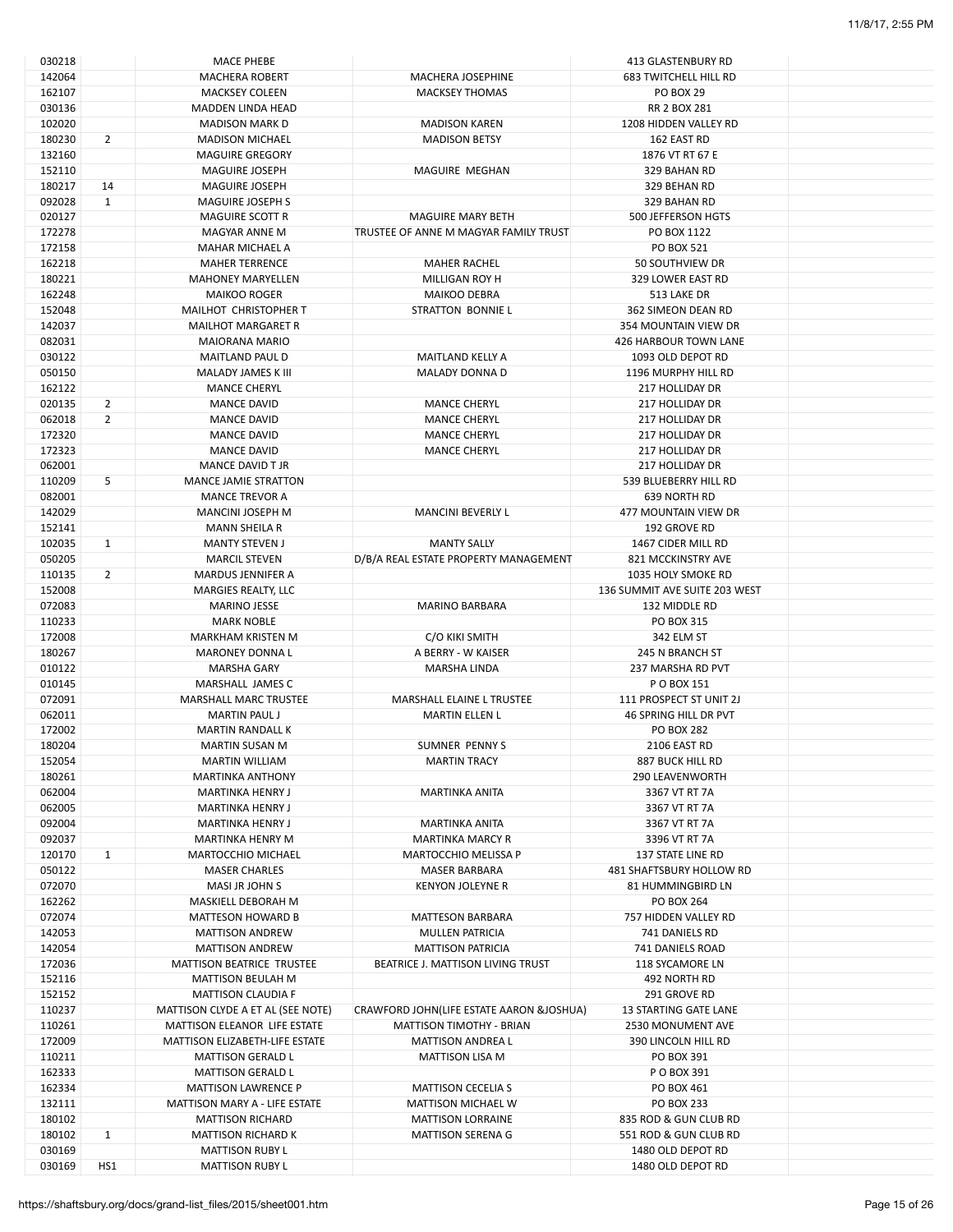| 180258 | 1              | MATTISON TAMI WADE                    |                                    | 105 WADE RD                  |                     |
|--------|----------------|---------------------------------------|------------------------------------|------------------------------|---------------------|
| 180107 | $\mathbf{1}$   | <b>MATTISON TIMOTHY</b>               | <b>MATTISON AMANDA</b>             | P O BOX 802                  | <b>80 GRANDVIEW</b> |
| 082010 |                | <b>MATUNAS GLEN A</b>                 | <b>MATUNAS ALLISON C</b>           | 183 BLUEBERRY HILL RD        |                     |
| 110255 |                | MAURICETTE GAIL & CUMMINGS MARTIN     | MULLIGAN EAMON & STEPHANIE         | <b>15 POLYGRAPHIC LANE</b>   |                     |
|        |                |                                       |                                    |                              |                     |
| 172270 |                | MAYER FAMILY TRUSTS UTA 3/3/87        | MAYER BARRY & DIANA-TRUSTEES       | PO BOX 6                     |                     |
| 172126 |                | <b>MAYER KIMBERLEY S</b>              |                                    | 661 VT RT 7A                 |                     |
| 162314 |                | <b>MAYER MICHAEL J</b>                | MAYER DEBRA A                      | 1718 VT RT 67 E              |                     |
| 180217 | $\mathbf{1}$   | MAYER SR GERALD                       | <b>CUMMINGS COLLEEN</b>            | <b>PO BOX 482</b>            |                     |
| 010135 |                | MAZZA ANTHONY F JR                    |                                    | 920 SHAFTSBURY HOLLOW RD     |                     |
| 152134 |                | MAZZOLA ANTONIO & ASSUNTA             | TRUSTEES MAZZOLA FAMILY TRUST      | 1594 VT RT 7A                |                     |
|        |                |                                       |                                    |                              |                     |
| 092018 |                | <b>MAZZOLA DONATO</b>                 | MAZZOLA MICHELLE                   | <b>462 TWITCHELL HILL RD</b> |                     |
| 142057 |                | <b>MAZZOLA DONATO</b>                 | MAZZOLA MICHELLE                   | <b>462 TWITCHELL HILL RD</b> |                     |
| 050167 | $\mathbf{1}$   | MAZZOLA JOSEPH                        | MAZZOLA BILLIE-JO                  | 2941 VT RT7A                 |                     |
| 050151 |                | MAZZOLA MARIO                         | MAZZOLA MARIA T                    | 1036 MURPHY HILL RD          |                     |
| 050167 | $\overline{2}$ | <b>MAZZOLA MARIO</b>                  |                                    | 1036 MURPHY HILL RD          |                     |
| 092015 |                | MAZZOLA MARIO                         |                                    | 1036 MURPHY HILL RD          |                     |
| 102019 |                | <b>MCCAIN GEORGE R</b>                | MCCAIN JILL R                      | PO BOX 380                   |                     |
| 180264 |                | <b>MCCARTHY DENNIS</b>                |                                    | PO BOX 164                   |                     |
|        |                |                                       |                                    |                              |                     |
| 162329 |                | MCCARTHY EDWARD JOSEPH                | MCCARTHY KATHLEEN B                | 7101 SW 6TH ST               |                     |
| 132001 |                | MCCLINTOCK LON                        | <b>MCCLINTOCK MAUREEN</b>          | 457 ROLLIN RD                |                     |
| 180206 |                | MCCLOUD JOAN M                        |                                    | 2040 EAST RD                 |                     |
| 152109 |                | MCDONALD-HARVEY CLAIRE L              | MCDONALD CLINTON G JR              | PO BOX 384                   |                     |
| 142047 |                | <b>MCDONOUGH PATRICK P</b>            | CHARBONNEAU JOYCE D                | 37 GLASTENVIEW DR            |                     |
| 172269 |                | MCENANEY SCOTT A                      | MCENANEY ERIIN N                   | 599 TOWN LINE RD W           |                     |
|        |                | MCENANEY SCOTT ANDREW                 |                                    | 599 TOWN LINE RD W           |                     |
| 162013 |                |                                       | MCENANEY ERIN NICOLE               |                              |                     |
| 072053 |                | MCGANN PAUL G                         | <b>MCGANN EMILY</b>                | 370 HIDDEN VALLEY RD         |                     |
| 132042 |                | MCGEAN, TERENCE J                     | MCGEAN, JENNIFER T                 | <b>166 HEWITT DRIVE</b>      |                     |
| 172268 |                | MCGEE LARS A                          | DAGAN MCGEE KRISTEN L              | <b>20 HATTERS COURT</b>      |                     |
| 132010 |                | MCGOVERN JOSEPH G                     |                                    | 450 ELM ST                   |                     |
| 050207 |                | MCGOWAN CARLA                         |                                    | 318 ELEANORS WAY             |                     |
| 142001 | 3              | <b>MCGUIRE PETER</b>                  | <b>MCGUIRE LISA</b>                | 333 CLEVELAND AVE            |                     |
| 172014 |                |                                       |                                    |                              |                     |
|        |                | <b>MCGUIRE PETER J</b>                | MCGUIRE LISA A                     | 333 CLEVELAND AVE            |                     |
| 102033 |                | MCKECHNIE DOROTHY- LIFE ESTATE        | FAWCETT DEBORAH & MCKECHNIE STUART | 1601 CIDER MILL ROAD         |                     |
| 030143 | $\mathbf{1}$   | MCKEIGHAN DAVID F                     | MCKEIGHAN MARY L                   | 471 DEXTER RD                |                     |
| 172142 |                | MCKEIGHAN HEATHER M                   |                                    | 90 MEADOW LN                 |                     |
| 132025 |                | MCKENNA DONALD                        | MCKENNA MELANIE                    | <b>PO BOX 358</b>            |                     |
| 102008 |                | MCKENZIE CATHERINE                    |                                    | 1283 HIDDEN VALLEY RD        |                     |
| 082059 |                | MCKENZIE JULIE E                      | <b>MCKENZIE MARK S</b>             | 712 MYERS RD                 |                     |
| 180125 | $\overline{2}$ | MCKINNEY MICHAEL D                    |                                    | 1698 EAST RD                 |                     |
|        |                |                                       |                                    |                              |                     |
| 162114 |                | MCLENITHAN JAMES H                    | MCLENITHAN CAROL A                 | 231 SYCAMORE LN              |                     |
| 072034 |                | <b>MCNAMARA SARAH</b>                 |                                    | 214 VALLEY VIEW RD PVT       |                     |
| 110110 | 3              | <b>MCNULTY DENNIS P</b>               | <b>MCNULTY KATHY J</b>             | 138 OAK HILL RD              |                     |
| 072058 |                | MCVAY KIRKE H                         | <b>DRANGINIS THERESE</b>           | 636 HIDDEN VALLEY RD         |                     |
| 050139 |                | <b>MEAD JAMES A</b>                   |                                    | <b>619 MOUNTAIN DR</b>       |                     |
| 162281 |                | <b>MEARS COREY NATHAN</b>             | MEARS SUZANNE ELIZABETH            | 403 PARAN RD                 |                     |
| 132063 |                | <b>MEEHAN HAROLD T</b>                | MEEHAN LAURA J                     | 106 HARVEST HILLS DR         |                     |
|        |                |                                       |                                    |                              |                     |
| 162038 |                | <b>MEEHAN MICHAEL T</b>               |                                    | 844 VT RT 67E                |                     |
| 162039 |                | MEEHAN WILLIAM J                      | MEEHAN STACY A                     | 804 VT RT 67 E               |                     |
| 030222 |                | MELLINGER DAVID                       | MELLINGER KAREN                    | <b>16 GLASTENBURY RD</b>     |                     |
| 030208 |                | MELLINGER, KAREN S                    |                                    | <b>16 GLASTENBURY ROAD</b>   |                     |
| 172259 |                | MELLO J WILLIAM JR                    |                                    | 566 VT RT 7A                 |                     |
| 172244 |                | MEOLA MELISSA S                       | RODRIGUEZ JUAN A                   | 82 BELAIR AVE                |                     |
| 010103 |                | <b>MERRIAM MARYBETH</b>               | HILL COLBY                         | 1642 GRANGER HOLLOW RD       |                     |
|        |                |                                       |                                    |                              |                     |
| 082053 |                | MERRITT WALTER F                      | MERRITT NANCY A                    | <b>PO BOX 352</b>            |                     |
| 152053 |                | <b>MERROW CURTIS H</b>                |                                    | 697 BUCK HILL RD             |                     |
| 172252 |                | MESKUN LINDA M (LIFE ESTATE)          | MESKUN MATTHEW, FRAZIER JENNIFER   | 68 WESTVIEW PL               |                     |
| 092017 |                | METCALFE WINFRED E                    | <b>METCALFE SUSAN</b>              | 2837 VT RT 7A                |                     |
| 142063 |                | MEUNIER NATHAN R                      | MEUNIER DARE J                     | 545 TWITCHELL HILL RD        |                     |
| 082013 |                | <b>MEYER CAROL L</b>                  |                                    | 1702 WEST MOUNTAIN RD        |                     |
| 102004 |                | <b>MEYER RAYMOND</b>                  | <b>MEYER CAROL A</b>               | <b>76 PINE CIRCLE</b>        |                     |
|        |                |                                       |                                    |                              |                     |
| 162103 |                | MICHAELS DAVID                        |                                    | 363 PARAN RD                 |                     |
| 132049 |                | MILCHEN SELMA B                       |                                    | 319 HEWITT DR                |                     |
| 142072 |                | <b>MILLER ALICE</b>                   |                                    | 98 HORTON HILL RD            |                     |
| 142073 |                | <b>MILLER ALICE</b>                   | USATEGUI MAGDELENA                 | <b>88 HORTON HILL RD</b>     |                     |
| 162271 |                | MILLER ANTHONY J                      | MILLER BARBARA J                   | PO BOX 302                   |                     |
| 050232 |                | MILLER SUSAN A                        |                                    | 245 LACLAIR RD               |                     |
| 152155 |                | MILLIGAN ANGELA C                     | <b>BISHOP JILL A</b>               | 137 GROVE RD                 |                     |
|        |                |                                       |                                    |                              |                     |
| 172026 |                | MILLINGTON ROBERT A                   | MILLINGTON LUISA B                 | PO BOX 371                   |                     |
| 120166 |                | MINDLING JAMES M TRUSTS (2010 & 2012) | MINDLING SCHULMAN TONI             | <b>32 BUTTONBALL LANE</b>    |                     |
| 132147 |                | MINER DAVID L                         | MINER VALERIE M                    | 45 BARBER ST                 |                     |
| 072066 |                | MINERLY NELSON C                      | <b>MINERLY JUDY</b>                | 107-43 104TH STREET          |                     |
| 050241 |                | MINKE CAROLE                          |                                    | <b>278 TINKHAM RD</b>        |                     |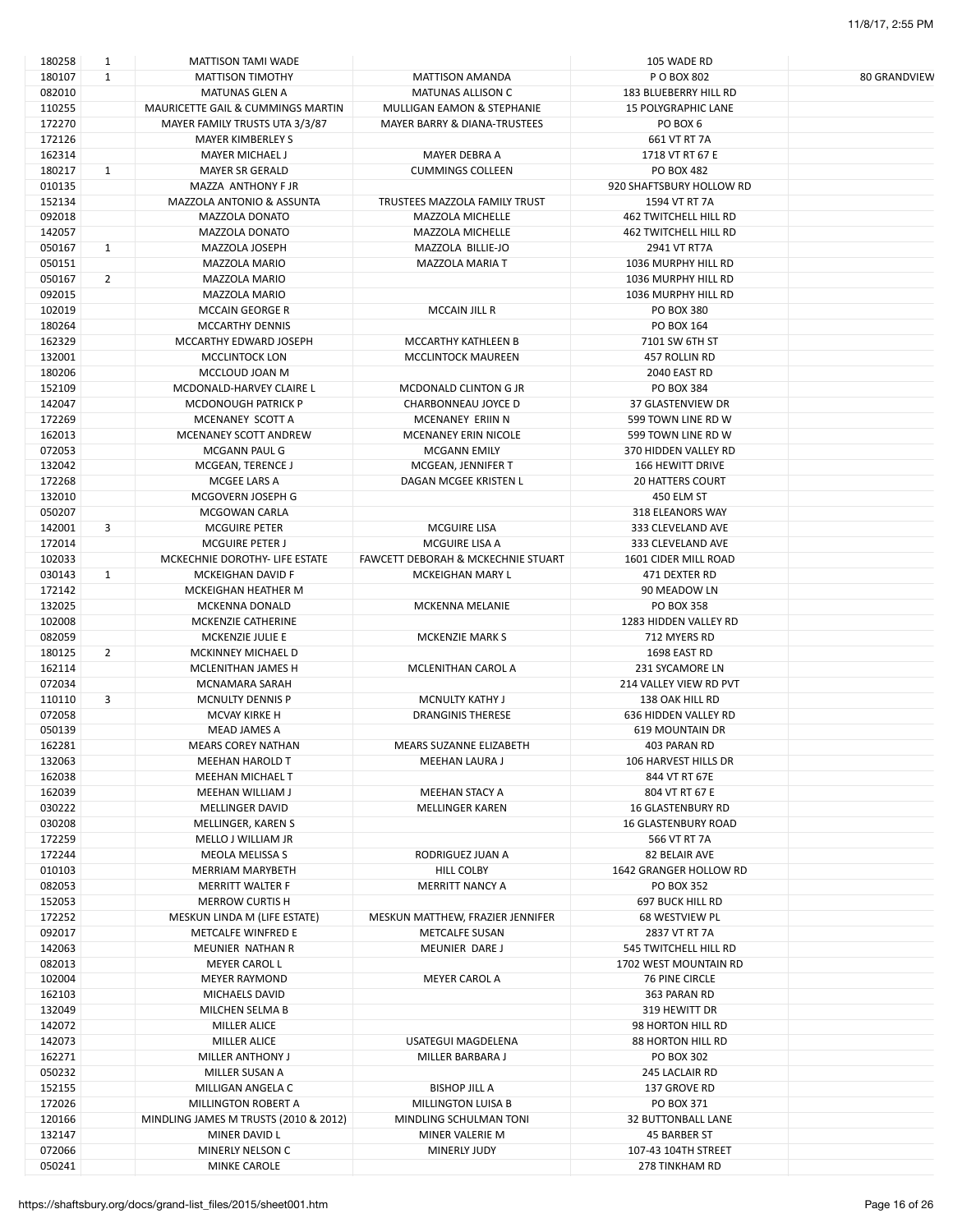| 152046 |                | MIRO RAYMOND A                        | MIRO LYNNE C               | 243 SIMEON DEAN RD              |                 |
|--------|----------------|---------------------------------------|----------------------------|---------------------------------|-----------------|
| 010150 |                | MITCHELL BETH C                       |                            | 935 SHAFTSBURY HOLLOW ROAD      |                 |
| 152001 |                | MITCHELL HUGH M                       |                            | 301 E 79 ST APT 37              |                 |
| 152004 |                | <b>MOFFITT CHARLENE</b>               | <b>BACON CHRISTINE</b>     | PO BOX 513                      |                 |
| 010110 |                | <b>MOFFITT DONALD P</b>               | <b>HARRINGTON LYLE P</b>   | 1323 GRANGER HOLLOW RD          |                 |
| 030161 |                | <b>MOFFITT RAYMOND</b>                | <b>MOFFITT ROSEMARIE</b>   | 898 OLD DEPOT RD                |                 |
| 010176 |                | <b>MOFFITT ROBERT</b>                 |                            | 24 SETTLERS RD                  |                 |
| 142042 |                | MOLLOY EDWARD P                       | <b>MOLLOY PHYLLIS A</b>    | <b>185 GLASTENVIEW DR</b>       |                 |
|        |                |                                       |                            |                                 |                 |
| 110133 |                | MONDA, BARTOLOMEO                     | MONDA, CHRISTINA           | <b>632 HOLY SMOKE RD</b>        |                 |
| 172250 |                | MONE DONALD J                         | MONE DEBORAH L             | 109 WESTVIEW PL                 |                 |
| 050141 |                | MONROE DONALD H                       | KRYNICKI PAMELA B / MARK   | 1630 MURPHY HILL RD             |                 |
| 172306 |                | MONTGOMERY JANE H                     | WATTERS LELAND E JR        | <b>165 CLEVELAND AVE</b>        |                 |
| 162121 | $\mathbf{1}$   | MONTGOMERY ROBERT TRUSTEE             | MONTGOMERY AMY JO TRUSTEE  | 356 BACON HOLLOW RD             |                 |
| 162055 |                | <b>MOORE CHRISTOPHER J</b>            |                            | <b>225 TWITCHELL HILL ROAD</b>  |                 |
| 132165 |                | <b>MOORE MATTHEW R</b>                | MOORE DARCIE E             | 99 COREY DR                     |                 |
| 172016 |                | MOORE RYAN A                          | MOORE JENNIFER L           |                                 | 307 CLEVELAND A |
| 132020 |                | <b>MOORE SUSAN</b>                    |                            | <b>PO BOX 385</b>               |                 |
| 120109 |                | MORIARTY KENNETH J TRUSTEE            | MORIARTY JANE B TRUSTEE    | 2272 MYERS RD                   |                 |
| 010109 | $\overline{2}$ | <b>MORIARTY ROBERT F</b>              | MORIARTY JESSICA JON       | 1058 GRANGER HOLLOW RD          |                 |
| 172161 |                | <b>MORIN CURTIS LEE</b>               | <b>MORIN GAIL E</b>        | PO BOX 541                      |                 |
|        |                |                                       |                            |                                 |                 |
| 010105 |                | <b>MORRIS ERROL</b>                   |                            | 1500 GRANGER HOLLOW RD          |                 |
| 092008 |                | <b>MORRIS LINDA</b>                   | <b>BAKER ALAN H</b>        | 3111 VT RT 7A                   |                 |
| 092009 |                | <b>MORRIS LINDA</b>                   |                            | 3111 VT RT 7A                   |                 |
| 120113 |                | <b>MORRISON KEVIN R</b>               | MORRISON MELISSA H         | 102 COBBLE HILL RD              |                 |
| 152103 | $\mathbf{1}$   | <b>MORRISSEY ROBERT</b>               | <b>MORRISSEY CHRISTINE</b> | PO BOX 1466                     |                 |
| 120137 |                | <b>MORSE CAROLINE</b>                 |                            | 716 ROLLIN RD                   |                 |
| 132070 |                | MORSE MATTHEW                         |                            | P O BOX 421                     |                 |
| 120139 |                | MORSE THEODORE W                      | <b>MORSE SHIRLEY</b>       | 456 ROLLIN RD                   |                 |
| 162113 |                | <b>MORTON TERESA A K</b>              |                            | <b>PO BOX 138</b>               |                 |
| 110243 | 6              | MOWRY KENNETH C JR                    | <b>MOWRY SHELLEY R</b>     | W281 N 3405 TAYLORS WOODS DRIVE |                 |
|        | $\overline{7}$ |                                       |                            |                                 |                 |
| 110110 |                | MOYANT JR JOHN K                      | MOYANT ELAINE C            | <b>PO BOX 204</b>               |                 |
| 162331 |                | <b>MUCKLE DUANE</b>                   | <b>MUCKLE MARY</b>         | 100 MCCARTHY ACRES              |                 |
| 020131 |                | MUGAVIN LILLIAN - LIFE ESTATE         | MARCIANO CHRISTOPHER       | 298 TIMBERTRAIL RD              |                 |
| 180137 |                | MUJICA ADELE                          |                            | 112 OUTWATER RD                 |                 |
| 132014 |                | MURPHY ELIZABETH G                    |                            | 268 ELM ST                      |                 |
| 172157 |                | MURPHY ESTHER TRUSTEE - LIFE ESTATE   | <b>MURPHY GARRY</b>        | 462 CLEVELAND AVE               |                 |
| 162210 |                | <b>MURPHY KEVIN P</b>                 | MURPHY KATHLEEN H          | 186 LAKE DR                     |                 |
| 120110 |                | <b>MURPHY RONALD A</b>                | <b>MURPHY VICKI G</b>      | 2144 MYERS RD                   |                 |
| 162239 |                | MURRAY ERNEST L III                   | <b>MURRAY MARY G</b>       | 645 LAKE DR                     |                 |
| 082035 |                | <b>MURRAY FRANK</b>                   | <b>MURRAY ELLEN P</b>      | 591 WEST MT RD                  |                 |
| 072046 |                | <b>MYERS ANTHONY J</b>                |                            | PO BOX 603                      |                 |
|        |                | <b>MYERS EDWARD</b>                   |                            | <b>PO BOX 274</b>               |                 |
| 162323 |                |                                       | <b>MYERS GLORIA</b>        |                                 |                 |
| 172132 |                | MYERS JOHN R & JACQUELINE             | WARE BETTY JANE & ROY      | PO BOX 326                      |                 |
| 132215 |                | <b>MYERS NANCY</b>                    |                            | PO BOX 333                      |                 |
| 020164 |                | <b>MYERS VIOLA</b>                    |                            | 4714 VT RT 7A                   |                 |
| 072045 |                | <b>MYERS VIOLA</b>                    |                            | 4714 VT RT 7A                   |                 |
| 082023 |                | MYERS, JOSEPH A                       | MYERS, AMY L               | 1076 WEST MOUNTAIN ROAD         |                 |
| 050170 |                | <b>NADEAU RONALD</b>                  |                            | 1856 MYERS RD                   |                 |
| 120114 |                | <b>NADEAU RONALD</b>                  | <b>NADEAU NANCY</b>        | 1856 MYERS RD                   |                 |
| 110216 |                | <b>NADLER ROBERT</b>                  |                            | 1602 UNION AVE                  |                 |
| 162308 | $\mathbf{1}$   | <b>NARDONE KENNETH</b>                | <b>NARDONE NANCY</b>       | 146 LAMB RD                     |                 |
| 050222 |                | <b>NASH BRUCE D</b>                   | NASH NANCY A               | 308 RIDGE RD PVT                |                 |
|        |                |                                       |                            |                                 |                 |
| 110221 | $\mathbf{1}$   | NATALE VINCENT III                    | <b>REESE MARYANN</b>       | 67 THOMPSON LN                  |                 |
| 142030 |                | NATION STAR MORTGAGE LLC              |                            | <b>350 HIGHLAND DRIVE</b>       |                 |
| 110117 |                | <b>NEHME WASSIM</b>                   | NEHME ELIZABETH T          | 150 FOX HILL RD                 |                 |
| 030223 | $\mathbf{1}$   | NEHME, WASSIM                         | NEHME, ELISABETH           | 150 FOX HILL ROAD               |                 |
| 132243 |                | <b>NESBITT RALPH C</b>                |                            | 933 VT RT 67 W                  |                 |
| 102046 |                | <b>NEVIUS CHRISTY</b>                 |                            | 2445 CIDER MILL RD              |                 |
| 092005 |                | NEWELL DAVID J                        | NEWELL CAROL K             | 3339 VT RT 7A                   |                 |
| 010156 |                | NILES GARY R                          | NILES DEBORAH JP           | 1151 SHAFTSBURY HOLLOW RD       |                 |
| 180217 | $\overline{7}$ | NILES MELODY V                        |                            | PO BOX 625                      |                 |
| 132110 |                | NILES PETER S                         | NILES MICHELLE             | <b>61 DUNHAM AVE</b>            |                 |
| 132240 |                |                                       | TROTTER AMANDA F           | 535 VT RT 67W                   |                 |
|        |                | NITTA BHIMA                           |                            |                                 |                 |
| 162206 |                | NOEL DENIS A                          | <b>NOEL NANCY A</b>        | 64 SUNSET DR                    |                 |
| 010177 |                | NORSEMEN SHOOTERS CLUB                | C/O TONNESEN BARBARA       | 8 VALDEMAR DR                   |                 |
| 050134 |                | NORSEMEN SHOOTERS CLUB                | C/O TONNESEN BARBARA       | 8 VALDEMAR DR                   |                 |
| 180269 |                | NORTH BENNINGTON BOARD OF WATER COMM  |                            | PO BOX 343                      |                 |
| 172279 |                | NORTH BENNINGTON BOARD OF WATER COMM. |                            | PO BOX 343                      |                 |
| 092029 | 3              | NORTH RD LLC                          |                            | 639 NORTH RD                    |                 |
| 142048 | $\mathbf{1}$   | NOVELLI JOHN V                        | NOVELLI ANNE M             | PO BOX 637                      |                 |
| 050203 |                | <b>NOVICKI TERRENCE R</b>             | NOVICKI ANN C              | 254 WILBUR BLVD                 |                 |
| 010115 |                | NOVOTNY JOHN                          | NOVOTNY JOYCE              | PO BOX 4                        |                 |
|        |                |                                       |                            |                                 |                 |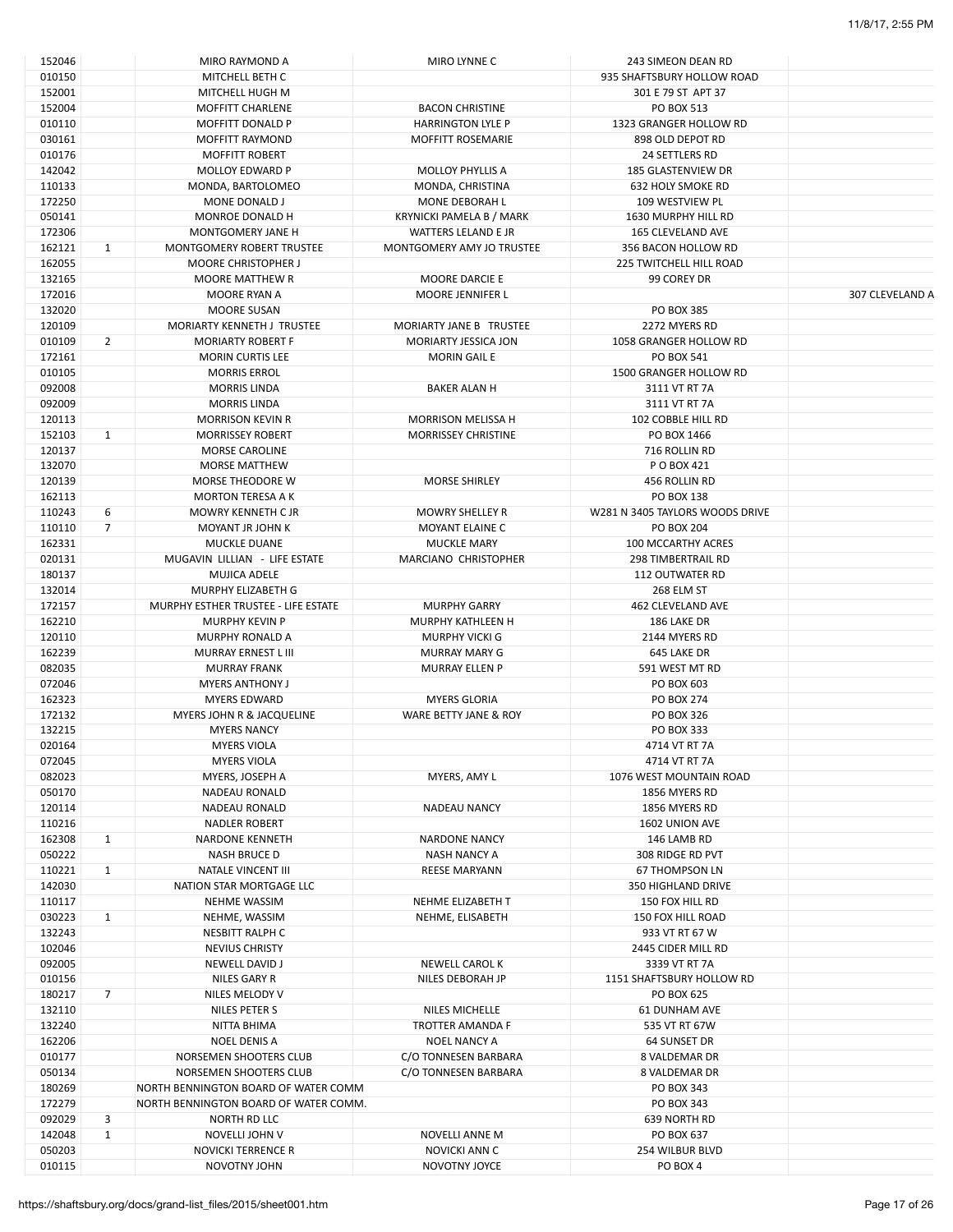| 172218 |                | O'BOYLE THOMAS M                        | O'BOYLE JUNE A                            | <b>562 BUCK HILL RD</b>       |             |
|--------|----------------|-----------------------------------------|-------------------------------------------|-------------------------------|-------------|
| 050148 |                | O'BRIEN DAVID M                         | O'BRIEN GAIL L                            | 1408 MURPHY HILL RD           |             |
| 120102 |                | O'BRYAN WILLIAM R                       | O'BRYAN JANET M                           | 1096 CROSS HILL RD            |             |
| 142001 | $\mathbf{1}$   | O'CONNELL MARY THERESA                  |                                           | 1653 MYERS RD                 |             |
|        |                |                                         |                                           |                               |             |
| 152157 |                | O'DELL GARY E                           | O'DELL BARBARA                            | 27 GROVE RD                   |             |
| 132141 |                | O'DELL GLENN A                          | HAGGERTY ELBERTA N                        | 92 GRANT STREET               |             |
| 092036 |                | O'DELL LEON                             | O'DELL CAROL ANN                          | 3376 VT RT 7A                 |             |
| 172146 |                | O'DELL RUTH                             |                                           | 142 MEADOW LANE               |             |
| 162003 |                | O'DELL VERNON                           | O'DELL NORMA                              | 230 TWITCHELL HILL RD         |             |
| 132155 |                | O'DONNELL VERONICA L                    | O'DONNELL JOHN W                          | <b>36 GRANDVIEW ST</b>        |             |
| 110219 |                | O'NEILL MELISSA M                       | DAVIS ELIZABETH A                         | 16 COZY HOLLOW RD             |             |
| 020149 |                | <b>OBENAUER WILLIAM</b>                 |                                           | 127 BIRCH HILL RD             |             |
|        |                |                                         |                                           |                               |             |
| 132217 |                | OGDEN WALTER P / ANNE M - LIFE ESTATE   | <b>OGDEN PHILIP / RUSHFORD</b>            | 337 BANK ST                   |             |
| 010118 |                | <b>OLD WHARF TRUST</b>                  | TRUSTEE, KATE DIMITRY GALIPEAU            | 56 ELMORE DR                  |             |
| 180121 |                | OLDHAM LEROY JR                         |                                           | 1847 EAST RD                  |             |
| 172239 | $\mathbf{1}$   | OLDHAM VERONICA M                       |                                           | 728 VT RT 7A                  |             |
| 172269 | MH             | OLIN <sub>B</sub>                       |                                           | <b>62 BROKEN PINES DR PVT</b> |             |
| 180255 |                | <b>OLIN RICK A</b>                      |                                           | <b>RR1 BOX 60</b>             |             |
| 050220 |                | <b>OLMSTEAD PAUL</b>                    | <b>OLMSTEAD IRIS</b>                      | PO BOX 319                    |             |
| 172221 |                | OLNEY, HELEN G (LIFE ESTATE)            | CLAWSON, JARED                            | 210 BUCK HILL RD              |             |
|        |                |                                         |                                           |                               |             |
| 072088 |                | OLSSON RUTH E BORNHOLDT - LE            | COLLINS KRISTIN BORNHOLDT                 | 253 HIDDEN VALLEY RD          |             |
| 092026 |                | <b>ONORATO MARK</b>                     |                                           | 247 NORTH RD                  |             |
| 172129 |                | ORDWAY TIMOTHY A                        | ORDWAY TODD                               | 418 NORTH BRANCH ST           |             |
| 172261 |                | <b>OSTRANDER JAMES</b>                  | OSTRANDER WALTER & LOIS -LIFE ESTATE      | 122 VT RT 7A                  |             |
| 172113 |                | OUR TOWN LLC                            |                                           | 639 NORTH RD                  |             |
| 180221 | 6              | <b>OUTWATER HANNAH</b>                  |                                           | <b>340 SPRING HILL ROAD</b>   |             |
| 142008 |                | <b>OWENS SCOTT</b>                      | <b>OWENS KAREN R</b>                      | 737 MYERS RD                  |             |
|        |                | <b>PACE GILES</b>                       |                                           | 1477 VT ROUTE 67 EAST         |             |
| 162320 |                |                                         | PACE MARGARET                             |                               |             |
| 072047 |                | PACITTO PETER C JR & GRACE O - LIFE EST |                                           | 33 HUNTER MOUNTAIN RD         |             |
| 020120 |                | PACITTO PETER C. JR - LIFE ESTATE       | PACITTO-CONTI B, PACITTO-HORENIAN W ET AL | 33 HUNTER MOUNTAIN ROAD       |             |
| 162011 | 2              | PAGAN VINCENT DI PAUL                   | PAGAN DEBRA                               | PO BOX 4175                   |             |
| 172242 |                | PALMER CAROL G                          |                                           | 94 LEDGELY DRIVE              |             |
| 132106 |                | PALMER DANIEL W                         |                                           | 154 BANK ST                   |             |
| 132109 |                | PALMER DANIEL W                         |                                           | 49 DUNHAM AVE                 |             |
| 020136 | 2              | PALMER JAY T - LIFE ESTATE              |                                           | 5529 VT RT 7A                 |             |
|        |                | PALMI SCOTT A                           | PALMER DANIEL, JENNIFER, MATTHEW          |                               |             |
| 152154 |                |                                         | PALMI LISA                                | 191 GROVE RD                  |             |
|        |                |                                         |                                           |                               |             |
| 030113 |                | PALMIERI RONALD                         | <b>BRUNK RONALD</b>                       |                               | P O BOX 361 |
| 030160 |                | PAQUIN ANDREW J                         |                                           | 846 OLD DEPOT RD              |             |
| 172133 |                | PAQUIN LINDA LEE 2010 REVOCABLE TRUST   |                                           | 296 CLEVELAND AVE             |             |
| 120170 |                | PAQUIN THOMAS R                         | PAQUIN SARAH                              | 289 STATE LINE RD             |             |
|        |                |                                         |                                           |                               |             |
| 120170 | $\overline{2}$ | PAQUIN THOMAS R                         | PAQUIN MELISSA/MELINDA/WM E               | <b>289 STATE LINE RD</b>      |             |
| 162112 | $\overline{2}$ | PAQUIN THOMAS T                         | <b>T&amp;M ENTERPRISES</b>                | PO BOX 410                    |             |
| 162282 |                | PARAN ACRES HOMEOWNERS ASSOC INC        |                                           | <b>PO BOX 482</b>             |             |
| 172277 |                | PARKE NATHANIEL                         | PARKE KERRY RYER                          | 592 TOWN LINE RD W            |             |
| 062020 |                | PARKS WILLIAM C                         | PARKS SANDRA A                            | 23 PAULIN DR                  |             |
| 092011 |                | PARKS WILLIAM C                         | PARKS SANDRA A                            | 23 PAULIN DR PVT              |             |
| 062021 |                | PARKS WILLIAM C & JASON M               | QUEENBERRY, HEATHER LEE                   | 23 PAULIN DR PVT              |             |
| 062021 | 1              | PARKS WILLIAM V                         | PARKS HILDA                               | 176 HORSESHOE LN              |             |
| 172206 |                | PARMENTER LYNN                          |                                           | <b>41 BUCK HILL RD</b>        |             |
| 152003 |                | PARRISH DOUGLAS O                       | PARRISH CATHIE B                          | 1973 VT RT 7A                 |             |
|        |                |                                         |                                           |                               |             |
| 132228 |                | PATNAUDE ARMAND F                       | PATNAUDE JEAN M                           | 55 BANK ST                    |             |
| 162056 | 2              | PATRICK AT LILLIAN'S LLC                |                                           | 411 TWITCHELL HILL RD         |             |
| 180125 | 3              | PATTISON JEDITHAN D                     | PATTISON PATRICIA L                       | 1695 EAST RD                  |             |
| 072086 |                | PATURZO FRANCIS A                       | PATURZO LISA M                            | 19 MIDDLE RD                  |             |
| 180239 |                | PAUL, JEFFERY W & STEPHANIE D           |                                           | 246 SPUR RD PVT               |             |
| 152036 |                | PAULIN ARTHUR                           |                                           | P O BOX 213                   |             |
| 092013 |                | PAULIN ARTHUR E                         | PAULIN BETTY J                            | PO BOX 213                    |             |
|        |                |                                         |                                           |                               |             |
| 092012 |                | PAULIN BETTY J TRUSTEE                  |                                           | PO BOX 213                    |             |
| 092014 |                | PAULIN BETTY J TRUSTEE                  |                                           | PO BOX 213                    |             |
| 180229 |                | PAULIN STEPHEN                          | PAULIN ROBERT                             | 4 SNOWY OWL LN                |             |
| 180140 |                | PCG LLC                                 |                                           | P O BOX 202                   |             |
| 162110 |                | PEACOCK DAVID WM K III                  | PEACOCK JO-ANNE M                         | PO BOX 371                    |             |
| 102021 |                | PEACOCK DUANE P                         | PEACOCK ANN M                             | 1142 HIDDEN VALLEY RD         |             |
| 152131 |                | PEACOCK G BRENT                         | PEACOCK CAROL                             | 675 VT RT 7A                  |             |
| 172145 |                | PEACOCK G BRENT                         | PEACOCK CAROL                             | 675 VT RT 7A                  |             |
|        |                |                                         |                                           |                               |             |
| 152126 |                | PEACOCK GEORGE                          |                                           | 675 VT RT 7A                  |             |
| 162101 |                | PECK LOREN T                            | PECK HILARY V                             | 532 PARAN RD                  |             |
| 072041 |                | PECKHAM JOEL A                          | PECKHAM BARBARA J                         | PO BOX 294                    |             |
| 152043 |                | PECKHAM JOHN R                          | <b>GREENE ELIZABETH H - LIFE ESTATE</b>   | 29 OLD ASPETONG RD            |             |
| 172216 |                | PECKHAM STEVEN B                        |                                           | 1132 BUCK HILL RD             |             |
| 082004 |                | PEEBLES RICHARD H                       | PEEBLES NORMA M                           | 451 BLUEBERRY HILL RD         |             |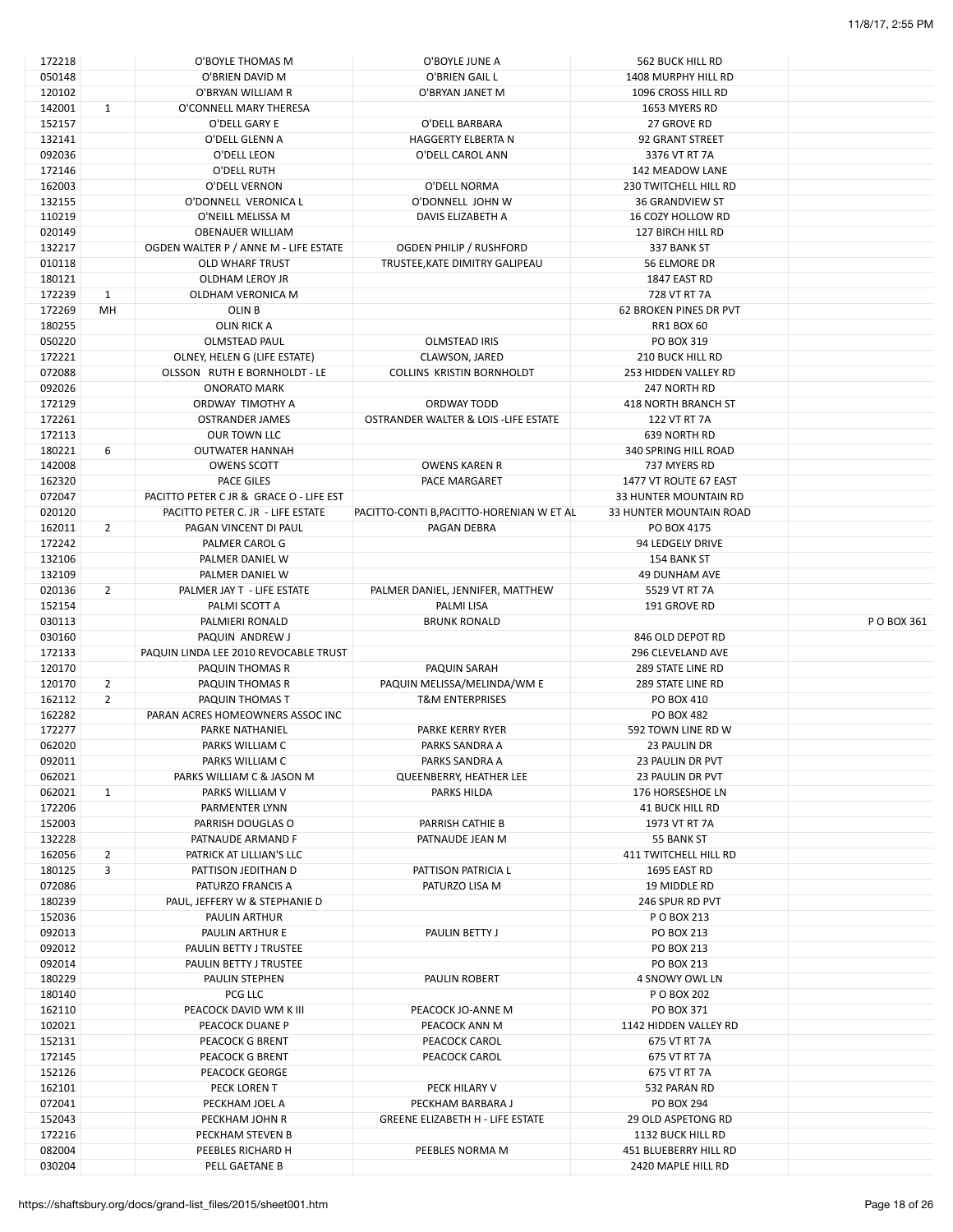| 020150 |                | PELLO BRYAN J                          |                                          | 775 PLEASANT VALLEY ROAD     |  |
|--------|----------------|----------------------------------------|------------------------------------------|------------------------------|--|
| 172152 |                | PELLO FAYE                             |                                          | 2245 GREENRIDGE RD APT 712   |  |
| 152056 |                | PEMBROKE RUSSELL C                     | PEMBROKE JUDITH R                        | 136 PINE CIRCLE              |  |
| 030225 |                | PENNEBAKER WILLIAM B TRUSTEE           | (THE) WM B PENNEBAKER 9-21-98 REV TRST   | 1799 MAPLE HILL RD           |  |
|        |                |                                        |                                          |                              |  |
| 152007 |                | PENSYL MYRON D                         | PENSYL EDITH M                           | PO BOX 383                   |  |
| 172239 |                | PERCEY HERBERT A SR                    | PERCEY DOLORES A                         | 43 LEDGELY DR                |  |
| 072022 |                | PERCEY PHILIP E                        | PERCEY SHIRLEY W                         | 2118 N BENNINGTON RD         |  |
| 072006 | $\overline{2}$ | PERKINS EDWARD M                       | PERKINS MELISSA G                        | 4741 VT RT 7A                |  |
| 172273 | $\overline{2}$ | PERNA DANIEL V                         |                                          | 85 KRAUSE RD                 |  |
| 132012 |                | PERRY MATTHEW A                        |                                          | P O BOX 698                  |  |
|        |                |                                        | ST CLAIR, DIANE R                        |                              |  |
| 180211 |                | <b>PERRY ROBERT</b>                    | PERRY MICHELE                            | 1358 EAST RD                 |  |
| 072042 |                | PERRY SCOTT J                          | PERRY ROBYN F                            | 4300 VT RT 7A                |  |
| 152142 |                | PETERS DAN R                           | PETERS LYNN N                            | 254 GROVE RD                 |  |
| 172003 |                | PETERS DIANNE M                        |                                          | <b>PO BOX 201</b>            |  |
| 172313 |                | PETERS STEPHANIE R                     |                                          | PO BOX 624                   |  |
|        |                |                                        |                                          |                              |  |
| 180217 | $\overline{2}$ | PETERSON RICHARD D                     | PETERSON LISA M                          | 1038 EAST RD                 |  |
| 072075 |                | PETERSON-CARTER MARJORIE TRUSTEE       | MARJ.PETERSON-CARTER REV TRST            | 1185 LEISURE LN #4           |  |
| 162207 |                | PETITT ROBERT A                        | PETITT WENDY L                           | 80 SUNSET DR                 |  |
| 102048 |                | PETROSINO ARMAND                       | PETROSINO LINDA WARNER                   | 1130 KOLBE LN                |  |
| 120104 | $\mathbf{1}$   | PETTIBONE WAYNE A                      | PETTIBONE TERRI A                        | 1459 WHITE CREEK RD          |  |
| 162050 |                | PETTIBONE WAYNE A                      | PETTIBONE TERRI A                        | <b>135 TWITCHELL HILL RD</b> |  |
|        |                |                                        |                                          |                              |  |
| 072001 |                | PHELPS MARGARET                        |                                          | 1327 SANDGATE RD             |  |
| 010139 |                | PHILLIPS CHESTER L JR                  |                                          | 1100 SHAFTSBURY HOLLOW RD    |  |
| 162249 |                | PHILLIPS KIMBERLY S                    |                                          | 503 LAKE DR                  |  |
| 010124 |                | PHILPET ALVIN M JR                     | PHILPET JEAN S                           | <b>PO BOX 76</b>             |  |
| 120129 |                | PIERCE TIMOTHY J                       | PIERCE ELIZABETH A                       | 895 MATTISON RD              |  |
| 132018 |                | PINI ROBERT C                          | PRAZAK MIROSLAVA                         | 119 HARVEST HILLS DR         |  |
|        |                |                                        |                                          |                              |  |
| 132133 |                | PINSONNEAULT OK CHA                    |                                          | PO BOX 117                   |  |
| 120144 |                | PISTOCCO, JULIUS & ANN M - LIFE ESTATE | SWEETER, LAURA & STEPHEN                 | 17 COLD SPRING RD            |  |
| 132149 |                | PLANTE ALAN J                          | PLANTE VERA E                            | PO BOX 33                    |  |
| 132148 |                | PLEASANT JAY T                         | PLEASANT PATRICIA W                      | PO BOX 344                   |  |
| 010121 |                | POIRIER RICHARD J                      | C/O POIRIER PAMELA                       | E 1606 ESTATES RD            |  |
|        |                |                                        |                                          |                              |  |
| 110110 | 6              | POIROT STEPHEN D                       | POIROT STEPHANIE A                       | 272 OAK HILL RD              |  |
| 162243 |                | POLAK PETER J                          | <b>CROFF KATHLEEN</b>                    | 575 LAKE DR                  |  |
| 092021 |                | POLIN, LLC                             |                                          | 4325 ROUTE 7A                |  |
| 110110 | $\overline{2}$ | PONESSI CHRISTOPHER M                  | DAILEY-PONESSI JENNIFER                  | 157 OAK HILL RD              |  |
| 110134 |                | POOLE JAMES G                          | POOLE LINDA Z                            | 708 HOLY SMOKE RD            |  |
|        |                |                                        |                                          |                              |  |
| 072028 |                | PORIO PHYLIS A                         |                                          | 3842 VT RT 7A                |  |
| 120106 | 1              | PORTS SCOTT D                          | PORTS BRANDIL                            | <b>21 TINKHAM RD</b>         |  |
| 180116 |                | POTTER ANTHONY S                       |                                          | 2131 EAST RD                 |  |
| 110260 |                | POTTER MONTGOMERY FARM LLC             |                                          | P O BOX 50                   |  |
| 162319 |                | POTTER TRAMPAS                         | POTTER VICTORIA                          | 1613 VT RT 67E               |  |
|        |                |                                        |                                          |                              |  |
| 162246 |                | POWERS GREGORY R                       | POWERS CAMERON B                         | 535 LAKE DR                  |  |
| 110213 |                | POWLOKA MICHAEL A                      | POWLOKA LAURIE A                         | <b>PO BOX 524</b>            |  |
| 050243 |                | PRATT CECIL                            |                                          | PO BOX 432                   |  |
| 132103 |                | PRATT DONALD A - LIFE ESTATE           | ANDRUS R L & CHERYL B                    | 1782 BOUNDTREE RD            |  |
| 172311 |                | PRENTICE ROBERT G                      | KIMBALL DOLORES J                        | 119 CLEVELAND AVE            |  |
|        |                |                                        | PROUTY MELISSA J                         |                              |  |
| 072082 |                | PROUTY BRIAN L                         |                                          | 483 HIDDEN VALLEY RD         |  |
| 132022 |                | PUGLIESE JR PHILIP J                   | PUGLIESE 111 PHILIP J                    | 267 HARVEST HILLS DR         |  |
| 110112 |                | PULLMAN FAMILY TRUST                   | C/O DEVENS EDITH P                       | 957 TRUMBULL HILL RD         |  |
| 172025 |                | PUTNAM TIMOTHY D                       | PUTNAM JEANETTE                          | 245 CLEVELAND AVE            |  |
| 172203 |                | <b>QUIGLEY BARRY J</b>                 | <b>QUIGLEY ANDREA H</b>                  | PO BOX 198                   |  |
| 020135 |                | RACE MITCHELL R                        | RACE JOANNE M                            | 5879 VT RT 7A                |  |
|        |                |                                        | RADCLIFFE VICTORIA A                     |                              |  |
| 152147 |                | RADCLIFFE ROBERT R                     |                                          | PO BOX 596                   |  |
| 162250 |                | RAETZ JOEL A                           | RAETZ SHARON L                           | 497 LAKE DR                  |  |
| 162053 |                | RAINVILLE LOUISE TRUSTEE               | LOUISE N RAINVILLE TRUST DATED 7/24/2013 | <b>189 TWITCHELL HILL RD</b> |  |
| 132151 |                | RANDALL ROBERT                         |                                          | PO BOX 61                    |  |
| 180115 |                | <b>RANSOM CHARLES J</b>                | TOLLEY MAY E                             | 1316 BUCK HILL RD            |  |
| 180151 |                | RANSOM EDWARD C                        | RANSOM LUCILLE ANN                       | 1316 BUCK HILL RD            |  |
|        |                |                                        |                                          |                              |  |
| 162011 |                | RASPUZZI DAWSON                        | RASPUZZI ASHLEY                          | 119 BABSY LN                 |  |
| 072062 |                | RAYMAKER MARK T                        | <b>HICKEY CATHERINE</b>                  | 202 CEDAR CIRCLE             |  |
| 010137 |                | <b>RAYNER CHARLES E</b>                | RAYNER PATRICIA A                        | 998 SHAFTSBURY HOLLOW RD     |  |
| 092016 |                | REALMUTO JOHN                          | REALMUTO CAROLYN                         | 1770 WINDSOR DR              |  |
| 162268 |                | <b>REDDEN TIMOTHY</b>                  | <b>REDDEN TRACY L</b>                    | 100 MCGUIRE ST               |  |
|        |                |                                        |                                          |                              |  |
| 162309 |                | REDEEMER LUTHERAN CHURCH               |                                          | <b>PO BOX 202</b>            |  |
| 132225 |                | <b>REED GARY</b>                       | REED LINDA                               | 91 BANK STREET               |  |
| 110124 |                | REED SHARON DALE                       |                                          | 72 RACHEL RD                 |  |
| 110110 | 8              | <b>REED STEPHEN A</b>                  | <b>REED DIANNE J</b>                     | 300 OAK HILL RD              |  |
| 062018 | 3              | <b>REIF COURTNEY</b>                   | <b>REIF PAUL</b>                         | 3713 VT RT 7A                |  |
|        |                |                                        |                                          |                              |  |
| 120127 |                | <b>REIF THOMAS R</b>                   | REIF MARGARET T                          | 101 GLASTENVIEW DR           |  |
| 142044 |                | <b>REIF THOMAS R</b>                   | REIF MARGARET T                          | 101 GLASTENVIEW DR           |  |
| 020159 |                | <b>REKAS DAVID</b>                     | HOROHOE JILL                             | 332 BIRCH HILL RD            |  |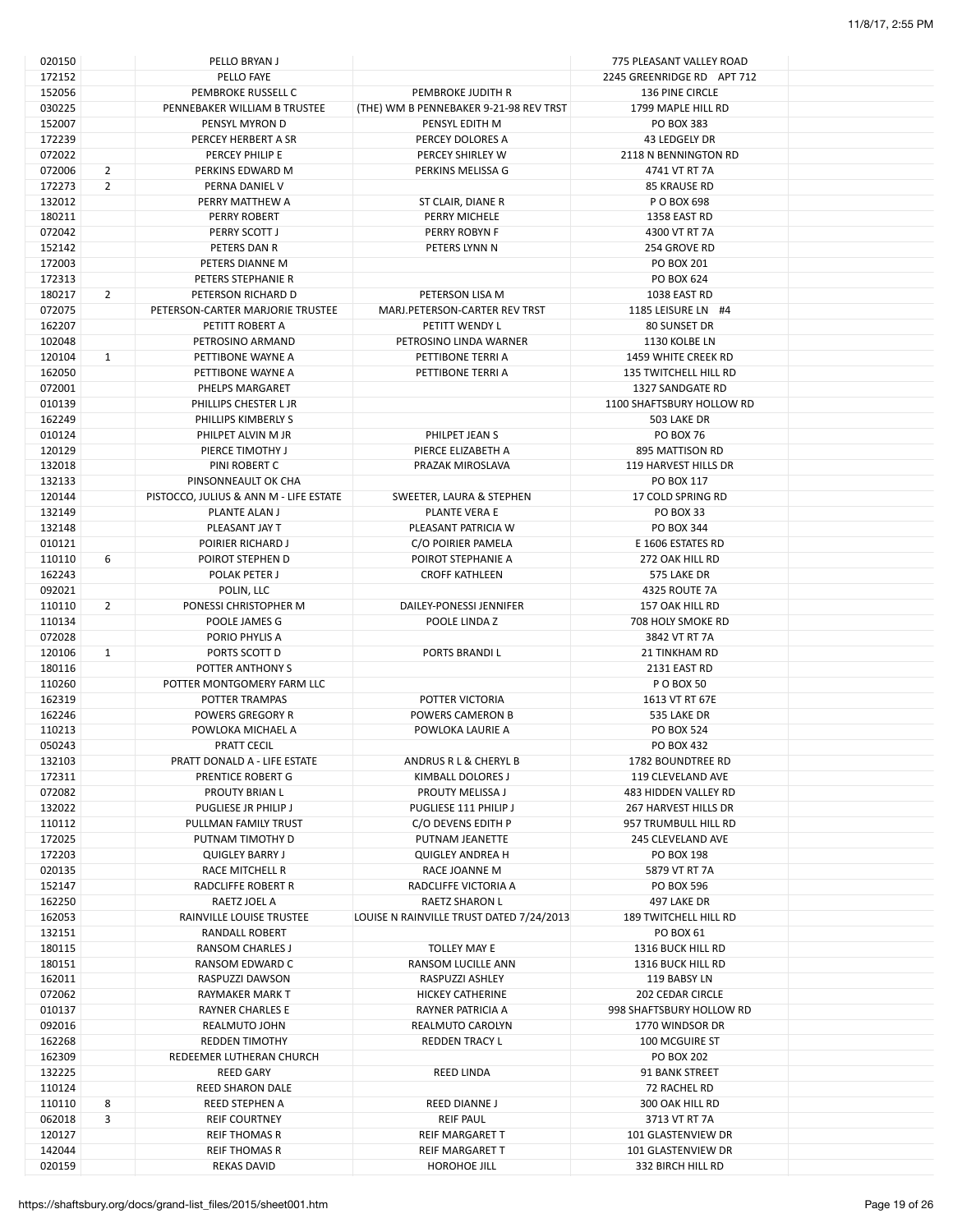| 180137 | 4            | RENNELL STEPHEN                                                                | <b>RENNELL TRACY</b>                    | 55 OUTWATER RD              |                   |
|--------|--------------|--------------------------------------------------------------------------------|-----------------------------------------|-----------------------------|-------------------|
| 120119 |              | <b>RESCH J TYLER</b>                                                           | <b>RESCH ANN K</b>                      | 194 COLD SPRING RD          |                   |
| 072009 |              | REYNOLDS ROBERTA L                                                             | PERKINS MELISSA G                       | 4739 VT RT 7A               |                   |
| 120148 |              | <b>RHODE GALEN</b>                                                             |                                         | 297 COLD SPRING ROAD        |                   |
|        |              |                                                                                |                                         |                             |                   |
| 082043 |              | RHODE JULIA                                                                    |                                         | 1425 WEST MOUNTAIN RD       |                   |
| 082009 |              | RHODE JULIA D                                                                  |                                         | 235 BLUEBERRY HILL RD       |                   |
| 132237 |              | RHODE SANDRA                                                                   |                                         | 297 COLD SPRING RD          |                   |
| 050133 |              | RHODE SOLON L & HIRA U (LIFE ESTATE)                                           | RHODE GALEN U                           | 522 BOUPLON HOLLOW RD       |                   |
| 132242 |              | RICE ANNETTE (LIFE ESTATE)                                                     | GERITY/NILES/RICE/RHODE/MORIARTY        | <b>115 HARRINGTON RD</b>    |                   |
| 172134 |              | RICE JAMES W                                                                   | RICE EILEEN W                           | 308 CLEVELAND AVE           |                   |
|        |              |                                                                                |                                         |                             |                   |
| 132204 |              | RICE RICHARD J JR                                                              |                                         | 768 VT RT 67W               |                   |
| 180103 |              | RICE RODNEY L                                                                  |                                         | 351 ROD & GUN CLUB RD       |                   |
| 162336 |              | RICE WILLIAM C                                                                 |                                         | 893 PARAN RD                |                   |
| 010147 |              | <b>RICH THOMAS J</b>                                                           | <b>RICH TRISHA J</b>                    | 719 SHAFTSBURY HOLLOW RD    |                   |
| 072050 | $\mathbf{1}$ | <b>RICHARDSON BARRY JR</b>                                                     | <b>RICHARDSON AMY</b>                   | 1768 HIDDEN VALLEY RD       |                   |
|        |              |                                                                                |                                         |                             |                   |
| 072050 | 6            | RICHARDSON SR BARRY L                                                          |                                         | PO BOX 4646                 |                   |
| 132157 |              | <b>RICHMOND BURTON</b>                                                         | RICHMOND CAROL                          | 377 COUNTY RT #69           |                   |
| 132153 |              | RICHMOND CHRISTOPHER H                                                         | RICHMOND JENNIFER L                     | 74 GRANDVIEW ST             |                   |
| 132130 |              | RICHMOND HENRY G                                                               |                                         | PO BOX 217                  |                   |
| 030140 |              | RIFKIN BARRY, ROSENBERG LINDA                                                  | 1 WASHINGTON SQ VILLAGE, APT 7B         | 56 WEST 3RD ST              |                   |
| 010159 |              | <b>RIKER HENRY</b>                                                             | <b>RIKER NANCY</b>                      | 1291 SHAFTSBURY HOLLOW RD   |                   |
|        |              |                                                                                |                                         |                             |                   |
| 010127 |              | RINGWOOD FREDERICK (LIFE ESTATE)                                               | RINGWOOD DONALD                         | <b>PO BOX 234</b>           |                   |
| 092033 |              | RIORDAN PHILIP A                                                               | <b>RIORDAN ANTONIA</b>                  | 220 PEACEABLE RIDGE ROAD    |                   |
| 152148 |              | RIPLEY GREGORY S JR                                                            | RIPLEY CHRISTINA D                      | 399 GROVE RD                |                   |
| 110209 |              | <b>RIPLEY THOMAS J</b>                                                         | RIPLEY WENDY                            | 4589 EAST RD                |                   |
| 132179 |              | <b>RIPLEY THOMAS J</b>                                                         |                                         | <b>PO BOX 42</b>            |                   |
|        |              |                                                                                |                                         |                             |                   |
| 152023 |              | RIVERA MARYLOU                                                                 |                                         | <b>76 VERMONT ROUTE 67E</b> |                   |
| 152140 |              | ROBERT LAWRENCE M                                                              | ROBERT CAROL A                          | 160 GROVE RD                |                   |
| 132238 | $\mathbf{1}$ | ROBINSON JAMES A                                                               |                                         | 193 VT RT 67 W              |                   |
| 082012 |              | ROBINSON KENNETH A                                                             | <b>ROBINSON GAIL R</b>                  | 85 BLUEBERRY HILL RD        |                   |
| 142064 | $\mathbf{1}$ | ROBINSON MADELINE                                                              |                                         | PO BOX 353                  |                   |
|        |              | ROBINSON RICHARD A & LOUISE E                                                  |                                         | 517 VT RT 67 E              |                   |
| 162026 |              |                                                                                | JNT LIV REV TRST U/D 8-10-06            |                             |                   |
| 110114 |              | ROBINSON WILLIAM D                                                             | ROBINSON LUCY A H                       | 317 TRUMBULL HILL RD        |                   |
| 180234 |              | ROBSON JESSE W                                                                 | ROBSON AMANDA                           | 63 SPUR RD PVT              |                   |
| 162270 |              | RODGERS WILLIAM                                                                | RODGERS HELEN ET AL                     | 91 MCGUIRE ST               |                   |
| 010148 |              | <b>ROGERS JOHN</b>                                                             | <b>ROGERS PAMELA</b>                    | 129 BEECH ST                |                   |
|        |              |                                                                                |                                         |                             |                   |
|        |              |                                                                                |                                         |                             |                   |
| 010149 |              | ROGERS JOHN R                                                                  | ROGERS PAMILA R                         | 129 BEECH STREET            |                   |
| 162303 |              | ROGERS MATTHEW M                                                               | PRENTISS AMY                            | 1220 VT RT 67 E             |                   |
| 162214 |              | <b>ROLLSON ROBERT</b>                                                          | ROLLSON CELISA                          | 270 LAKE DR                 |                   |
| 072007 |              | ROSE KAREN E                                                                   |                                         | 4847 VT RT 7A               |                   |
|        |              |                                                                                |                                         |                             |                   |
| 030165 |              | ROSNER DAVID A                                                                 | <b>SCHUTZ ELLEN E</b>                   | 780 GREENWICH ST            | APT <sub>2F</sub> |
| 092032 |              | <b>ROSS LAURENCE A</b>                                                         | ROSS CYNTHIA G                          | 2842 VT RT 7A               |                   |
| 142032 |              | ROSSO ROBERT J                                                                 | ROSSO RITA D                            | 515 GLASTENVIEW DR          |                   |
| 132206 | 1            | ROUSSEAU KEVIN & MELISSA                                                       | ROUSSEAU, TERRY & CANDI                 | 622 RT 67 W                 |                   |
| 132206 |              | ROUSSEAU TERRY M                                                               | ROUSSEAU CANDI L                        | 662 VT RT 67W               |                   |
| 152136 |              |                                                                                |                                         | <b>20 HAARLEM AVE</b>       |                   |
|        |              | ROUTE 7A MOTEL LLC                                                             |                                         |                             |                   |
| 172055 |              | ROWE HAROLD                                                                    | ROWE AUDREY                             | <b>PO BOX 152</b>           |                   |
| 030129 |              | ROXON WOLFGANG                                                                 | ROXON JACQUELINE                        | 533 OLD DEPOT RD            |                   |
| 102043 |              | ROYA CLEAVE C JR                                                               | ROYA ARLENE                             | 316 HICKORY HILL RD         |                   |
| 082063 |              | <b>RUEGE ROGER B</b>                                                           | <b>RUEGE GERALDINE E</b>                | 739 BENNETT HILL RD         |                   |
| 172034 |              | RUFF JOSHUA                                                                    | <b>CAREY MELISSA</b>                    | 82 SYCAMORE LN              |                   |
|        |              | RUGGLES PHYLLIS - LIFE ESTATE                                                  |                                         |                             |                   |
| 050137 |              |                                                                                |                                         | 176 BOUPLON HOLLOW RD       |                   |
| 110136 |              | <b>RUSS DONALD A</b>                                                           | <b>RUSS CHRISTINE</b>                   | 371 HOLY SMOKE RD           |                   |
| 180108 | $\mathbf{1}$ | <b>RUSSELL MARK E</b>                                                          | RUSSELL LORI A                          | PO BOX 605                  |                   |
| 030141 |              | RUTHEISER HARVEY J & AUDREY (LIFE ESTATE   RUTHEISER CHARLES & GREENBERG CARYN |                                         | 1325 MAPLE HILL RD          |                   |
| 110105 |              | RYAN HENRY N                                                                   |                                         | 143 CIDER MILL RD           |                   |
|        |              | <b>RYAN ROBERT C</b>                                                           | <b>LEGACY EDWARD S</b>                  | 315 CLEVELAND AVE           |                   |
| 072002 |              |                                                                                |                                         |                             |                   |
| 172015 |              | RYAN ROBERT C                                                                  |                                         | 315 CLEVELAND AVE           |                   |
| 020103 |              | <b>RYBKA GREGORY M</b>                                                         |                                         | PO BOX 190101               |                   |
| 162010 |              | RYNES GABRIELLE J                                                              |                                         | <b>32 TWITCHELL HILL RD</b> |                   |
| 172274 | $\mathbf{1}$ | SACCIO MICHAEL C                                                               | SCHUSTER NANCY ANN                      | 963 TOWN LINE RD W          |                   |
|        |              |                                                                                |                                         | PO BOX 848                  |                   |
| 162335 |              | SAGE CITY SYNDICATE INC                                                        | C/O DAVID MONKS                         |                             |                   |
| 010125 |              | SAKALAS JOAN M                                                                 | HEIMANN D, HEIMANN S                    | <b>PO BOX 755</b>           |                   |
| 110137 |              | SALERNO JAMES                                                                  |                                         | 327 HOLY SMOKE RD           |                   |
| 082049 |              | SALMAN GARY                                                                    |                                         | 29 FAWN LANE                |                   |
| 092031 |              | SALVA ANTONIO                                                                  |                                         | 1096 BROOKDALE AVE          |                   |
| 110217 |              | SALVATORI JANET S                                                              | <b>KERSHAW ROBERT</b>                   | 2363 GLASTENBURY RD         |                   |
|        |              |                                                                                |                                         |                             |                   |
| 142028 |              | SALZ SANFORD & DEANNE R                                                        | TRUSTEES-S&DR SALZ REV TRUST            | P O BOX 523                 |                   |
| 162049 |              | SANDERS CLYDE H SR - LIFE ESTATE                                               | DOCKUM KATHY S                          | 111 TWITCHELL HILL RD       |                   |
| 152012 |              | SANDERS HARRY L III                                                            |                                         | 142 DANIELS RD              |                   |
| 152025 |              | SANDQUIST CRYSTAL, ELLIS WANDA,                                                | GREENE K. & T & M (SR), GEOFFROY ELAINE | 222 BAHAN RD                |                   |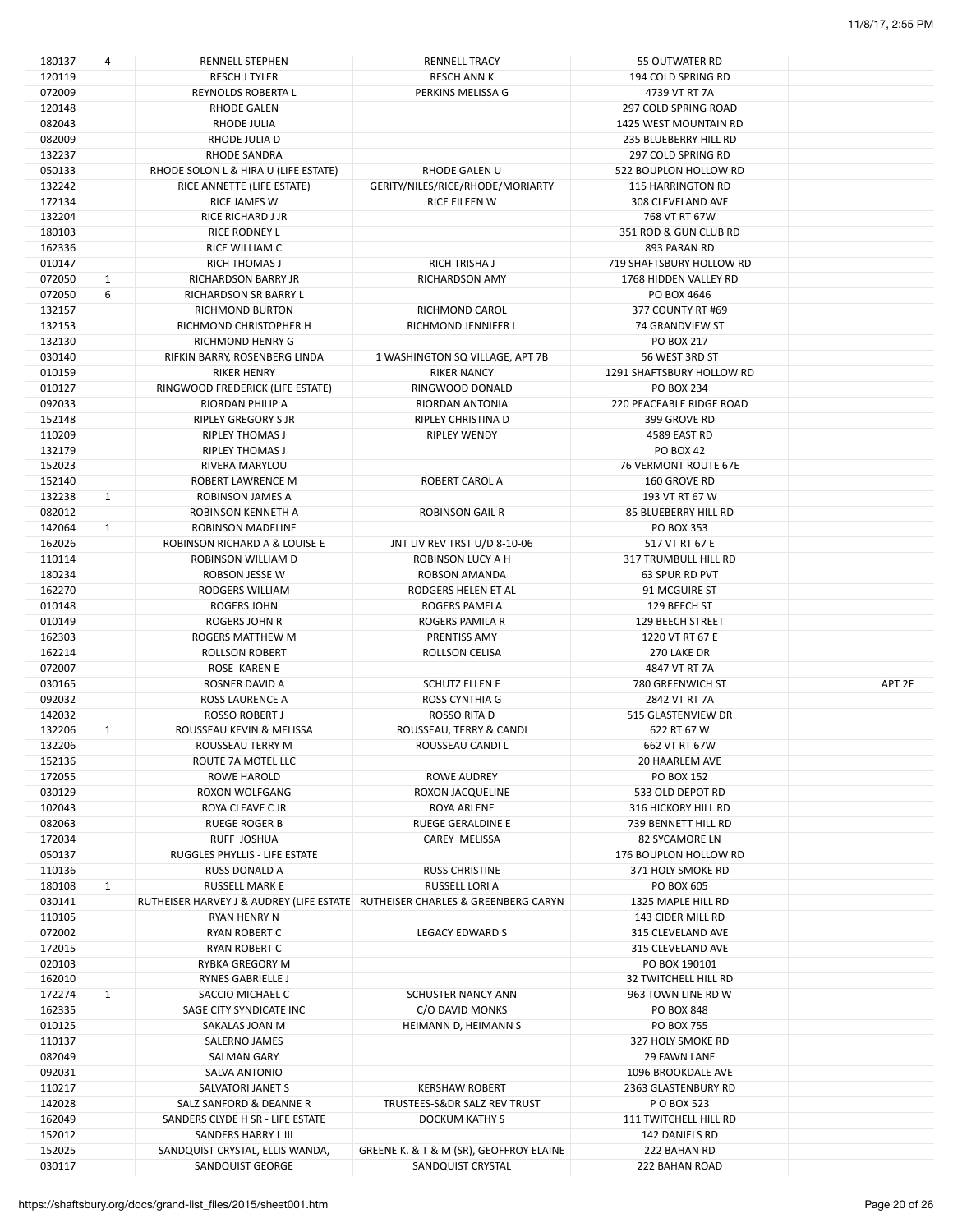| 152108 |                | SANDQUIST GEORGE R JR                                          | SANDQUIST CRYSTAL                       | 222 BAHAN RD                 |  |
|--------|----------------|----------------------------------------------------------------|-----------------------------------------|------------------------------|--|
| 152025 | H              | SANDQUIST, CRYSTAL, ELLIS WANDA,                               | GREENE K. & T & M (SR), GEOFFROY ELAINE | 222 BAHAN RD                 |  |
| 172038 |                | SARGENT HAROLD R SR                                            | SARGENT BARBARA                         | 403 DEWEY STREET             |  |
| 092003 |                | SARGENT MICHAEL E                                              | SARGENT MARTHA R                        | PO BOX 475                   |  |
| 050123 |                | SARGENT WILLIAM E JR                                           | SARGENT SHARON I                        | 388 SHAFTSBURY HOLLOW RD     |  |
| 050124 |                | SARGENT WILLIAM E JR                                           | <b>SARGENT SHARON I</b>                 | 388 SHAFTSBURY HOLLOW RD     |  |
| 110250 |                | SARVIS FAMILY TRUST 12/21/2000                                 | <b>CO-TRSTEES SARVIS CROOK ETAL</b>     | 1858 TRUMBULL HILL RD        |  |
| 110249 |                | SARVIS MARY JANE                                               |                                         | <b>1968 TRUMBULL HILL RD</b> |  |
| 110207 | 1              | SAUSVILLE HENRY                                                | DICKIE WENDY                            | 4778 EAST RD                 |  |
| 180238 |                | SAUSVILLE JOSEPH F                                             | SAUSVILLE ALICE M                       | 2972 CHAPEL RD               |  |
| 152117 |                | SAUSVILLE PETER JR                                             |                                         | 510 NORTH RD                 |  |
| 162022 |                | SAUSVILLE PHILIP M                                             |                                         | 236 VT RT 67 E               |  |
| 072005 |                | SAVOIA UMBERTO                                                 | SAVOIA DONNA                            | 179 HIGHLAND WOODS DR        |  |
| 162203 |                | SAXBY ALEXANDER B                                              | SAXBY MICHELLE N                        | 94 LAKE DR                   |  |
| 162324 |                | <b>SCAREY JOHN</b>                                             | <b>SCAREY JOYCE</b>                     | 89 MCCARTHY ACRES            |  |
| 082061 |                | SCAREY JR JOHN C                                               | <b>SCAREY CARA N</b>                    | 229 BENNETT HILL RD          |  |
| 050132 | 1              | <b>SCHAEFER DONALD</b>                                         | <b>SCHAEFER GRACE</b>                   | 132 SHAFTSBURY HOLLOW RD     |  |
| 152153 |                | SCHMIDT KENNETH M                                              |                                         | 225 GROVE RD                 |  |
| 162232 |                | <b>SCHNARE DAVID R</b>                                         | SCHNARE PAMELA D                        | 566 LAKE DR                  |  |
| 152130 |                | SCHNEEBERGER RAYMOND                                           |                                         | PO BOX 1267                  |  |
| 102023 |                | SCHOERKE ANDREW C                                              | <b>SCHOERKE NANCY T</b>                 | 212 MIDDLE RD                |  |
| 072050 | 5              | <b>SCHOOF RONALD A</b>                                         | <b>SCHOOF JERI</b>                      | <b>PO BOX 530</b>            |  |
| 162106 |                | <b>SCHRAMM RANDY</b>                                           | <b>SCHRAMM ANNE T</b>                   | <b>PO BOX 873</b>            |  |
| 162251 |                | SCHROEDER TIMOTHY J                                            | <b>SCHROEDER KAREN D</b>                | 477 LAKE DR                  |  |
| 172305 |                | SCHUELER DAVID E TRUSTEE                                       | THIRTY- SEVEN HOLLIDAY DR. REAL ESTATE  | 840 WILLOW ROAD              |  |
| 172018 |                | SCHUELER DAVID E TUSTEE                                        | FORTY TWO COLVIN AVE. REAL ESTATE TRUST | 840 WILLOW ROAD              |  |
| 120155 |                | <b>SCHULTZ ROBERT G</b>                                        |                                         | 3690 CHESTERFIELD RD         |  |
| 050227 |                | <b>SCHURINK HENDRICK</b>                                       | <b>SCHURINK JANET</b>                   | 498 LACLAIR RD               |  |
| 050239 |                | <b>SCHURINK HENRY</b>                                          | <b>SCHURINK JANET</b>                   | 498 LACLAIR RD               |  |
| 120136 |                | <b>SCOGGINS TIMOTHY M</b>                                      | <b>SCOGGINS JENNIFER J</b>              | 391 ROLLIN RD                |  |
| 110253 |                | <b>SCOTT DEBORAH E</b>                                         |                                         | <b>15 OAK VIEW RD</b>        |  |
| 142012 |                | SCRIBNER, KATHLEEN M                                           |                                         | 1113 MYERS RD                |  |
| 172043 |                | <b>SCRIVENS STEVEN &amp; LINDA</b>                             | SCRIVENS EUGENE & LILLIAN-LIFE ESTATE   | 238 SYCAMORE LN              |  |
| 180243 |                | <b>SCULLY STEPHEN</b>                                          |                                         | 28 TAPPAN ST                 |  |
| 030102 |                | SECOND CHANCE ANIMAL CENTER                                    |                                         | <b>PO BOX 620</b>            |  |
| 030115 |                | SECOND CHANCE ANIMAL CENTER                                    |                                         | PO BOX 620                   |  |
| 050233 | $\overline{2}$ | <b>SECOR JAMES</b>                                             |                                         | PO BOX 661                   |  |
| 172109 |                | <b>SECOR JAMES</b>                                             |                                         | PO BOX 661                   |  |
| 082056 | 4              | <b>SECOR JAMES R</b>                                           | SECOR ELIZABETH C                       | PO BOX 661                   |  |
| 180201 |                | SEIFERLING BRYAN N                                             |                                         | 2354 EAST RD                 |  |
| 050154 |                | SELF-REALIZATION FELLOWSHIP CHURCH                             |                                         | 3880 SAN RAFAEL AVE          |  |
| 180137 | 3              | SEMPIER WILLIAM A                                              | SEMPIER JANET E                         | <b>12 OUTWATER RD</b>        |  |
| 072067 |                | <b>SENESE ANTONIO</b>                                          | SENESE SHANN                            | 814 HIDDEN VALLEY RD         |  |
| 180257 | 1              | SEPTEMBER FARM REALTY LLC                                      |                                         | 579 COUNTY 68                |  |
| 180137 | $\mathbf{1}$   | SERRAO JAMES A                                                 | SERRAO PATRICIA                         | 1077 TOWN LINE RD W          |  |
| 072030 |                | SERRARO RICHARD P                                              | SERRARO JODY B                          | PO BOX 299                   |  |
| 110221 |                | SETTANNI DAN                                                   |                                         | 149 PLUM TREE RD             |  |
| 120151 |                | SETZER RICHARD E                                               | SETZER PRISCILLA                        | 888 WHITE CREEK RD           |  |
| 030145 |                | SEVERANCE LARS S                                               |                                         | 66 MAPLE HILL RD             |  |
|        |                |                                                                |                                         |                              |  |
| 030131 | 1              | SHAFTSBURY COMMUNITY HALL                                      | C/O GREER KOBIK                         | 207 MAPLE HILLL ROAD         |  |
| 072017 |                | SHAFTSBURY HISTORICAL SOCIETY<br>SHAFTSBURY HISTORICAL SOCIETY |                                         | P.O. BOX 401                 |  |
| 092043 |                |                                                                |                                         | PO BOX 401                   |  |
| 172004 |                | SHAFTSBURY UNITED METHODIST CHURCH                             |                                         | <b>127 CHURCH STREET</b>     |  |
| 030221 | 1              | SHALER REGINA                                                  |                                         | <b>236 GLASTENBURY RD</b>    |  |
| 110252 |                | SHANNY SEAN M                                                  | SHANNY CHARLYNN P                       | 1513 TRUMBULL HILL RD        |  |
| 162277 |                | SHAPIRO LARRY M                                                | SHAPIRO JAYNE A                         | PO BOX 148                   |  |
| 132169 |                | SHARP DARREN D TRUSTEE                                         | DARREN D SHARP REVOCABLE LIVING TRUST   | 116 COREY DRIVE              |  |
| 010160 |                | SHAW MARY KATHLEEN                                             |                                         | PO BOX 631                   |  |
| 162015 |                | SHAYS MAI LY                                                   | <b>SHAYS CORY</b>                       | 506 VT RT 67 E               |  |
| 162108 |                | SHEA-KENEALLY SHARON TRUSTEE                                   | SHARON SHEA-KENEALLY LIVING TRUST       | <b>PO BOX 281</b>            |  |
| 050159 |                | SHEMETH ROBERT C                                               | SHEMETH VALERIE G                       | 1214 CROSS HILL RD           |  |
| 142061 |                | SHERWIN APRIL D                                                | SHERWIN SEAN A                          | 316 TWITCHELL HILL RD        |  |
| 152145 |                | SHERWOOD MICHAEL G                                             | SHERWOOD CAROL A                        | 364 GROVE RD                 |  |
| 152150 |                | SHEWELL EDWARD P                                               | MCCRAY BRENDA J                         | 347 GROVE ROAD               |  |
| 180252 |                | <b>SHORES SHANE</b>                                            |                                         | P.O. BOX 748                 |  |
| 132065 |                | <b>SHOREY GENE W</b>                                           | <b>SHOREY SHARON I</b>                  | 46 HARVEST HILLS DR          |  |
| 020157 |                | SHORTT DUANE M                                                 | SHORTT ARIN K                           | PO BOX 252                   |  |
| 132144 |                | <b>SHULMAN GARY</b>                                            | SHULMAN DJ & ND                         | 211 GRANDVIEW ST             |  |
| 180226 |                | SHULTZ DUANE T                                                 | SHULTZ JOANNE M                         | 81 LOWER EAST RD             |  |
| 050161 |                | SHULTZ JOHN                                                    | SHULTZ LINDA                            | 617 MURPHY HILL RD           |  |
| 172136 |                | SICLARI ROCCO A                                                | SICLARI KATHLEEN F                      | PO BOX 229                   |  |
| 110245 |                | SIEGEL ERIC                                                    |                                         | 3649 EAST RD                 |  |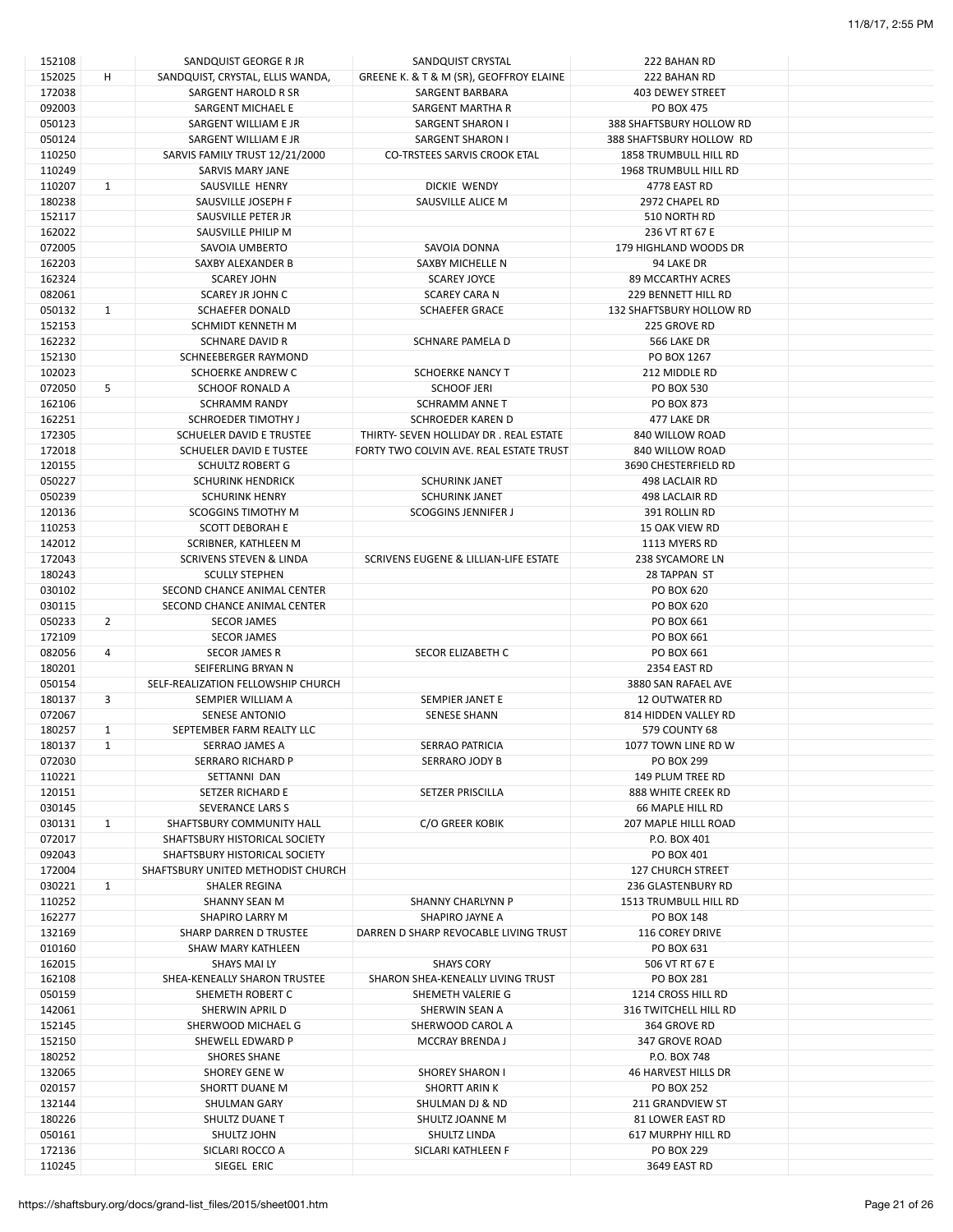| 180265 |                 | SILVERMAN DEBORAH BROWN              |                                        | <b>225 LUCERNE LN</b>            |                   |
|--------|-----------------|--------------------------------------|----------------------------------------|----------------------------------|-------------------|
| 162208 |                 | SIMEK THOMAS C                       |                                        | 37 SUNSET DR                     |                   |
| 172040 |                 | SIMPSON JAY P                        | <b>SIMPSON VERONICA</b>                | 192 SYCAMORE LN                  |                   |
| 010128 |                 | SINAY FRANCIS A                      |                                        | <b>PO BOX 251</b>                |                   |
|        |                 |                                      |                                        |                                  |                   |
| 050149 |                 | SINGER MICHAEL H                     | SINGER RACHEL                          | 33 ARLEIGH RD                    |                   |
| 072039 |                 | SINGERLE JOANNE                      |                                        | 215 FRAN ZANDO RD PVT            |                   |
| 010109 |                 | SKIDMORE GARY SR                     | CAMPBELL/CARDIFF/SKIDMORE              | 1033 GRANGER HOLLOW RD           |                   |
| 162242 |                 | SLAVIN, MICHAEL K & LISA M           |                                        | 593 LAKE DR                      |                   |
| 180257 |                 | SLEIGH JANET A C                     |                                        | 277 WADE RD                      |                   |
| 180268 |                 | SLEIGH JANET A C                     |                                        | 277 WADE RD                      |                   |
|        |                 |                                      |                                        |                                  |                   |
| 152158 |                 | <b>SLOCUM ANGELA M</b>               | WELLS HORACE W                         | 157 BAHAN RD                     |                   |
| 142011 |                 | <b>SMALL JOHN</b>                    | <b>SMALL THEMARGE</b>                  | 1017 MYERS RD                    |                   |
| 162266 |                 | SMITH CARL M II                      | SMITH LESLIE J                         | 56 MCGUIRE ST                    |                   |
| 162279 |                 | SMITH CASPER H / MILDRED LIFE ESTATE | CO-TRSTEES LIV TR U/A SEPT '04         | 439 PARAN RD                     |                   |
| 162204 |                 | SMITH DARRIN E                       | <b>CARPENTER TAMMY L</b>               | 118 LAKE DR                      |                   |
|        |                 |                                      |                                        |                                  |                   |
| 180236 |                 | SMITH ELEANOR G                      | LITTLEHALES JENNIFER                   | 153 SPUR RD PVT                  |                   |
| 172001 |                 | SMITH JACOB                          | STRATTON PATRICIA MAE                  | <b>181 CHURCH ST</b>             |                   |
| 132205 |                 | SMITH JESSICA A                      |                                        | 686 VT ROUTE 67 W                |                   |
| 172255 |                 | SMITH PATRICIA J                     |                                        | <b>30 LEDGELEY DR</b>            |                   |
| 132176 |                 | SMITH TIMOTHY D                      |                                        | PO BOX 158                       |                   |
|        |                 |                                      |                                        |                                  |                   |
| 030133 |                 | SMITH WILLIAM L                      |                                        | 314 OLD DEPOT RD                 |                   |
| 082015 |                 | SMOLKA, BRUCE H                      |                                        | 444 CORBIN AVENUE                |                   |
| 152026 |                 | SNIDE DALE                           | SNIDE MEAGAN                           | 164 VT RT 67E                    |                   |
| 172303 |                 | SNOW HAROLD W JR                     | <b>SNOW JANET</b>                      | 81 HOLLIDAY DR                   |                   |
| 162051 |                 | <b>SNOW MERTON J</b>                 | SNOW IDA                               | <b>153 TWITCHELL HILL RD</b>     |                   |
|        |                 |                                      |                                        |                                  |                   |
| 132216 |                 | SNYDER BENJAMIN J                    | SNYDER BARBARA J                       | <b>33 WHITE CREEK RD</b>         |                   |
| 162226 |                 | SNYDER MARK W JR                     | SNYDER JENNIFER A                      | 394 LAKE DR                      |                   |
| 162037 |                 | SOBOLOWSKI CHRISTOPHER               | SOBOLOWSKI ABIGAIL                     | 856 VT RT 67 E                   |                   |
| 180106 | $\mathbf{1}$    | SOHN GEORGE                          | SOHN GRACE I                           | PO BOX 497                       |                   |
| 010167 |                 | SOLLIEN ALAN C                       | SOLLIEN KATHERINE A                    | 2123 SHAFTSBURY HOLLOW RD        |                   |
| 180207 | $\mathbf{1}$    | SOUTHERN VERMONT BEAGLE CLUB, INC    |                                        | 179 MORGAN STREET                |                   |
|        |                 |                                      |                                        |                                  |                   |
| 142060 |                 | SPANGENBERG MICHAEL A                | SPANGENBERG ANJA                       | 338 TWITCHELL HILL RD            |                   |
| 172107 |                 | SPARTA ANDREW V                      | SPARTA LIZA A                          | PO BOX 337                       |                   |
| 020158 |                 | SPIER MICHAEL                        | SPIER HOLLY M                          | 426 BIRCH HILL RD                |                   |
| 142025 |                 | SPINA JOAN A                         | SPINA MARY A                           | 239 MOUNTAIN VIEW DR             |                   |
| 110201 |                 | <b>SPRAGUE DONALD</b>                | SPRAGUE JOYCE                          | 5148 EAST RD                     |                   |
|        |                 |                                      |                                        |                                  |                   |
| 162326 |                 | <b>SPRAGUE PHILIP</b>                | <b>SPRAGUE MARCY</b>                   | <b>149 MCCARTHY ACRES</b>        |                   |
| 050152 |                 | SPURR DAVID E                        | <b>SPURR SHEILA S</b>                  | 674 MURPHY HILL RD               |                   |
| 172027 |                 | SQUIERS JASON                        | <b>CULLINAN TARA</b>                   | 207 CLEVELAND AVE                |                   |
| 172224 |                 | SQUIRES WILLIAM                      | SQUIRES ROSE HELEN                     | <b>TRUSTEES OF SQUIRES TRUST</b> | <b>PO BOX 558</b> |
| 050121 |                 | ST PETER VICTOR                      | <b>ST PETER EVERLEY</b>                | 526 SHAFTSBURY HOLLOW RD         |                   |
|        |                 | STACCO DAVID                         |                                        |                                  |                   |
| 072054 |                 |                                      |                                        | 440 HIDDEN VALLEY RD             |                   |
| 102037 |                 | STACCO RICHARD F                     | <b>WOOD COREY</b>                      | 1260 CIDER MILL RD               |                   |
| 152133 |                 | <b>STACY TERRENCE L</b>              | <b>STACY MICHELLE V</b>                | 75 AIRPORT RD                    |                   |
| 120168 |                 | STATE LINE FARM BIOFUELS LLP         |                                        | <b>601 STATE LINE RD</b>         |                   |
| 120163 |                 | STATE LINE RD PROPERTY LLC           |                                        | 866 VT RT 7A - BOX F             |                   |
| 030108 |                 | STATE OF VERMONT                     |                                        |                                  |                   |
|        |                 |                                      |                                        |                                  |                   |
| 162317 |                 | <b>STATE OF VERMONT</b>              |                                        |                                  |                   |
| 030142 |                 | STATEWIDE CORPORATION                |                                        | 765 MEEKS RD                     |                   |
| 180233 |                 | STATEWIDE CORPORATION                |                                        | 765 MEEKS RD                     |                   |
| 162308 |                 | <b>STECK GORDON</b>                  | <b>STECK MARY</b>                      | 247 LAMB RD                      |                   |
| 132003 |                 | STECK WALTER                         | <b>HARRINGTON MARTHA</b>               | 334 WHITE CREEK RD               |                   |
|        |                 |                                      |                                        |                                  |                   |
| 132003 | $\overline{2}$  | <b>STECK WALTER</b>                  | <b>STECK JODIE</b>                     | 334 WHITE CREEK RD               |                   |
| 132045 |                 | <b>STEINMEYER CARL</b>               | STEINMEYER EILEEN C                    | 125 HEWITT DR                    |                   |
| 180274 |                 | <b>STEMP BRYON R</b>                 | STEMP LINDA L                          | <b>289 RESERVOIR RD</b>          |                   |
| 102040 | $\overline{2}$  | STERNBERG PETER                      | <b>STERNBERG ELAINE</b>                | 1954 CIDER MILL RD               |                   |
| 120148 | $\overline{2}$  | STERNBERG ROLF M                     | SUCCESSOR TRUSTEE PA BARR LIVING TRUST | 407 COLD SPRING RD               |                   |
|        |                 |                                      |                                        |                                  |                   |
| 050143 |                 | <b>STETSON FELIPE</b>                | STETSON NICOLE OTTE                    | 147 AVONDALE MEADOWS DR          |                   |
| 120104 | 6               | STEUER ROBERT C                      | DIEHL ANDREA                           | 1107 CROSS HILL RD               |                   |
| 172318 | MH <sub>6</sub> | <b>STEVENS THOMAS J</b>              | <b>STEVENS ANNE M</b>                  | 72 TRAILER PARK RD               |                   |
| 030144 |                 | STIMOLA, PAUL                        |                                        | 78 MAPLE HILL RD                 |                   |
| 152151 |                 | STONE KENNETH A                      |                                        | 303 GROVE RD                     |                   |
|        |                 |                                      |                                        |                                  |                   |
| 152050 |                 | <b>STONE THOMAS J</b>                | <b>STONE DONNA L</b>                   | 234 SIMEON DEAN RD               |                   |
| 030215 |                 | <b>STRATTON FRANK B JR</b>           |                                        | 754 GLASTENBURY RD               |                   |
| 050237 |                 | STRATTON HELENE M                    |                                        | 19029 U.S. HIGHWAY 19N           | $#7-5$            |
| 110209 | 4               | STRATTON JAY C                       |                                        | 4427 EAST RD                     |                   |
| 110138 |                 | STRATTON KEVIN C                     |                                        | 251 HOLY SMOKE RD                |                   |
| 172144 |                 |                                      |                                        | 114 MEADOW LN                    |                   |
|        |                 | <b>STRATTON MICHAEL</b>              | <b>STRATTON BONNIE</b>                 |                                  |                   |
| 110209 | $\overline{2}$  | <b>STRATTON RICHARD</b>              | STRATTON JUDITH                        | 4467 EAST RD                     |                   |
| 110243 | $\mathbf{1}$    | STROHMAIER HENRY M                   | <b>STROHMAIER JOS</b>                  | 977 STROHMAIER RD                |                   |
| 180202 |                 | STROHMAIER HENRY M                   | STROHMAIER CECILY R C                  | 977 STROHMAIER ROAD              |                   |
| 110243 | 5               | STROHMAIER HENRY M & CECILY R C      | CARSON-WOODS HEATHER B                 | 977 STROHMAIER RD                |                   |
|        |                 |                                      |                                        |                                  |                   |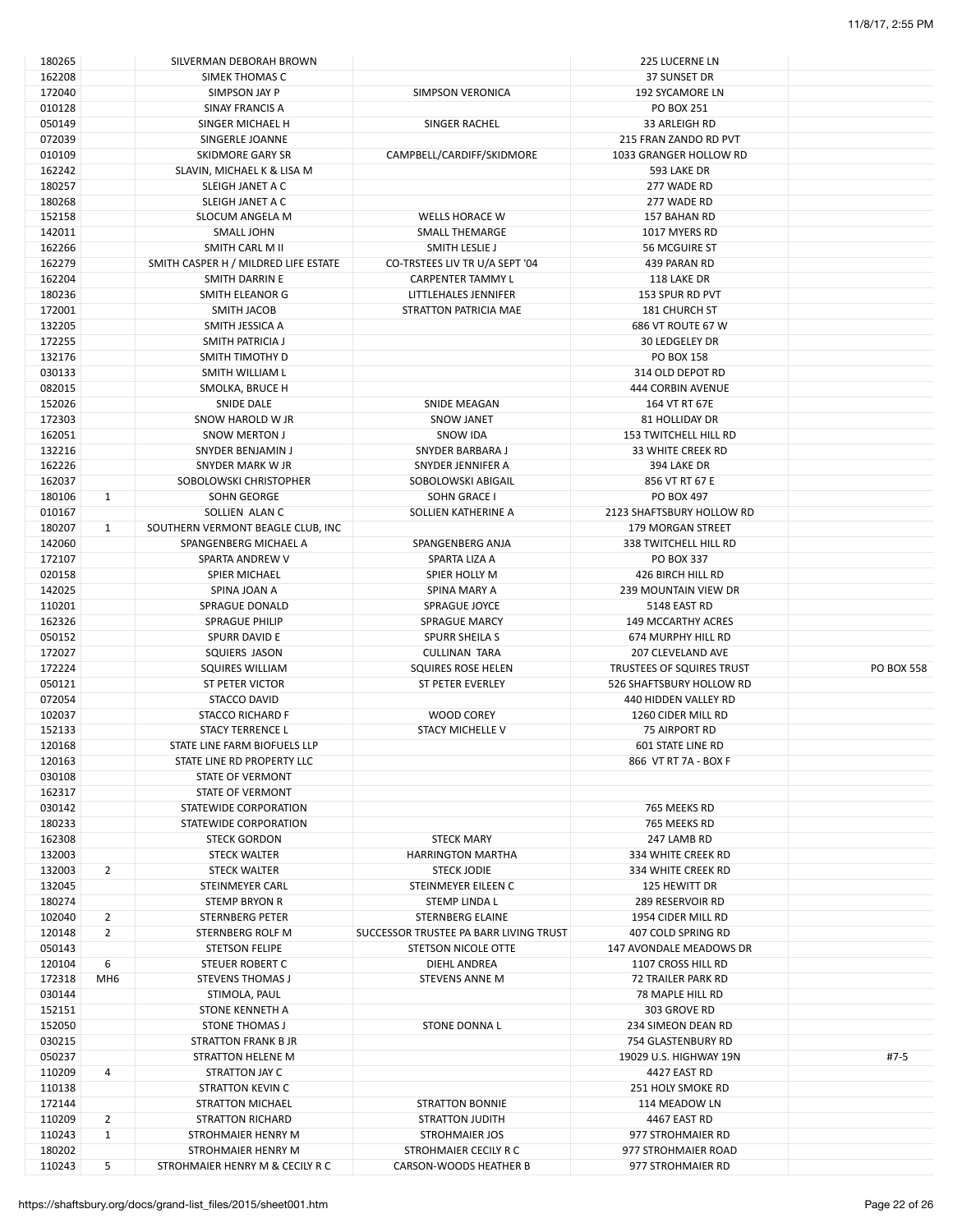| 132064 |                | <b>STRONG DENNIS</b>                     | <b>STRONG DOROTHY</b>                | 76 HARVEST HILLS DR        |                  |
|--------|----------------|------------------------------------------|--------------------------------------|----------------------------|------------------|
| 142024 |                | <b>STRONG NEAL E</b>                     | <b>STRONG DONNA C</b>                | PO BOX 365                 |                  |
| 142005 |                | <b>STRUBEL ERIC W</b>                    | STRUBEL TAMSEN J                     | 826 MYERS RD               |                  |
| 050136 |                | STUART HARRY H & RUTH H                  | COTRSTEES R H STUART LIV TR          | <b>6041 LEXINGTON PARK</b> |                  |
|        |                |                                          |                                      |                            |                  |
| 082011 |                | STUART HARRY H III                       |                                      | PO BOX 647                 |                  |
| 172116 |                | <b>SUGARMAN ROBERT</b>                   | <b>SUGARMAN SALLY</b>                | PO BOX 407                 |                  |
| 120104 | 2              | <b>SWAIN HERBERT W</b>                   | DEANE MARJORIE GREGG                 | 340 E 72 ST                |                  |
| 180222 |                | <b>SWANSON PETER</b>                     | SWANSON DEBORAH                      | PO BOX 786                 |                  |
| 030152 |                | SWARTZ ELIZABETH                         |                                      | 121 MAPLE HILL RD          |                  |
| 172149 |                | SWARTZ JOHN D                            | SWARTZ DOROTHY                       | 79 MEADOW LANE             |                  |
|        |                |                                          |                                      |                            |                  |
| 172248 |                | SWARTZ JOHN D                            |                                      | 79 MEADOW LANE             |                  |
| 050230 |                | <b>SWARTZ MARY ANN</b>                   | <b>BOHRS PATRICIA</b>                | <b>15 TROWBRIDGE DR</b>    |                  |
| 172153 |                | <b>SWEET STEVEN</b>                      |                                      | 396 CLEVELAND AVE          |                  |
| 152024 |                | SWETT RODNEY C                           |                                      | PO BOX 266                 |                  |
| 082003 |                | SYKES ALBERT A                           | SYKES SANDRA L.                      | 505 BLUEBERRY HILL ROAD    |                  |
|        |                |                                          |                                      |                            |                  |
| 152029 |                | <b>TACONIC GRANGE</b>                    | C/O MERTON J SNOW SECRETARY          | 153 TWITCHELL HILL ROAD    |                  |
| 132024 |                | TALBOT BIRGIT M 11-25-09 THE LIVING TRST |                                      | 357 HARVEST HILL DR        |                  |
| 050113 |                | <b>TANTON CORY L</b>                     | <b>TANTON NICOLE F</b>               | 816 SHAFTSBURY HOLLOW RD   |                  |
| 082056 | 3              | TARR WALTER                              | <b>TARR PATRICIA</b>                 | 777 LINDEN WAY             |                  |
| 010172 |                | TATRO KEITH D                            | <b>TATRO KATHY L</b>                 | 1400 BECKER DR             |                  |
|        |                |                                          |                                      |                            |                  |
| 172251 |                | TAYLOR MICHAEL J                         | TAYLOR SUSAN M                       | 98 WESTVIEW PL             |                  |
| 180263 |                | <b>TEATER MARY T</b>                     | SCUNGIO JOAN                         | 2 HELEN ST                 |                  |
| 110115 |                | TELFORD LARRY W JR                       | <b>TELFORD MELISSA</b>               | 28 OAK HILL RD             |                  |
| 162219 |                | <b>TETREAULT DONALD T</b>                |                                      | 70 SOUTHVIEW DR            |                  |
| 162019 |                | TFB REALTY LLC                           | C/O BERNSTEIN DISPLAY                | 151 WEST 25TH STREET       |                  |
|        |                |                                          |                                      | 818 OLD DEPOT RD           |                  |
| 030159 |                | THAYER JOHN M                            |                                      |                            |                  |
| 152132 |                | THERRIAULT ORINDA E                      |                                      | 99 AIRPORT RD              |                  |
| 162231 |                | <b>THERRIEN RAYMOND</b>                  | THERRIEN JO ANN                      | 486 LAKE DR                |                  |
| 162221 |                | THIBODEAU JAMES F                        | THIBODEAU JANET S                    | <b>78 SOUTHVIEW DR</b>     |                  |
| 050144 |                | THIBODEAU JOSEPH A & KATHLEEN F          | TRUSTEES, THIBODEAU FAM TRST 7-10-08 | 149 AVONDALE MEADOWS DR    |                  |
| 050166 |                | THIBODEAU KATHLEEN F                     | FLYNN K P / FLYNN R J                | 149 AVONDALE MEADOWS RD    |                  |
|        |                |                                          |                                      |                            |                  |
| 030221 | $\overline{2}$ | THIBODEAU SHAWN                          | THIBODEAU HOLLY                      | <b>PO BOX 285</b>          |                  |
| 010175 |                | THIEM JONAH                              | MIDURSKI JOSEPH (EST)                | 337 PARAN ROAD             |                  |
| 162102 |                | THIEM JONAH J                            | THIEM JULIANNE M                     | 337 PARAN RD               |                  |
| 030219 |                | THOMAS JASON JAMES                       | THOMAS HERBERT HENRY JR              | 375 GLASTENBURY RD         |                  |
| 162030 |                | THOMAS JODIE M                           |                                      | 60 GRATZ RD PVT            |                  |
|        |                |                                          |                                      |                            |                  |
| 072036 |                | THOMPSON LAWRENCE E                      | THOMPSON SUESAN                      | PO BOX 471                 |                  |
| 172148 |                | <b>THOMPSON MARIE</b>                    | THOMPSON/MEUNIER                     | 109 MEADOW LN              |                  |
| 020118 |                | <b>THOMPSON ZILPHA</b>                   | C/O BETTIE ARMSTRONG                 | 614 US RT 7                |                  |
| 110210 | $\mathbf{1}$   | THUERMER DAVID                           | <b>THUERMER JENNIFER</b>             | 520 POWDERHORN RD          |                  |
| 110209 | $\mathbf{1}$   | THUERMER DAVID M                         |                                      | 520 POWDERHORN RD          |                  |
|        |                |                                          |                                      |                            |                  |
| 062012 |                | THWING MICHAEL W.                        | PEDERSEN NINNA                       | 48 SPRING HILL DR PVT      |                  |
| 010102 |                | TI TAKK LLC                              |                                      | 762 DREWVILLE RD           |                  |
| 082034 |                | TICHNOR ROBIN                            |                                      | 3 MAPLEWOOD STREET         |                  |
| 030150 |                | <b>TIER SUNNY</b>                        |                                      | <b>83 MAPLE HILL ROAD</b>  |                  |
| 010144 |                | TIFFANY JOHN W                           | TIFFANY GAIL C                       | PO BOX 196                 |                  |
|        |                |                                          |                                      |                            |                  |
| 132214 |                | <b>TIFFT MARCUS</b>                      | TIFFT CINDY                          | 117 WHITE CREEK RD         |                  |
| 180221 | 5              | TILLERMAN INC                            |                                      | PO BOX 4433                |                  |
| 132223 |                | TINNEY ELIZABETH B - LIFE ESTATE         | CAMERON V, WOODCOCK L, TINNEY S      | 123 BANK ST                |                  |
| 092024 |                | TITUS ELIZABETH C                        |                                      | 490 MYERS RD               |                  |
| 020113 |                | <b>TOCK WILLIAM R</b>                    | <b>IVES CHARLENE A</b>               | P O BOX 226                |                  |
|        |                |                                          |                                      |                            |                  |
| 020111 |                | TOCK, WILLIAM R                          | <b>IVES, CHARLENE A</b>              | <b>PO BOX 226</b>          |                  |
| 082038 |                | <b>TOOMEY TERRY C</b>                    | C/O CHARLES TOOMEY                   | <b>PO BOX 94</b>           |                  |
| 030132 |                | TOWN OF SHAFTSBURY                       |                                      | PO BOX 409                 |                  |
| 030207 |                | TOWN OF SHAFTSBURY                       |                                      | PO BOX 409                 |                  |
| 062006 |                | TOWN OF SHAFTSBURY                       |                                      | PO BOX 409                 |                  |
| 092043 | 1              |                                          |                                      | PO BOX 409                 |                  |
|        |                | TOWN OF SHAFTSBURY                       |                                      |                            |                  |
| 110139 |                | TOWN OF SHAFTSBURY                       |                                      | PO BOX 409                 |                  |
| 132145 |                | TOWN OF SHAFTSBURY                       | PO BOX 409                           | <b>61 BUCK HILL ROAD</b>   |                  |
| 152052 |                | TOWN OF SHAFTSBURY                       |                                      | PO BOX 409                 |                  |
| 152115 |                | TOWN OF SHAFTSBURY                       |                                      | PO BOX 409                 |                  |
| 172127 |                | TOWN OF SHAFTSBURY                       |                                      | PO BOX 409                 | 61 BUCK HILL ROA |
|        |                |                                          |                                      |                            |                  |
| 172130 |                | TOWN OF SHAFTSBURY                       |                                      | PO BOX 409                 |                  |
| 172209 |                | TOWN OF SHAFTSBURY                       |                                      | PO BOX 409                 |                  |
| 172222 |                | TOWN OF SHAFTSBURY                       |                                      | PO BOX 409                 |                  |
| 172223 |                | TOWN OF SHAFTSBURY                       |                                      | PO BOX 409                 |                  |
| 172227 |                | TOWN OF SHAFTSBURY                       |                                      | <b>61 BUCK HILL RD</b>     |                  |
|        |                |                                          |                                      |                            |                  |
| 180280 |                | TOWN OF SHAFTSBURY                       |                                      | PO BOX 409                 |                  |
| 132108 |                | <b>TRAFTON SHERRI</b>                    |                                      | P O BOX 214                |                  |
| 172245 |                | TRIMBLE KENNETH                          | TRIMBLE RACHAEL                      | 266 BUCK HILL RD           |                  |
| 120104 | 5              | <b>TRUBITT STEVEN</b>                    | TRUBITT KAREN E S                    | 925 CROSS HILL RD          |                  |
| 132007 |                | TT, LLC                                  | C/O WM T & FAYE E HARDY, MEMBERS     | 415 HARVEST HILLS DR       |                  |
|        |                |                                          |                                      |                            |                  |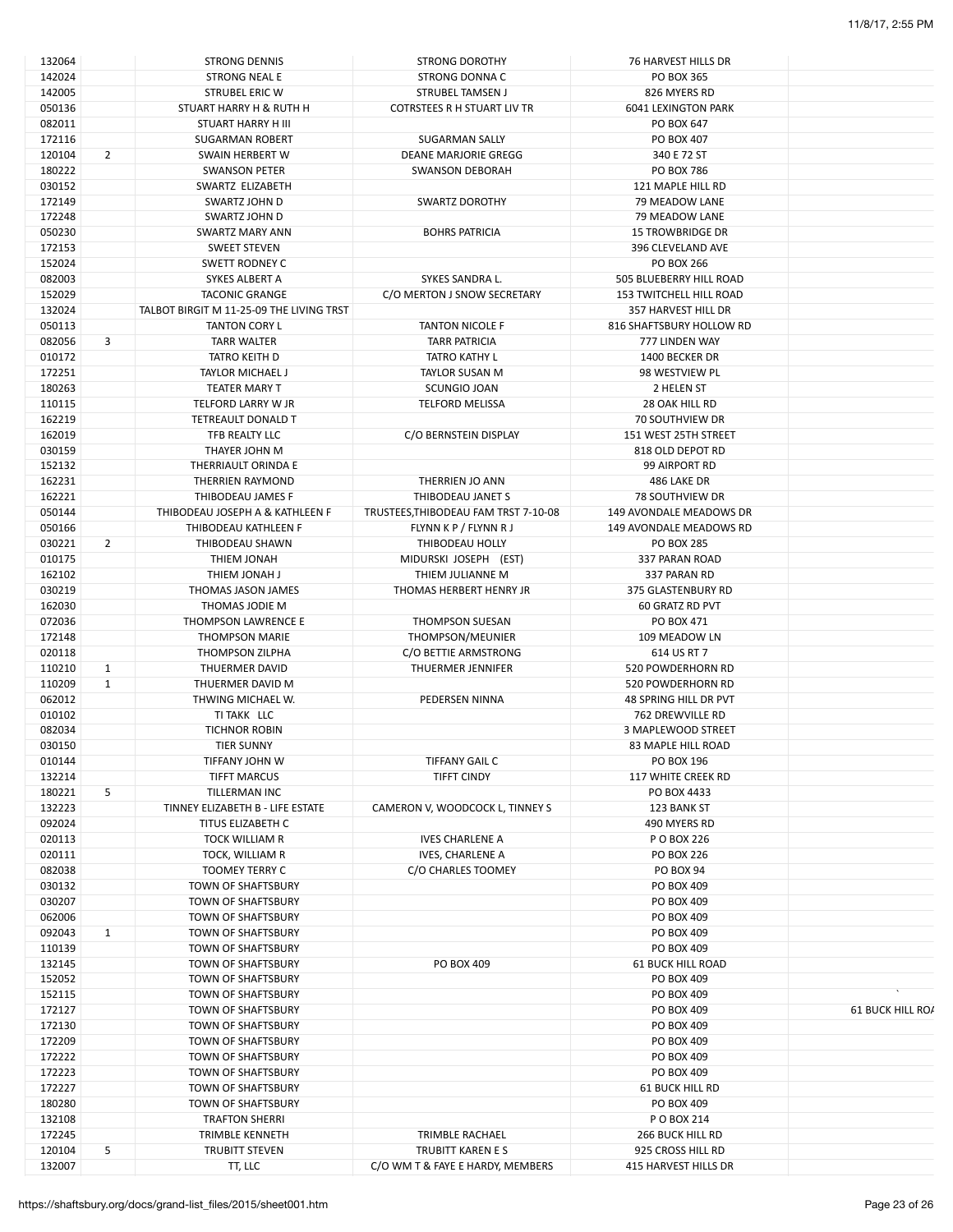| 102001 |                | TULLER DONALD M TRUSTEE                  | <b>TULLER LAURAL K TRUSTEE</b>        | 1707 HIDDEN VALLEY RD       |              |
|--------|----------------|------------------------------------------|---------------------------------------|-----------------------------|--------------|
| 072025 |                | TUNIC LLC                                | C/O W E DAILEY                        | <b>295 AIRPORT RD</b>       |              |
| 072078 |                | <b>TURNER BRIAN</b>                      | <b>TURNER JENNIFER</b>                | 159 DEER RUN RD PVT         |              |
| 110113 |                | TWARDY MICHAEL R                         |                                       | 367 TRUMBULL HILL RD        |              |
| 172205 |                | <b>TYVERY LLC</b>                        | <b>GALLE EVAN D-TRACY A</b>           | 3063 VT RT 7A               |              |
| 152032 |                | UNITED COUNSELING SERVICE                |                                       | 100 LEDGEHILL ROAD          |              |
| 020107 |                | UNITED STATES OF AMERICA                 | <b>GREEN MOUNTAIN NATIONAL FOREST</b> | 2538 DEPOT STREET           |              |
| 062019 |                |                                          |                                       |                             |              |
|        |                | UNITED STATES OF AMERICA                 | <b>GREEN MOUNTAIN NATIONAL FOREST</b> | 2538 DEPOT STREET           |              |
| 082016 | $\mathbf{1}$   | UNITED STATES OF AMERICA                 | <b>GREEN MOUNTAIN NATIONAL FOREST</b> | 2538 DEPOT ST               |              |
| 110236 |                | UNITED STATES OF AMERICA                 |                                       |                             |              |
| 110238 |                | UNITED STATES OF AMERICA                 | <b>GREEN MT NATIONAL FOREST</b>       | 231 N MAIN ST               |              |
| 180254 |                | UNITED STATES OF AMERICA                 | <b>GREEN MOUNTAIN NATIONAL FOREST</b> | 2538 DEPOT STREET           |              |
| 180262 |                | UNITED STATES OF AMERICA                 |                                       | 3140 NW 14TH ST             |              |
| 180270 |                | UNITED STATES OF AMERICA                 | <b>GREEN MOUNTAIN NATIONAL FOREST</b> | 2538 DEPOT STREET           |              |
| 162224 |                | <b>UPRIGHT MARK F</b>                    | UPRIGHT PAMELA D                      | <b>17 SOUTHVIEW DR</b>      |              |
| 082035 | $\mathbf{1}$   | UTKIN VALTER                             | UTKIN MIA                             | 535 WEST MOUNTAIN RD        |              |
| 072049 |                |                                          |                                       |                             |              |
|        |                | VACCHELLI DANA                           | <b>ADAM AMES</b>                      | 4766 VT RT 7A               |              |
| 010120 |                | <b>VAINE BRIAN</b>                       | VAINE HOWARD B & ELLEN M              | 77 MARSHA RD PVT            |              |
| 010132 |                | VAINE HOWARD B JR                        | VAINE ELLEN H                         | 176 HOLLOW HIDE-A-WAY RD    |              |
| 110256 |                | VAN KEUREN CLAUDETTE - LIFE ESTATE       | <b>BEATY KIM P</b>                    | 1913 TRUMBULL HILL RD       |              |
| 152106 |                | VAN ORMAN GLENN C                        | VAN ORMAN MICHELLE                    | <b>PO BOX 574</b>           |              |
| 162332 |                | VANDALE KEITH R                          | VANDALE LINDA H                       | <b>84 MCCARTHY ACRES</b>    |              |
| 142048 |                | VANDER ELS BARTH                         | VANDER ELS ELIZABETH                  | 267 DANIELS RD              |              |
| 050226 |                | VANDERWERKEN D P HULL                    | C/O DAVID VANDERWERKEN                | 728 LACLAIR RD              |              |
|        |                | VANDERWERKEN DAVID JR                    |                                       |                             |              |
| 050214 |                |                                          |                                       | 251 RIDGE RD PVT            |              |
| 050223 |                | VANDERWERKEN DAVID JR                    | <b>VANDERWERKEN RENE</b>              | 251 RIDGE RD PVT            |              |
| 050225 |                | VANDERWERKEN DAVID JR                    |                                       | 251 RIDGE RD PVT            |              |
| 050213 |                | VANDERWERKEN DAVID P & MARY H - LIFE EST | VANDERWERKEN DAVID P JR               | 728 LACLAIR RD              |              |
| 102032 |                | <b>VARGO ROBERT J</b>                    | VARGO JOAN E                          | 1649 CIDER MILL RD          |              |
| 072084 |                | VARUGHESE PHILIP I                       | C/O CONNIE SKAFLESTAD                 | 8 WILLOW DR                 |              |
| 142038 |                | <b>VAUGHAN MARK R</b>                    | <b>COSTELLO CHRISTINE E</b>           | 284 MOUNTAIN VIEW DR        |              |
| 132207 |                | <b>VERMONT AGENCY OF TRANSPORTATION</b>  | <b>RAIL DIVISION</b>                  | 1 NATIONAL LIFE DRIVE       |              |
| 180129 |                | <b>VERMONT PUBLIC RADIO</b>              |                                       | 20 TROY AVE                 |              |
|        |                |                                          |                                       |                             |              |
| 180215 |                | <b>VERMONT TRANSCO LLC</b>               |                                       | 366 PINNACLE RIDGE RD       |              |
| 180215 | $\mathbf{1}$   | <b>VERMONT TRANSCO LLC</b>               |                                       | 366 PINNACLE RIDGE ROAD     |              |
| 120132 |                | VICARIO DAVID S                          |                                       | 760 WEST END AVE #16C       |              |
| 120134 |                | <b>VIERECK MARGARET ANN TRUSTEE</b>      | MARGARET ANN VIERECK REV TRUST        | <b>HCR 77 BOX 12</b>        |              |
| 120122 |                | <b>VIERECK PHILLIP</b>                   | <b>VIERECK ELLEN</b>                  | 2 COLD SPRING RD            |              |
| 132066 |                | <b>VINCENT JAMES C</b>                   | <b>VINCENT ROBIN</b>                  | <b>20 HARVEST HILLS RD</b>  |              |
| 172272 |                | VISWANATH, DEV B                         | MURPHY, KARA E                        | 79-27 208TH STREET          |              |
| 180217 | 10             | <b>VOLPI JASON A</b>                     |                                       | <b>152 FURNACE BROOK RD</b> |              |
|        |                |                                          | <b>VOLPI NOEL M</b>                   |                             |              |
| 102012 |                | VOLPI, ADAM                              | VOLPI, AMY J                          | 1525 HIDDEN VALLEY RD       |              |
| 132137 |                | <b>VOSBURGH DENNIS E</b>                 | VOSBURGH SAMANTHA L                   | 57 GRANT ST                 |              |
| 152021 |                | <b>WADE BRIAN D</b>                      | WADE JUDITH ANN                       | PO BOX 402                  |              |
| 180258 | $\overline{2}$ | WADE BRIAN D SR ET AL                    | J WADE, R WADE, T MATTISON            | PO BOX 402                  |              |
| 180282 |                | WADE BRIAN D SR ET AL                    | J WADE, R WADE, T MATTISON ET AL      | PO BOX 402                  |              |
| 180258 |                | WADE BRIAN D, WADE JOANN                 | WADE ROBIN, MATTISON TAMI W           | PO BOX 402                  |              |
| 180214 |                | WADE II BRIAN D                          |                                       | 2 COTTAGE LANE              |              |
| 152011 |                | <b>WADE LOIS</b>                         |                                       | PO BOX 406                  |              |
|        |                |                                          |                                       |                             |              |
| 030138 |                | WADSWORTH, DEBORAH C/O DITTON            |                                       | 140 CABRINI BLVD APT #111   |              |
| 132060 |                | WAGER PAMELA                             |                                       | <b>798 COLEVILLE RD</b>     |              |
| 180278 |                | <b>WALBRIDGE RUTH</b>                    |                                       | 169 RESERVOIR RD            |              |
| 020152 |                | WALKE PETER                              | WALKE NISSA                           | 327 BIRCH HILL RD           |              |
| 172239 | MН             | <b>WALKER JAMES</b>                      | <b>WALKER DARLENE</b>                 | 17 LEDGELY DR               |              |
| 142033 |                | WALLETT GREGORY T                        | <b>GUNN MEGHAN E</b>                  | 477 GLASTENVIEW DRIVE       |              |
| 120159 |                | WANDREI JOHN                             | WANDREI JULIA                         | 1094 VT RT 67 W             |              |
| 082062 |                | <b>WARD CLIFFORD</b>                     | WARD DONNA                            | 557 BENNETT HILL RD         |              |
| 010108 |                | WARE MICHAEL R SR                        |                                       | PO BOX 653                  |              |
|        |                |                                          |                                       |                             |              |
| 050205 | $\mathbf{1}$   | WARNER SEAN R                            | <b>WARNER NICHOLE L</b>               | 672 ELEANORS WAY            |              |
| 180231 |                | WARREN MATTHEW O                         |                                       | PO BOX 4501                 |              |
| 102026 |                | WARREN MICHAEL P                         |                                       | 1019 HIDDEN VALLEY RD       |              |
| 010101 |                | <b>WASHBURN CHARLES E</b>                | <b>WASHBURN BRUCES</b>                | 1679 GRANGER HOLLOW RD      |              |
| 162034 |                | WASHBURN SUZANNE M                       |                                       | 1675 GRANGER HOLLOW RD      |              |
| 010104 |                | WASHBURN, SUZANNE M                      | WASHBURN, JARED                       | PO BOX 1258                 |              |
| 180225 |                | WATERMAN BYRON C                         | WATERMAN FREDA M                      | 144 LOWER EAST RD           |              |
| 172207 |                | <b>WATSON GABRIELLE</b>                  |                                       | PO BOX 532                  |              |
|        |                |                                          |                                       |                             |              |
| 152107 |                | WATSON ALAN D SR                         |                                       | 866 VT RT 7A-BOX D          |              |
| 172233 |                | WATSON ALAN D SR                         |                                       | BOX F                       | 866 VT RT 7A |
| 120124 | $\mathbf{1}$   | <b>WATSON JOYCE</b>                      |                                       | 1011 MATTISON ROAD          |              |
| 120125 |                | <b>WATSON MICHAEL</b>                    | <b>WATSON JULIA</b>                   | <b>601 HORTON HILL RD</b>   |              |
| 180275 |                | <b>WATSON MICHAEL</b>                    | BROWN HARRY W JR                      | 271 RESERVOIR RD            |              |
| 120124 |                | WATSON MICHAEL & JULIA                   | RYAN ANTHONY & PAULA                  | 601 HORTON HILL RD          |              |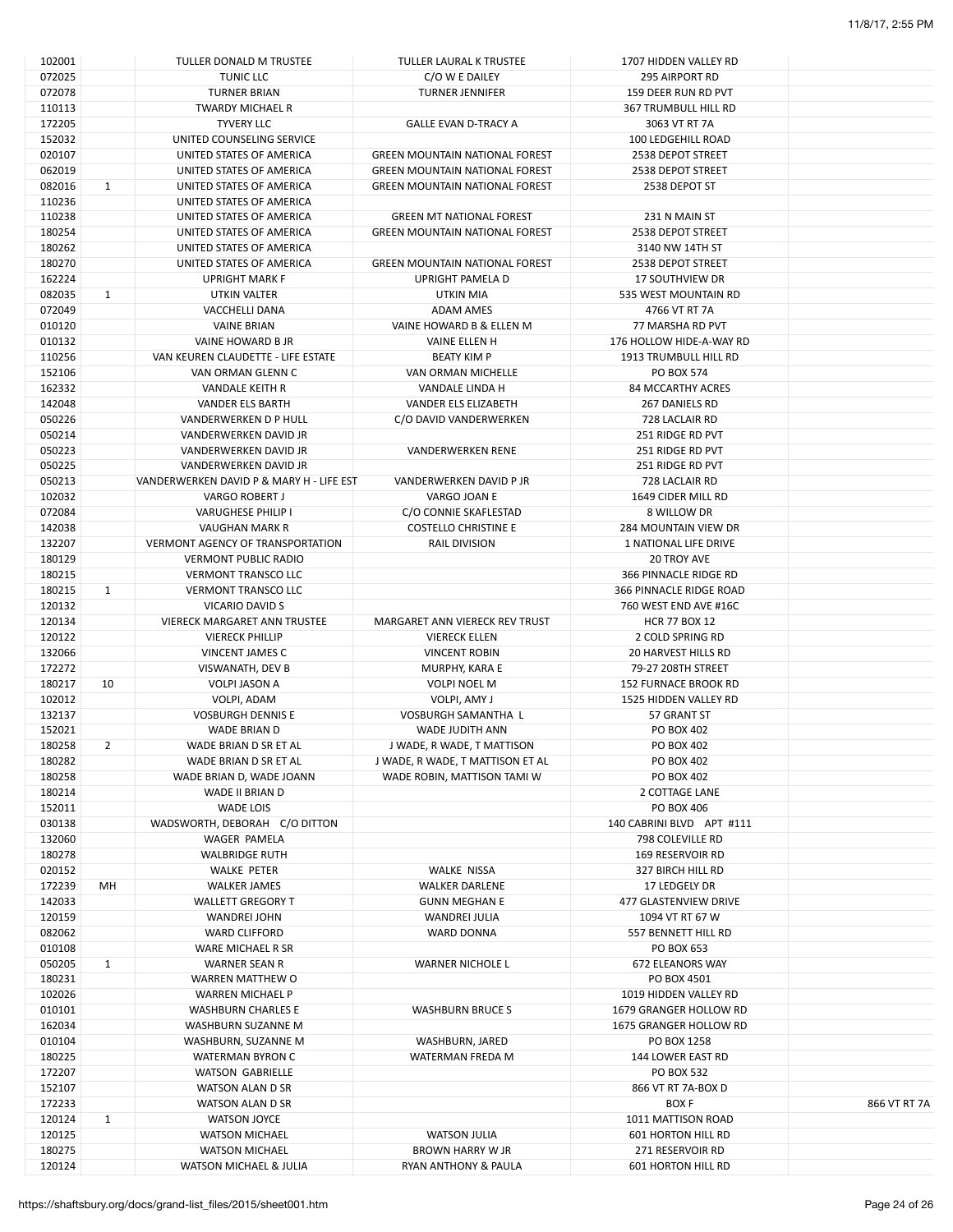| 172212 |              | WATSON MICHAEL J                  | <b>WATSON MARIE D</b>             | PO BOX 176                      |  |
|--------|--------------|-----------------------------------|-----------------------------------|---------------------------------|--|
| 120128 |              | <b>WATSON PHILIP</b>              | <b>WATSON JOANN</b>               | 897 MATTISON RD                 |  |
| 162228 |              | <b>WATSON SHARON R</b>            |                                   | 422 LAKE DR                     |  |
| 152111 |              | <b>WEAVER CRAIG J</b>             | WEAVER KATHRYN L                  | 333 BAHAN RD                    |  |
| 180132 |              | <b>WEBB PERLE SR</b>              | <b>WEBB MARY R</b>                | 887 EAST RD                     |  |
| 132220 |              | WEBER KENNETH J                   | WEBER PAMELA L                    | 273 BANK ST                     |  |
| 020112 |              | <b>WEBER PETER</b>                | <b>WEBER LINDA</b>                | 261 DWYER'S CAMP RD PVT         |  |
| 062017 |              | <b>WEISBERG STUART A</b>          | <b>WEISBERG ANDREA R</b>          | PO BOX 197                      |  |
| 020154 |              |                                   | <b>WEKSELBLATT ADELA B</b>        |                                 |  |
|        |              | <b>WEKSELBLATT DAVID</b>          |                                   | 455 BIRCH HILL RD               |  |
| 180230 | $\mathbf{1}$ | <b>WELCH MICHAEL</b>              | SAUSVILLE BETH                    | 43 SPUR RD                      |  |
| 162014 |              | WELCH ROBERT J III                | WELCH AN THI                      | 518 VT RT 67 E                  |  |
| 172265 |              | <b>WELLS MILDRED R</b>            |                                   | 319 TOWN LINE RD                |  |
| 162245 |              | WELLS RHODA D                     |                                   | 549 LAKE DR                     |  |
| 050125 |              | WELLS RUSSELL W SR                | WELLS LEA A                       | 8650 SOUTHWESTERN BLVD APT 3716 |  |
| 172208 |              | WELLSPEAK JERRY D                 | <b>WELLSPEAK PAMELA J</b>         | <b>31 BUCK HILL RD</b>          |  |
| 072065 |              | WENSLEY WILLIAM J                 | <b>WENSLEY CAROL J</b>            | 143 CEDAR CIRCLE                |  |
| 082061 | $\mathbf{1}$ | <b>WESIX TRUST (THE)</b>          | NADEAU EDWARD J TRUSTEE           | <b>600 SHARPENERS POND RD</b>   |  |
| 152041 |              | <b>WEST KEITH</b>                 | <b>WEST LILLIAN</b>               | 126 SIMEON DEAN RD              |  |
| 172307 |              | <b>WETHERELL DARYL</b>            | <b>WETHERELL RUTH</b>             | 153 CLEVELAND AVE               |  |
| 132150 |              | WHALEN JOHN M REV TRUST           |                                   | <b>PO BOX 38</b>                |  |
|        |              |                                   |                                   |                                 |  |
| 132131 |              | WHALEN MARGARET A-LIFE ESTATE     | WHALEN, WALDROP, COOK ET AL       | 139 GRANDVIEW ST                |  |
| 030203 |              | WHEELER GIFT TRUSTS               | C/O DIANE L. CURRIER TRUSTEE      | 1 LIBERTY SQUARE                |  |
| 030229 |              | <b>WHEELER LANGDON B</b>          |                                   | <b>48 LAKE VIEW AVE</b>         |  |
| 030220 |              | WHELAN ANNE M                     |                                   | 721 WEST COURT STREET           |  |
| 050126 |              | <b>WHITE DARLEEN E</b>            | WHITE LLEWELLYN G                 | 72 GRANGER HOLLOW RD            |  |
| 030202 |              | WHITE JAMES                       | <b>WHITE CATHERINE</b>            | 2720 MAPLE HILL RD              |  |
| 142010 |              | WHITE JAMES S                     | WHITE TAMARA E                    | 983 MYERS RD                    |  |
| 020145 | $\mathbf{1}$ | WHITE W CHRISTOPHER               | WHITE ANNE M                      | 15 CENTRAL PARK WEST-APT 32D    |  |
| 142013 |              | WHITE, TIMOTHY M                  | COFFIELD, RACHEL C                | 1163 MYERS RD                   |  |
| 120118 |              | <b>WHITMAN ARTHUR</b>             | <b>WHITMAN KATHY</b>              | PO BOX 123                      |  |
|        |              |                                   |                                   |                                 |  |
| 120121 |              | <b>WHITMAN ARTHUR</b>             | <b>WHITMAN KATHY</b>              | <b>PO BOX 123</b>               |  |
| 132173 |              | <b>WHITMAN ARTHUR</b>             | <b>WHITMAN KATHY</b>              | PO BOX 123                      |  |
| 132071 | 2            | <b>WHITMAN JEFFREY</b>            | <b>WHITMAN TERRIANN</b>           | 617 MATTISON RD                 |  |
| 132071 |              | WHITMAN LEAH A                    |                                   | 28 RIDGE CT                     |  |
| 152160 |              | WHITMAN LYMAN F                   | WHITMAN DONNA M                   | <b>64 NORTH RD</b>              |  |
| 062016 |              | WHITTEN EDWARD PHILIP             | WHITTEN STACEY K                  | 598 WEST MOUNTAIN ROAD          |  |
| 092034 |              | <b>WICKS JASON</b>                | <b>WICKS MELISSA</b>              | 84 MARSHALL DR PVT              |  |
| 050221 |              | <b>WILENTZ EILEEN S</b>           |                                   | 82 PROSPECT ST                  |  |
| 092002 |              | WILEY ISAAC J                     | <b>CAMERON JAIME L</b>            | 33 WEST MOUNTAIN ROAD           |  |
| 010151 |              | <b>WILKINS EMMA</b>               |                                   | 945 SHAFTSBURY HOLLOW RD        |  |
| 072037 |              | <b>WILKINS FREDERICK IV</b>       |                                   | 56 FRAN ZANDO RD PVT            |  |
|        |              |                                   |                                   |                                 |  |
| 162321 |              | <b>WILKINSON JOHN C</b>           |                                   | <b>211 RIVER STREET</b>         |  |
| 050217 |              | WILKINSON, JOHN W                 |                                   | 8528 NW 31ST LANE ROAD          |  |
| 180131 |              | <b>WILLEY MATHEW</b>              | <b>WILLEY NATALIA</b>             | <b>1856 BUCK HILL RD</b>        |  |
| 030155 |              | WILLIAMS CHRISTOPHER ET AL        |                                   | 351 MAPLE HILL RD               |  |
| 050138 |              | <b>WILLIAMS ERIC E</b>            | WILLIAMS JULIE A                  | 86 BOUPLON HOLLOW RD            |  |
| 132055 |              | <b>WILLIAMS JAMES J</b>           | WILLIAMS KATHLEEN M               | 75 HEWITT DR                    |  |
| 152144 |              | WILLIAMS KARL A                   | <b>WILLIAMS STACEY M</b>          | 294 GROVE RD                    |  |
| 180240 |              | <b>WILLIAMS STANLEY L</b>         | WILLIAMS CAROL ANN                | 62 SPUR RD                      |  |
| 010114 | $\mathbf{1}$ | <b>WILLIAMSON BETSEY</b>          |                                   | P O BOX 18                      |  |
| 120169 |              | WILLIAMSON JAMES E - LIFE ESTATE  | WILLIAMSON BARDEN ET AL           | <b>601 STATELINE RD</b>         |  |
|        | 3            |                                   |                                   |                                 |  |
| 050132 |              | WILLIAMSON, VINCENT               |                                   | PO BOX 4406                     |  |
| 180127 |              | <b>WILSON MARK</b>                | <b>WILSON MARGARET</b>            | PO BOX 190                      |  |
| 142003 |              | <b>WILSON PETER B</b>             | <b>WILSON VICKI R</b>             | 1662 MYERS RD                   |  |
| 050219 |              | WILSON RAY K                      | WILSON TONYA H                    | 489 RIDGE RD PVT                |  |
| 120107 |              | WINSLOW D SCOTT                   | <b>WINSLOW GRACE</b>              | 108 CROSS HILL RD               |  |
| 110214 |              | <b>WISKOSKI STANLEY</b>           | WISKOSKI JOHN II                  | 2415 PRESTON RIDGE DR           |  |
| 110209 | 3            | <b>WITTENN R MARSHALL TRUSTEE</b> | <b>WITTEN ELAINE F TRUSTEE</b>    | <b>2005 TRUMBULL HILL RD</b>    |  |
| 172228 |              | WOLF CREEK PROPERTIES, LLC        |                                   | 113 OAK CREST DRIVE             |  |
| 172228 | HS1          | WOLF CREEK PROPERTIES, LLC        |                                   | 113 OAK CREST DRIVE             |  |
| 010170 |              | WOLTMAN KRISTOPHER D              |                                   | PO BOX 1526                     |  |
|        |              |                                   |                                   |                                 |  |
| 162330 |              | WOOD EDWARD S                     | WOOD AVERY S                      | 116 MCCARTHY ACRES              |  |
| 172032 |              | WOOD JOHN - LIFE ESTATE           | WOOD KING ET AL                   | 54 SYCAMORE LN                  |  |
| 162052 |              | WOODARD EDWARD G & JEAN C         | WOODCOCK L, CAMERON V & TINNEY S. | 171 TWITCHELL HILL RD           |  |
| 062009 |              | WOODARD JOHN C                    | WOODARD MARILYN D                 | 541 BLUEBERRY HILL RD           |  |
| 162115 |              | <b>WOODARD VICKI</b>              | <b>KNAPP JR ARTHUR E</b>          | 233 SYCAMORE LN                 |  |
| 082036 |              | WOODS DANA                        | <b>APPLE MARY</b>                 | PO BOX 534                      |  |
| 162116 | $\mathbf{1}$ | <b>WORTHINGTON DAVID</b>          | ROGERS ERIN                       | <b>161 SYCAMORE LN</b>          |  |
| 132059 |              | <b>WRIGHT CHRIS A JR</b>          |                                   | 286 HARVEST HILLS DR            |  |
| 132210 |              | <b>WRIGHT JORDAN T</b>            |                                   | 556 VT 67W                      |  |
| 180133 |              | WRIGHT, GREGORY A                 | WRIGHT, JANICE M                  | 873 EAST ROAD                   |  |
|        |              |                                   |                                   |                                 |  |
| 172135 |              | WYMAN ALISON                      |                                   | <b>PO BOX 40</b>                |  |